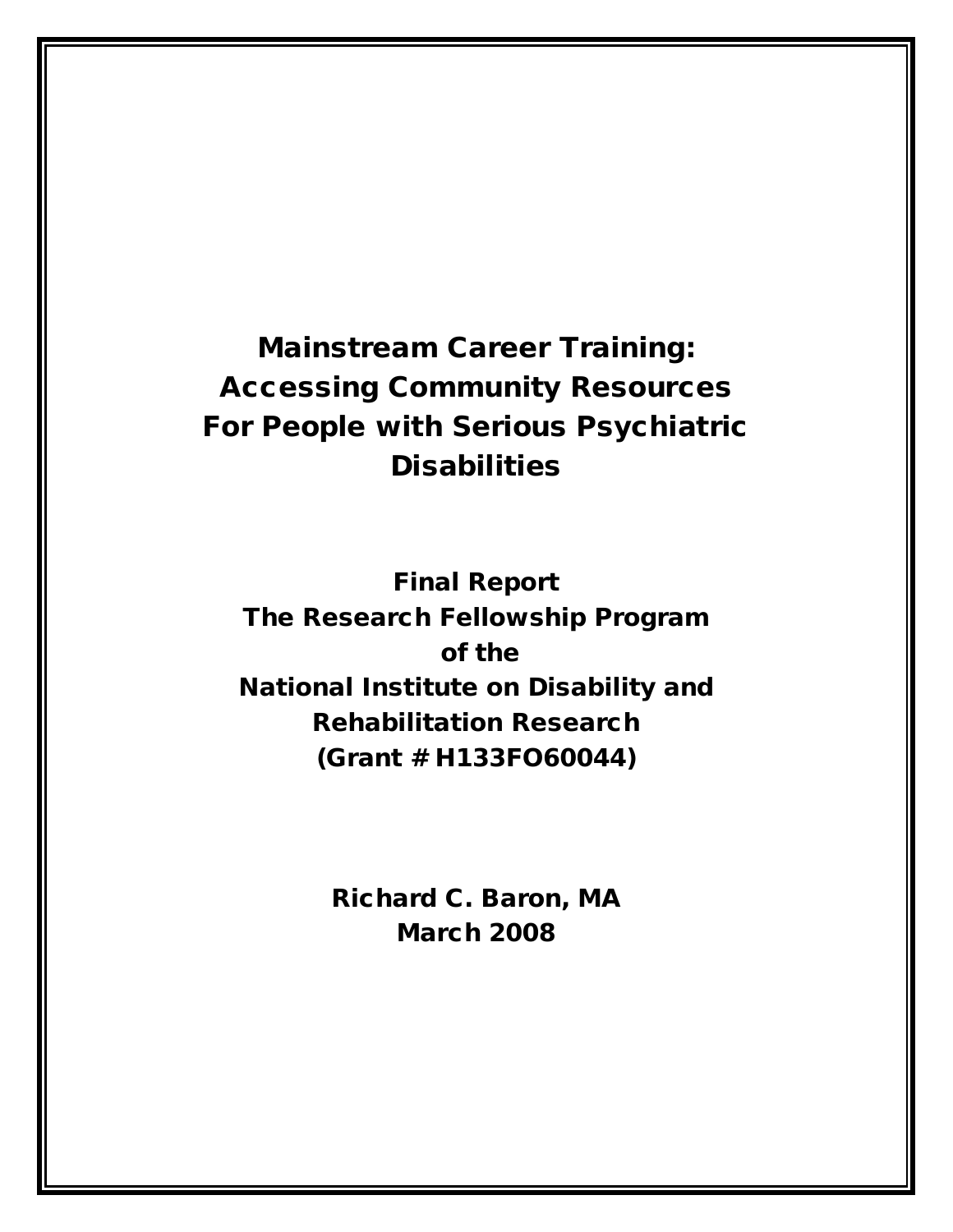#### Author's Note

Thanks are due to the many individuals and organizations that cooperated in this study. First, the UPenn Collaborative on Community Integration of Individuals with Psychiatric Disabilities – a National Institute on Disability and Rehabilitation Research (NIDRR) rehabilitation research and training center within the University of Pennsylvania's Department of Psychiatry – provided both a home base for the author and access to the Collaborative's research staff for advice and support. Dr. Mark Salzer, the Collaborative's principal investigator, provided generous advice and an encouraging sounding board throughout the process.

Representatives of each of the mental health, vocational rehabilitation, and workforce development administrative offices in Philadelphia and Montgomery counties, in Pennsylvania, were accessible and tremendously honest, as were the individual nonprofit provider agency personnel interviewed for the study.

Two groups of respondents were exceptionally important in delineating the issues explored here. Faculty and staff from local mainstream career training resources – in community colleges, technical schools, and other nonprofit training agencies – were more than willing to lend their time to the study and to offer a straightforward "outsider" perspective to issues that are often only the focus of mental health and/or vocational rehabilitation professionals and the consumers they serve.

Most importantly, however, the participation of nearly three dozen consumers from psychiatric rehabilitation programs in the two counties provided insights into the educational and employment ambitions, experiences, and outcomes of those with serious mental illnesses that could not have been obtained in any other way. As with any research in the mental health arena, it is useful to remember an observation of John Dewey's: "*The man who wears the shoe knows best that it pinches and where it pinches . . . ."* (Dewey, 1927)

**The contents of this report were developed under a grant from the Department of Education, NIDRR grant number H133FO60044. However, those contents do not necessarily represent the policy of the Department of Education, and you should not assume endorsement by the federal government.**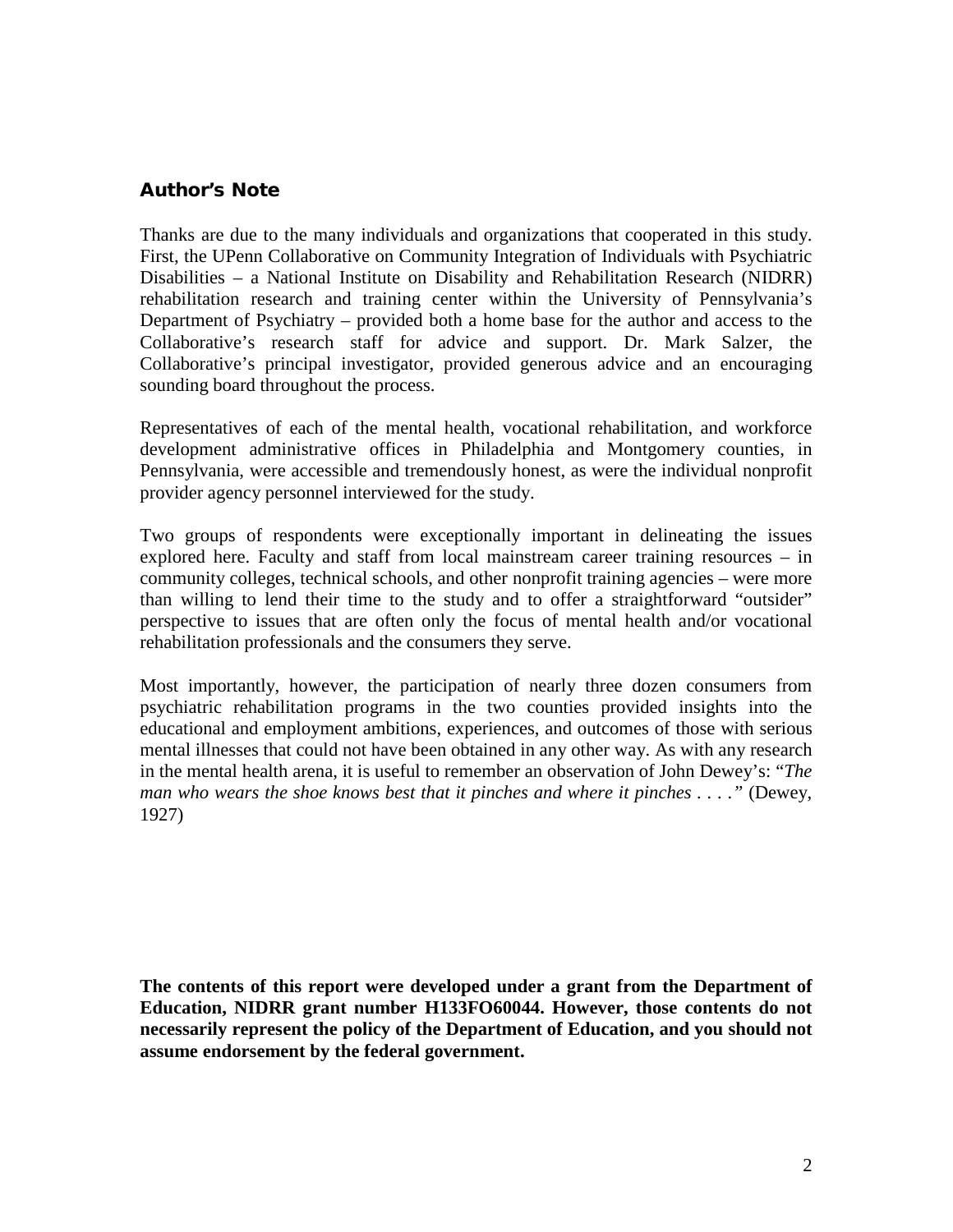### Table of Contents

| 2. An Environmental Scan: Jobs and Job Training    |  |
|----------------------------------------------------|--|
|                                                    |  |
|                                                    |  |
| 5. The Current and Potential                       |  |
| 6. System Perspectives: Barriers to Utilization    |  |
| 7. Provider and Consumer Perspectives: Barriers    |  |
| 8. Mainstream Career Training Resources: Community |  |
| 9. Recommended Practices, Programs, and Policies:  |  |
|                                                    |  |
|                                                    |  |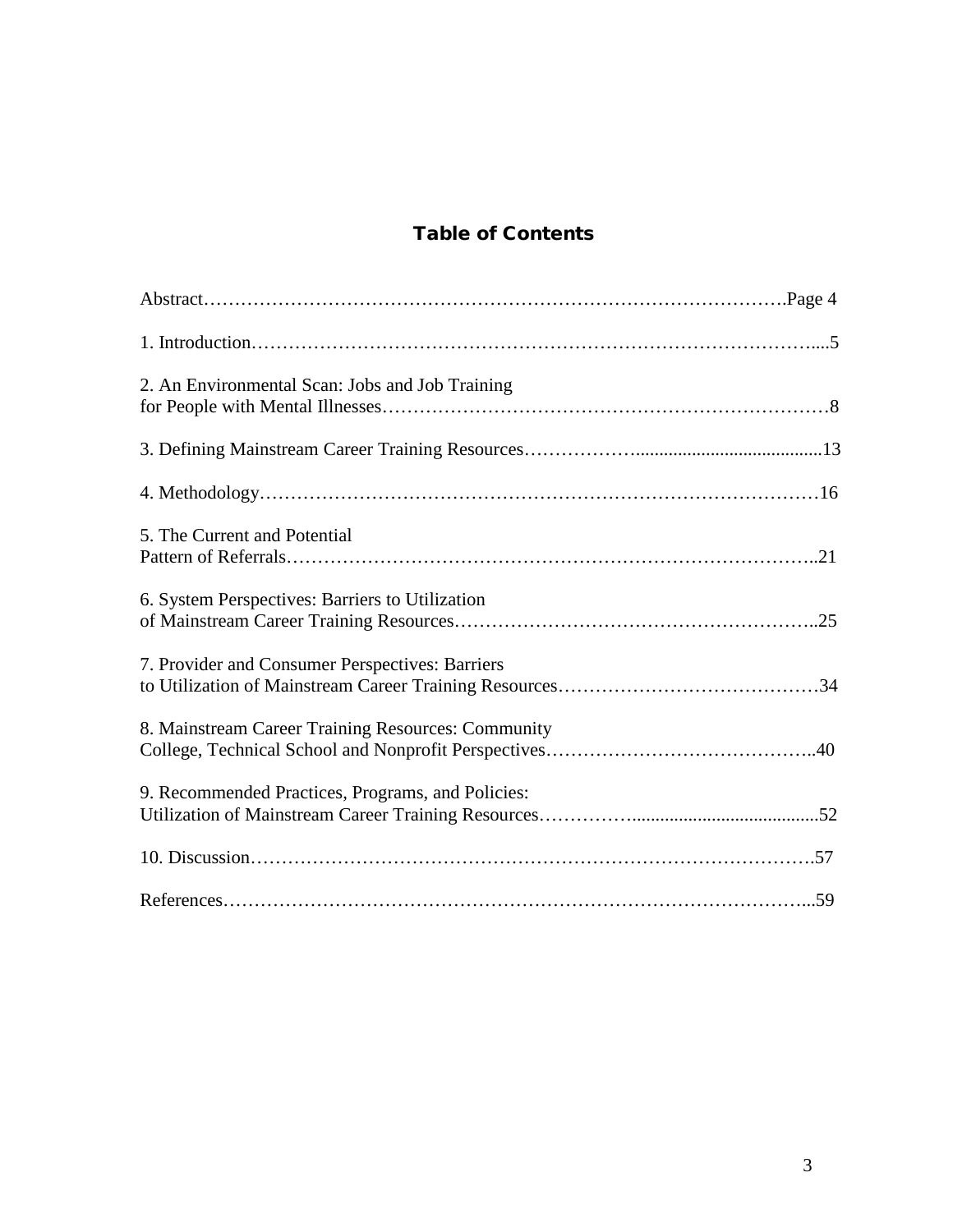### Abstract

Despite accumulating evidence that people with serious mental illnesses in public mental health systems consider employment a core component of their recovery, unemployment among them remains staggeringly high. Supported employment, an evidence-based practice, has demonstrated considerable success in moving people into the workforce; but there is concern that this approach – in which entry-level, unskilled, low-wage, and shortterm job placements have predominated – may not meet the needs or respond to the potential of many consumers. This study sought information on the degree to which public mental health systems use an alternative strategy by referring mental health consumers to existing mainstream career training programs in community colleges, forprofit technical schools, and nonprofit agencies. These are all training resources *outside* the traditional network of mental health programming, but they may provide consumers better preparation for the competitive job market by developing their students' capacities for a range of skilled and semi-skilled jobs offering better pay and more career mobility.

This report draws on a series of qualitative interviews with 86 individuals: human services administrators, mental health provider staff, consumers, and mainstream career training providers in urban Philadelphia and suburban/rural Montgomery County, Pennsylvania. An intensive qualitative analysis of the interview data, seeking common themes and disparate perspectives, was conducted. Preliminary results of this analysis were shared with six working groups composed of consumers and providers, and their responses have contributed to the study's delineation of core issues.

Respondents across all categories in both counties were unanimous in observing that it is rare for someone receiving public mental health services to be referred – by either mental health or vocational rehabilitation personnel – to mainstream career training resources in their communities. Although respondents differed in the weight attached to varying issues, there were two broad explanations for the predominance of referrals to specialized mental health providers and the failure to use mainstream resources. On the one hand, respondents often focused on the capacities of consumers and the priorities of the systems that serve them. They said that consumers are neither vocationally motivated nor focused; that mental health systems do not prioritize employment; that consumers lack the educational qualifications for demanding training programs; and that funding is unavailable for the supports consumers need to succeed in mainstream career training.

On the other hand, the respondents acknowledged a profound wariness about the use of mainstream career training resources. They reported that consumers are more comfortable and more likely to participate successfully in job programs within the reassuring network of mental health provider agencies. They also noted that mental health staff and consumers had little knowledge about these local resources or harbored an antipathy toward them. Many were concerned about the potential for admission discrimination, student harassment, and crippling indebtedness, although little evidence of these problems could be cited. The study found that mental health personnel are relatively uninformed about the job sectors for which mainstream career training programs prepare their students, and knew little about mainstream training opportunities.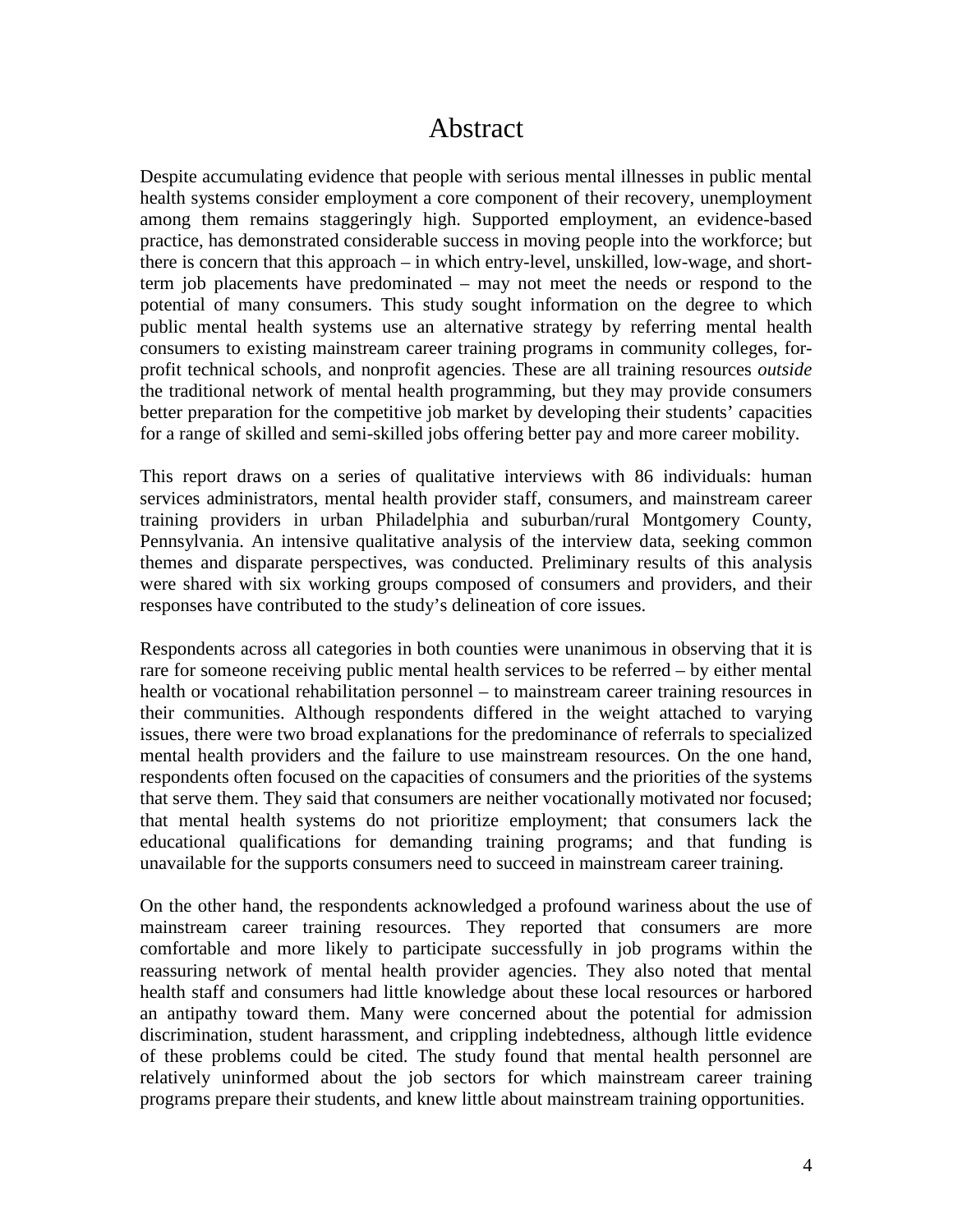## **1. Introduction**

Employment prospects for people with serious mental illnesses remain bleak. It has been 40 years since the deinstitutionalization movement prompted the development of a national network of community mental health centers to assist ex-patients in their adjustment to community life, and 30 years since a federal focus on Community Support Programs first identified work as one of several fundamental aspects of independent living; yet employment remains an unfulfilled promise. It has been nearly 20 years since supported employment was first identified as an evidence-based practice for helping people enter or re-enter the competitive labor market, and over a decade since the recovery movement reasserted the importance of work in the lives of those with serious mental illnesses; yet funding for employment programs remains minimal and national unemployment rates remain unchanged.

Even where providers in psychiatric rehabilitation agencies and consumer-operated programs have been able to cobble together funding and establish innovative models to address the challenge of employment, results have been modest at best. Supported employment has helped a relative handful of mental health consumers to find entry-level jobs; the hiring of peer specialists within the mental health system has created opportunities for rewarding work only for those consumers who want to work in human services; and new federal policies extending Medicaid benefits to individuals with disabilities who are working are infrequently used. Neither these efforts nor the legal mandates of the Americans with Disabilities Act (ADA), nor the exhortations of the President's New Freedom Commission on Mental Health, have yet demonstrated a measurable impact on work outcomes for those with serious psychiatric disabilities.

For the most part, people with serious mental illnesses are – and are likely to remain – unemployed, with only an occasional foray into poorly paid, part-time, and short-term work, despite ample evidence that people with serious mental illnesses should, would, and could work in the competitive marketplace if there were adequate supports to prepare them for work and sustain them in their jobs. There is clearly much to be done to ensure that, a decade from now, we will have made meaningful progress in supporting people with serious mental illnesses to prepare for independent careers. However, there are significant challenges to creating such supports.

This report explores one of those challenges: the degree to which people with serious mental illnesses served by public mental health systems make use of the same career training resources used by their non-disabled neighbors. In an increasingly demanding labor market – in which the level of skill required to obtain a decent job is on the rise – this report examines whether people with serious mental illnesses have access to career training opportunities in community colleges, for-profit technical schools, and nonprofit training programs (resources outside of the mental health field) that constitute the nation's existing workforce development infrastructure. It also asks whether some of those receiving job placement services only from mental health agencies could find better jobs by utilizing these mainstream career training resources.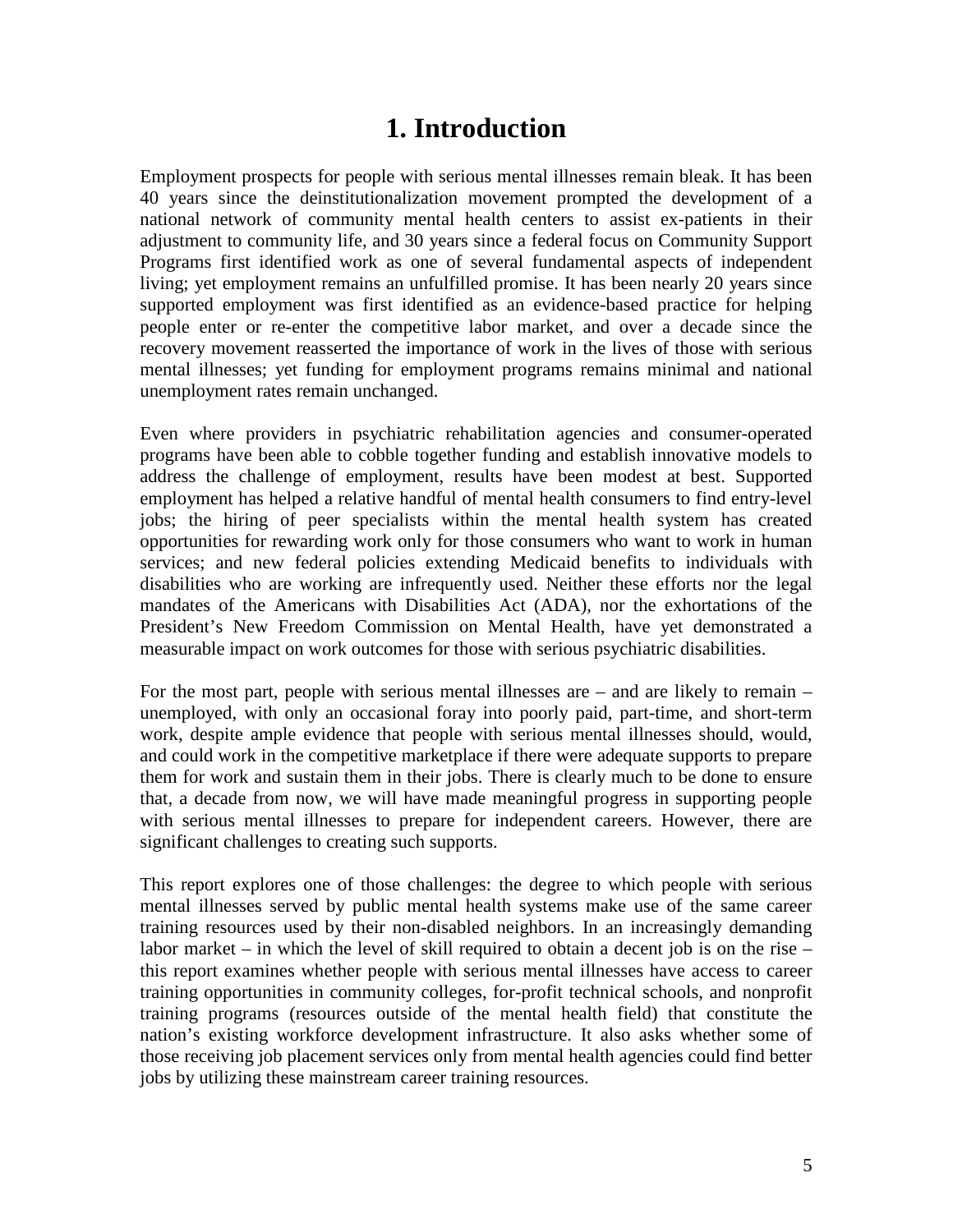In the process of studying these issues, however, a second major concern has emerged: the career training programs offered by community colleges, technical schools, and many nonprofit agencies prepare their students for specific jobs that are a part of the skilled and semi-skilled workforce. These jobs – electrician, home health aide, medical billing assistant, paralegal – constitute approximately half of the jobs in the country, some of them among the fastest growing job categories in the national economy. These are not entry-level jobs: they require specific skills and specific training, yet do not require a four-year diploma. These are the jobs for which few mental health programs provide training, placement, or long-term support.

This study explored the gap between job programs that helped to place consumers in entry-level positions and educational programs that prepared consumers for more professional employment. On the one hand, workers with serious mental illnesses typically are employed in entry-level, low-wage, and short-term jobs. While these jobs may be appropriate for some and/or a useful initiation into the world of work for others, many consumers continue to look for better paying, more secure and more interesting work. On the other hand, those interested in professional careers often must return to four-year colleges. This may be the best vocational plan for some, although many consumers are reluctant to face the performance pressures of either a regular college program or a professional career. In between these two broad employment categories are the numerous skilled and semi-skilled jobs that offer more rewards than entry-level work but make fewer demands than professional positions. It is in mainstream career training programs – in community colleges, technical schools and specialized nonprofit agencies – that one can find career-focused training for this sector of the job market. One of the questions posed here is how mental health, vocational rehabilitation, and workforce development systems can help people with mental illnesses access those resources.

This study explores four related questions:

. To what degree are people with serious mental illnesses in public mental health systems currently referred to and supported in the nation's network of community colleges, technical schools, and nonprofit training centers preparing people for skilled and semi-skilled jobs?

. Would it be useful to increase the participation of people with serious mental illnesses in this existing network of mainstream career training programs?

. What are the barriers that have kept people with serious mental illnesses from making better use of local mainstream career training programs?

. What changes – in policies, programs, and practices – would make it more likely that those with mental illnesses will enter and succeed in these careerfocused programs?

This qualitative study involved extensive interviews with a wide range of individuals in two Pennsylvania communities, in both an urban setting (Philadelphia) and a nearby suburban/rural environment (Montgomery County). Interviews were held with mental health, vocational rehabilitation, and workforce development system administrators in both counties, with consumers of mental health services and the nonprofit mental health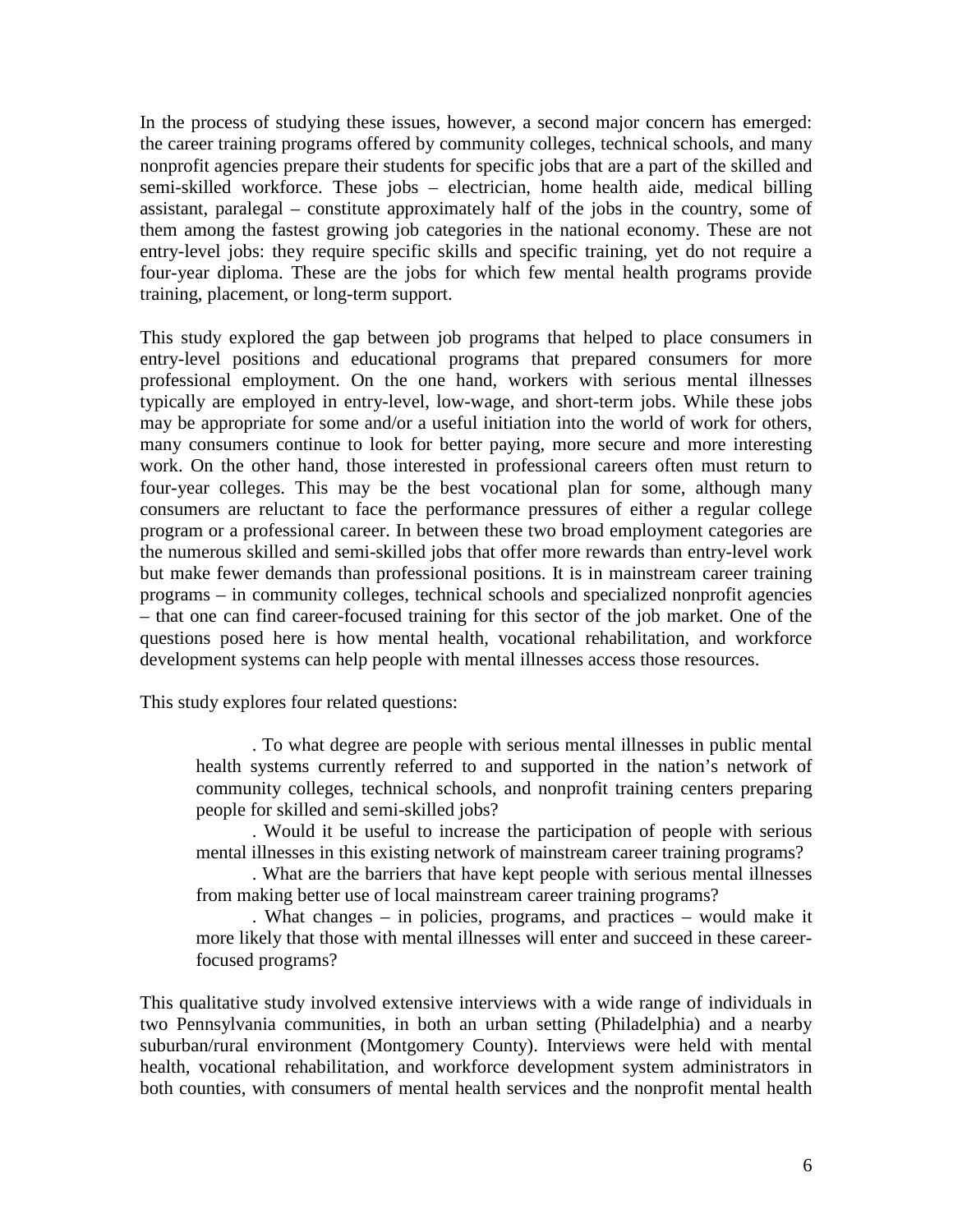agency staff who work with them, and with key personnel in local mainstream career training programs. This provided a rich and in-depth portrait of the issues. As the complexity of the questions became clear, additional interviews explored emerging themes with state and national leaders in the nonprofit community college and for-profit technical school fields. Finally, preliminary results were presented for feedback to six groups of providers and consumers working on similar issues in their own communities. This report provides a scan of the current workforce development field as it relates to individuals with serious mental illnesses, the results of the interviews, and respondents' recommendations for new approaches.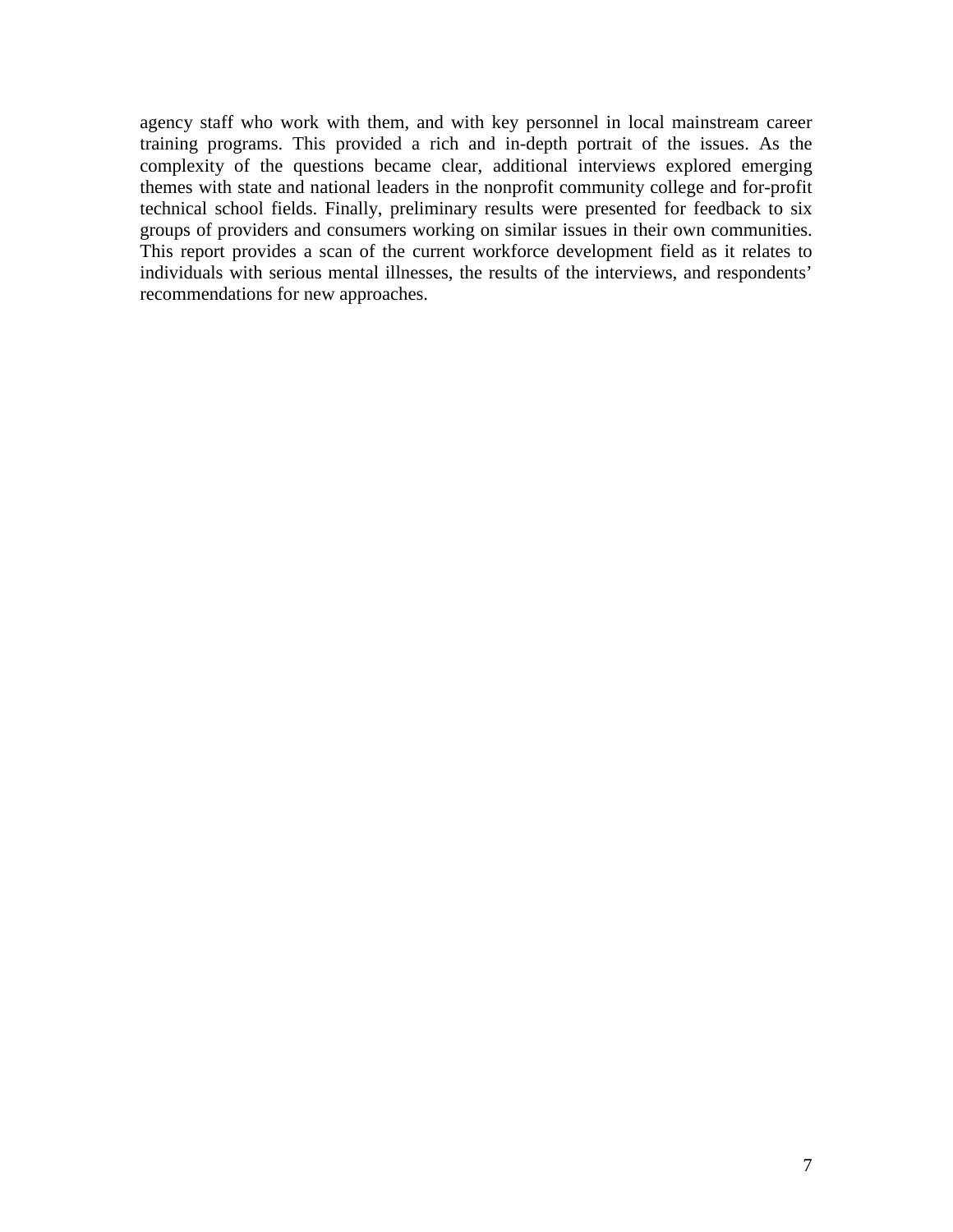## **2. An Environmental Scan: Jobs and Job Training for People with Mental Illnesses**

This study is based on three broad concerns: the continuing and startlingly high unemployment rate of persons with serious mental illnesses; the poor-to-moderate success of mental health programs in helping consumers who want to work to gain and maintain self-sustaining employment in the competitive labor market; and the failure of many mental health and vocational rehabilitation systems, in light of these problems, to make broader use of mainstream career training programs that assist other populations who are unemployed, disadvantaged and/or disabled to thrive in new careers.

*Unemployment Remains Stubbornly High.* The rate of unemployment for people with serious mental illnesses is generally estimated to be at or near 75% (Anthony & Blanch, 1982), a staggering rage of disengagement from the nation's labor market. This rate has not changed significantly over several decades (Baron & Salzer, 2002; Judith A. Cook & Razzano, 2000), and is higher than for any other disability cohort (Hennessey  $\&$ Dykacz, 1989; "Social Security Administration," 1997). The implications of such pervasive unemployment have been noted by many authors. At the individual level, the negative impact of unemployment on self-regard, financial independence, emotional stability, and social integration is considerable (Dixon, Goldberg, Lehman, & McNary, 2001; Rutman, 1994). At a broader level, such pervasive unemployment has played a role in the development of what some identify as a "sub-culture of serious psychiatric disability," in which unemployment is the norm, further compounding the isolation of its members (Estroff, 1989).

The reasons for such widespread and long-term unemployment have been the focus of considerable research. Summarized as "the usual suspects" in one article (Baron & Salzer, 2002), they include: the impact of the disability on the focus, stamina, and cognitive abilities of consumers; the disinclination of many clinicians and counselors to discuss employment with consumers until other aspects of their lives have been stabilized; the hiring practices and prejudices of employers; the changes in the labor market that have seen a gradual erosion in the number of decent-paying and benefitbearing jobs for those without educational qualifications or stable, long-term work histories; the unavailability in many communities of effective rehabilitation programs for individuals with serious mental illnesses (McQuilken et al., 2003); and – most frequently mentioned – the fiscal disincentives inherent in the financial and medical support programs of the Social Security Administration (SSA) that those with serious mental illnesses rely upon.

But this daunting array of explanations has begun  $-$  with glacial slowness  $-$  to give way to modest changes. New medications have tended to moderate the impact of mental illnesses on cognitive functioning and energy levels. President Bush's New Freedom Initiative (House, 2001) has served to re-emphasize the importance of employment as a core goal for state mental health systems. The ADA has put employers on notice that the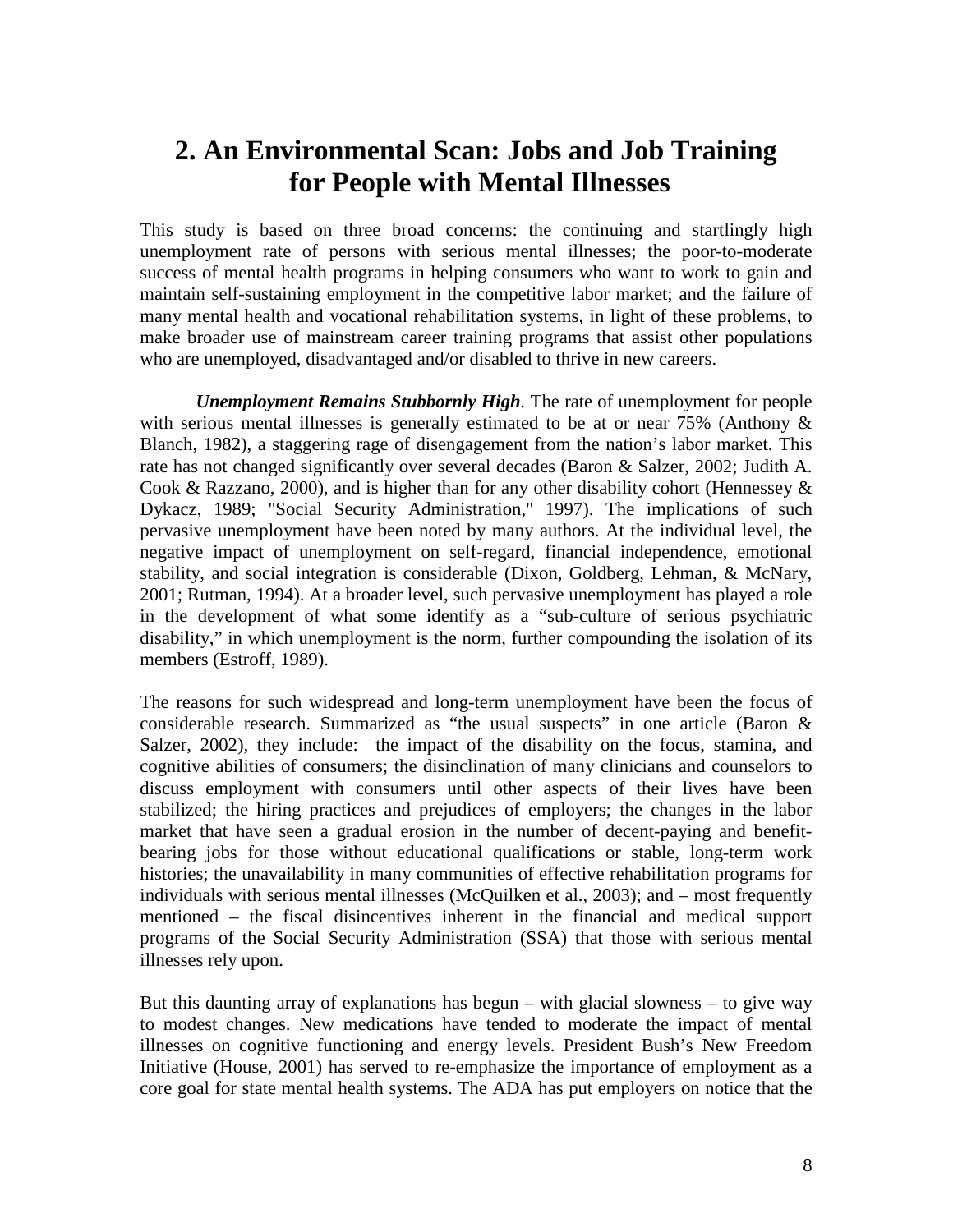most flagrant forms of discrimination are not likely to go unchallenged. And the Social Security Administration's work incentive regulations (GAO, 2005a, 2007) and Ticket-to-Work programs (GAO, 2003, 2005b) make work both more possible and more financially rewarding to the consumer. Of particular importance are the relatively new Medicaid programs that permit states to offer Medicaid coverage at very low costs to working people with disabilities (DPW, 2008; "NJ Workability Frequently Asked Questions (FAQs),"). Nonetheless, employment rates remain disastrously low.

Baron and Salzer (2002) noted the additional impact of education on the employment of those with serious mental illnesses. Few demographic realities are as implacable as the relationship between years of education and annual earnings among the general U.S. population (U. S. Department of Labor) – with earnings rising along with years of education, leaving those with lesser educational achievements at the bottom of the earnings curve. The earnings of those with only a high school diploma or less (47% of the workforce) are significantly below those reporting "some college" (25% of the workforce). Their earnings are, in turn, less than those with four-year and graduate degrees (28% of the workforce).

Indeed, most advocates for national workforce development initiatives see career education as the economy's most urgent need (Newman, 1999; "Workforce development policies: Background and current issues," 2002). A wide range of programs – addressing the unemployment or underemployment of individuals on welfare, emerging from incarceration, or displaced by macro-economic shifts, etc. – focus on "human capital theory" interventions (Borjas, 2005), using skill training to improve individuals' competitiveness and earnings in the national labor market. In this context, the fact that so many consumers of public mental health services lack the educational credentials for positions beyond entry-level employment becomes a critical contributor to their unchanging high unemployment rate.

*Supported Employment and Supported Education Report Modest Results.* Mental health systems and mental health provider agencies have begun to focus on employment issues, and new education and employment programs are emerging in many communities. In part, this is a response to the growing importance of recovery principles (GAO, 2003) and the increasing attention given to the goals of community integration (Salzer, 2005). Recovery within the mental health community has tended to emphasize the importance of hope – a pervading faith in the ability of individuals with serious psychiatric disabilities to take control of their lives and move toward their goals – and there is an increasing recognition that a decent job is a major component of many consumers' hopes for themselves. Similarly, community integration suggests that consumers can re-establish themselves in valued roles within the community, rather than only within the sub-culture of psychiatric disability. This, too, has spurred new interest in competitive employment outcomes. Several authors on the topic (G. R. Bond, Salyers, Rollins, Rapp, & Zipple, 2004) noted that

. . . community integration entails helping consumers to move out of patient roles, treatment centers, segregated housing arrangements and work enclaves, helping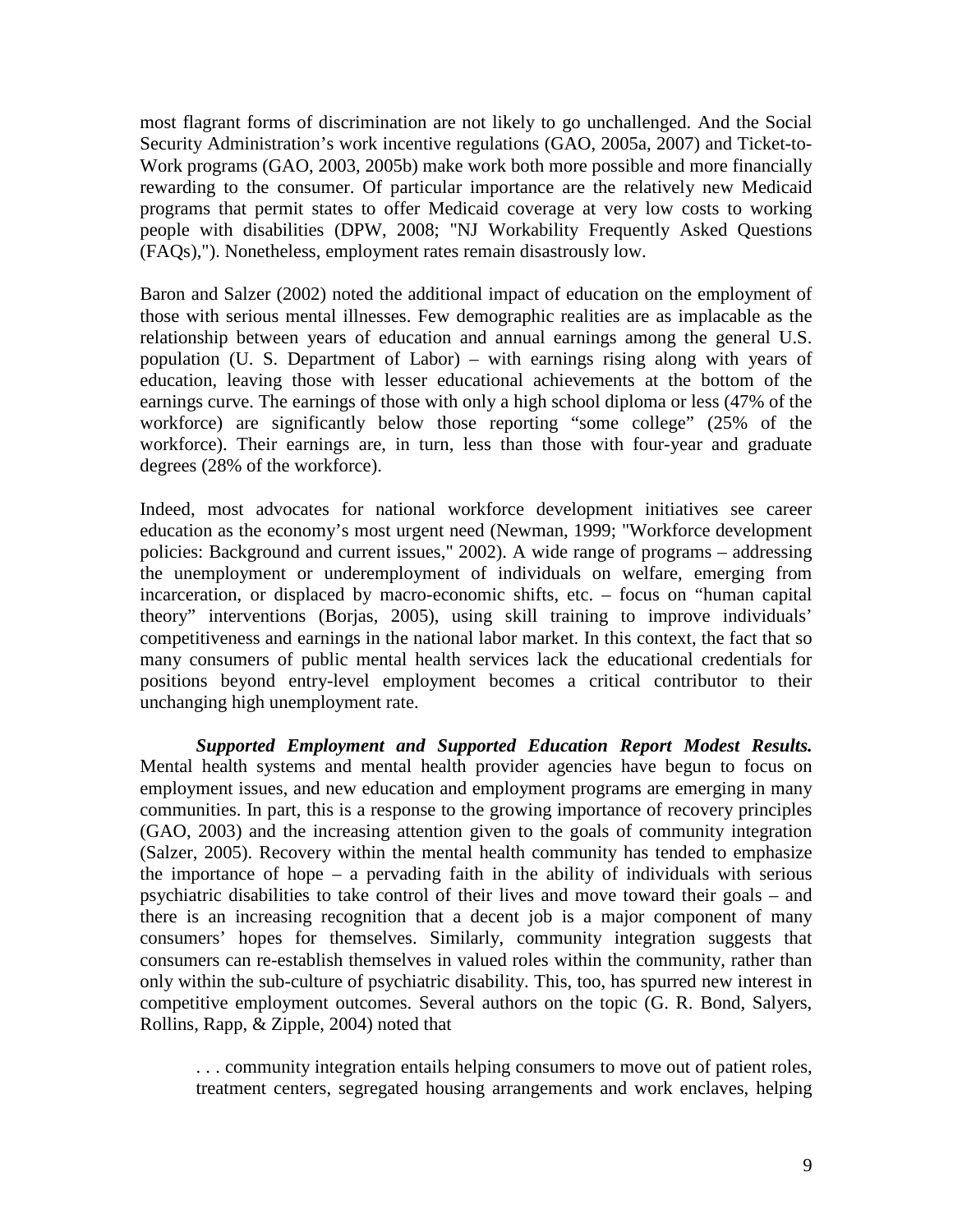them to move toward independence, illness self-management, and normal adult roles in community settings. . . . One way to describe community integration is by stating what it is not: community integration is not immersion in worlds created by and managed by mental health professionals, such as day treatment programs, sheltered workshops, group homes, and segregated educational programs.

The two most significant programmatic initiatives responding to consumers' employment goals have been supported employment and supported education. Sheltered workshops as training grounds for entry into the labor market have all but disappeared for people with serious psychiatric disabilities, and in-house work assignments in clubhouse and psychiatric rehabilitation programs are less popular than before. They have been replaced by supported employment and supported education, and although each is a dramatic and welcome reversal of long-held assumptions about individuals with serious mental illnesses, both still struggle to achieve more than modest outcomes.

*Supported Employment.* An amalgam of transitional and supported employment models (Baron, 1997; Beard, 1982; Clark, Bush, Becker, & Drake, 1996; NIDRR, 1992) has emerged as the most prominent programmatic alternative, with supported employment now widely designated as an "evidence based practice" (Gary R. Bond et al., 2001). While local programs differ in emphasis and pace, the supported employment approach typically relies on vocational counseling, job training, rapid placement into a competitive job, and long-term follow-up delivered by mental health agencies. Many supported employment programs have proven to be terrifically valuable to individual consumers, and current research estimates that at least 50% of supported employment participants find work (Gary R. Bond, Drake, & Becker, 2008; Judith A. Cook et al., 2005). There is as well a consistent finding that supported employment programs outperform both 'services as usual' and other vocational rehabilitation models.

However, there are several persistent areas of concern. First, many of the jobs obtained by supported employment participants are entry-level positions that are poorly paid, parttime, and without substantial benefits (Gary R. Bond et al., 2001; Robert E. Drake, Becker, & Bond, 2003; R. E. Drake et al., 1999; Lehman et al., 2002; Mueser et al., 2004). One multi-site study (Judith A. Cook et al., 2005) reported average annual earnings of \$2,447 – a significant increase in income but one that still does not approach a level of economic self-reliance. Others, Crowther, Marshall, Bond, & Huxley, (2001), report the mean monthly earnings of supported employment graduates to range from a low of \$42 to a high of \$189, and even the most current review of randomized controlled trials reports no income data at all (Gary R. Bond et al., 2008). Indeed, most supported employment participants earn so little that they remain eligible for SSA financial and medical benefits (Gary R. Bond et al., 2001). Along with reported high rates of job loss – 50% of people in supported employment placements are unemployed within six months (Gary R. Bond et al., 2001; J. A. Cook & Rosenberg, 1994) – this suggests that supported employment programs do not yet offer strong evidence that they help most consumers develop a long-term attachment to the labor market. Such modest results argue that, at least for some consumers, other approaches might profitably be explored.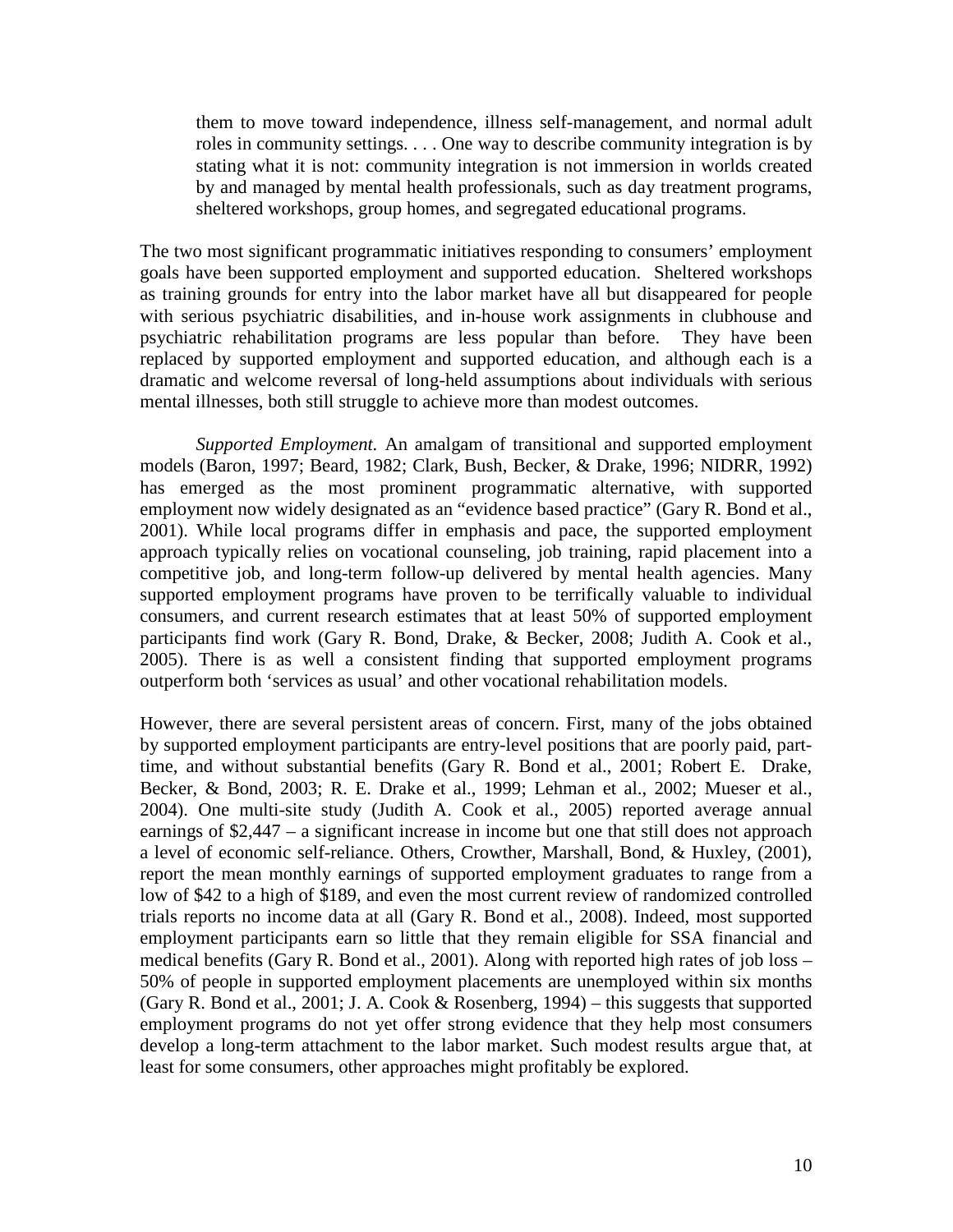*Supported Education.* Supported education programs represent an alternative approach. The educational ambitions of mental health consumers have often been ignored. Unger (1998) noted that

. . . consumers who have educational aspirations have often been discouraged from pursuing such goals, because they have been seen as unrealistic. As competitive employment goals gradually have become more accepted, it has become increasingly apparent that consumers are profoundly disadvantaged in terms of education achievements required to pursue meaningful careers.

A significant number of people with serious mental illnesses have at least some college experience, and consumer surveys often report that two-thirds to three-fourths of consumers want to increase their educations (Mowbray, Brown, Furlong-Norman, & Soylan, 2002), although it is unclear how tied their educational goals are to . However, career goals. Supported education programs, using many of the same principles as supported employment, have emerged over the past decade as a way to assist consumers in expanding their academic achievements. There are several supported education models that provide consumers with the supports they need to identify and apply to higher education, develop the study skills they need to succeed, and to use both academic resources and mental health staff to meet those needs.

Mowbray (2002) has provided an excellent summary of supported education approaches and achievements; and one is struck by the disparity between the rhetoric of these programs – focusing on the "educational achievements required to pursue meaningful careers" – and the reality of their implementation. Many supported education programs focus on helping students to take college classes or complete four-year degrees, without a consistent emphasis on the relationship between these educational achievements and future careers. When outcomes are reported, they often relate to self-esteem and personal satisfaction, or class attendance and courses passed, but rarely to the movement from education to employment. It is useful to note that supported education remains a new and evolving approach, and that the time frame for moving from education to employment is an elongated one for most students. However, while the value of "education for education's sake" is not to be diminished – for either the general population or for mental health consumers – the competitive labor market, particularly at the level of skilled and semi-skilled employment, has made appropriate training, certification, and/or licensure critical.

*Mental Health Systems Remain Isolated.* Despite the growing importance of career training in the U.S. labor market, the delivery of employment and educational services for those with serious psychiatric disabilities remains isolated from the array of mainstream programs that can, at least theoretically, assist people with serious mental illnesses toward achieving more rewarding careers. *Supported employment* programs focus on rapid placement into entry-level positions and the provision of supportive services over the long-term. Yet, without more specialized training, consumers do not have the skills or certifications they need, nor the ability to pass required state licensing examinations, for the skilled and semi-skilled jobs that might otherwise await them. *Supported education* programs tend to assist consumers in expanding their educational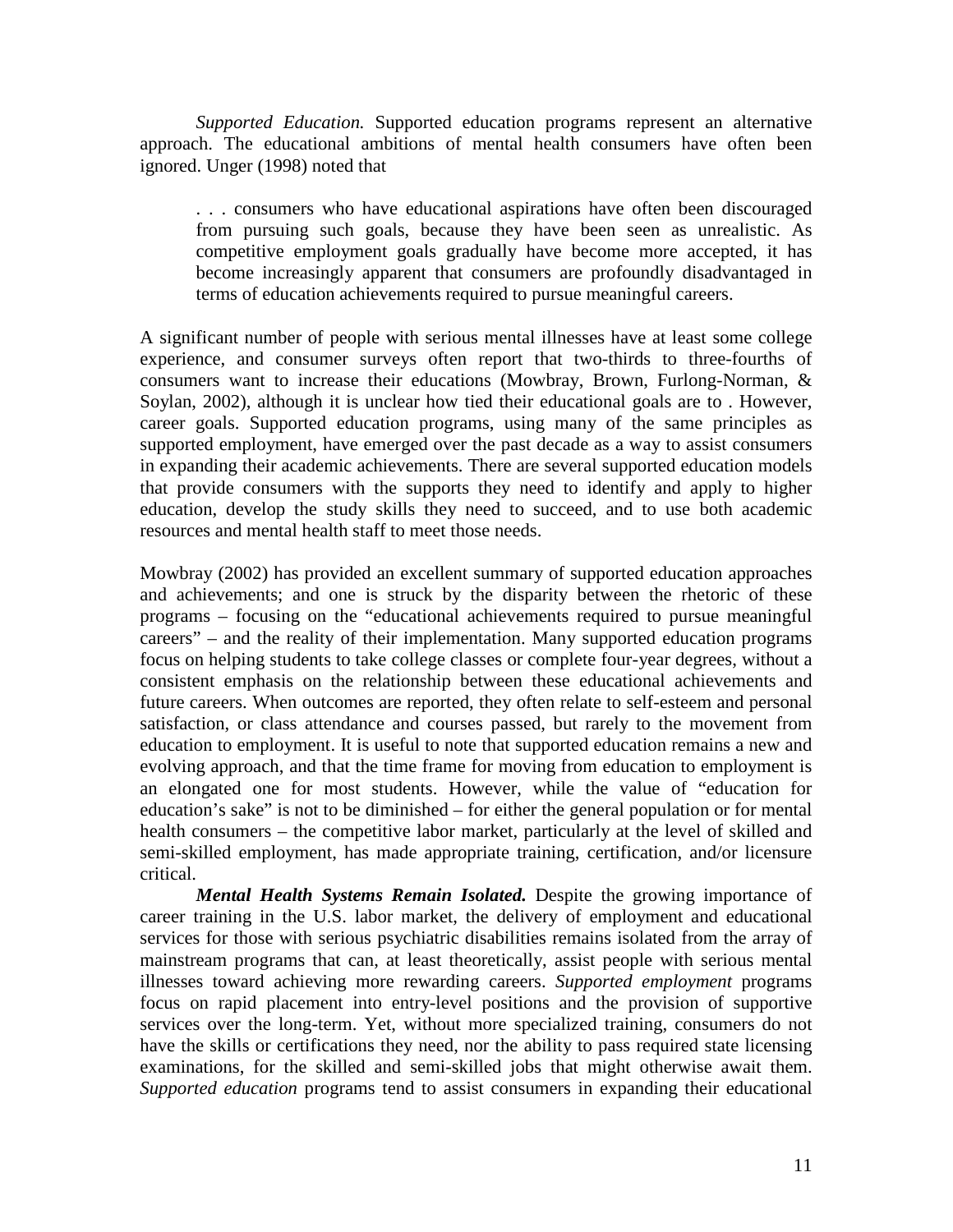horizons and occasionally attain four-year college degrees (and the potential for professional careers). However, few such programs support people with mental illnesses in obtaining the specialized training available in community colleges and technical schools that focus on careers in skilled and semi-skilled jobs. Ignoring these opportunities may not serve every consumer well.

Even a partial listing of the job opportunities available in the skilled and semi-skilled labor market provides a rich sense of the career paths untaken. Programs are available in most communities to provide an introduction, specific skills training, certification, and preparation for state licensing exams in a wide range of fields. Within the health care and human services sector, for instance, there are in-depth training programs and abundant job opportunities for certified nursing assistants, home health aides, day care workers, home visiting specialists, medical assistants, respiratory care technicians, phlebotomists, and medical billing personnel. Building trades programs prepare people to be plumbers and electricians, certified truck drivers, heating/ventilation/air conditioning personnel, and automotive technology mechanics. Skilled office workers can find jobs in data entry, paralegal work, accounting assistance, and business communication. Veterinary assistants, forensic technicians, dental hygienists, physical therapist assistants, and physician assistants, for instance, were listed by the U.S. Department of Labor in 2004 as the nation's fastest growing occupations (*Pennsylvania workforce development: Keeping Pennsylvania competitive creating opportunity*). None of these careers require a fouryear degree. In fact, nearly half the jobs in the U.S. economy are in skilled and semiskilled technical fields, commanding better salaries and working conditions than entrylevel work but not requiring a four-year college degree (U. S. Department of Labor)

Many fields are regulated by state government entities, so that both certification (which may vary from completion of a six-week course to graduation with an associate's degree in the arts or sciences) and passing a state licensing exam are necessary. Many are in fields where the demand for trained workers is quite high and jobs are readily available to graduates (Holzer & Lerman, 2007). Such jobs offer substantial salaries, often with reasonable health care and other benefits. Several offer workers a wide range of part-time and full-time options. Some lead to self-employment, others to positions with large employers. Most offer the successful worker both more satisfying work and greater opportunities for career mobility. The fundamental question raised in this research is whether consumers in the public mental health system are referred to the programs that prepare people for these jobs, assist them in completing the programs, and help them to translate certifications and degrees into careers – and, if not, why not?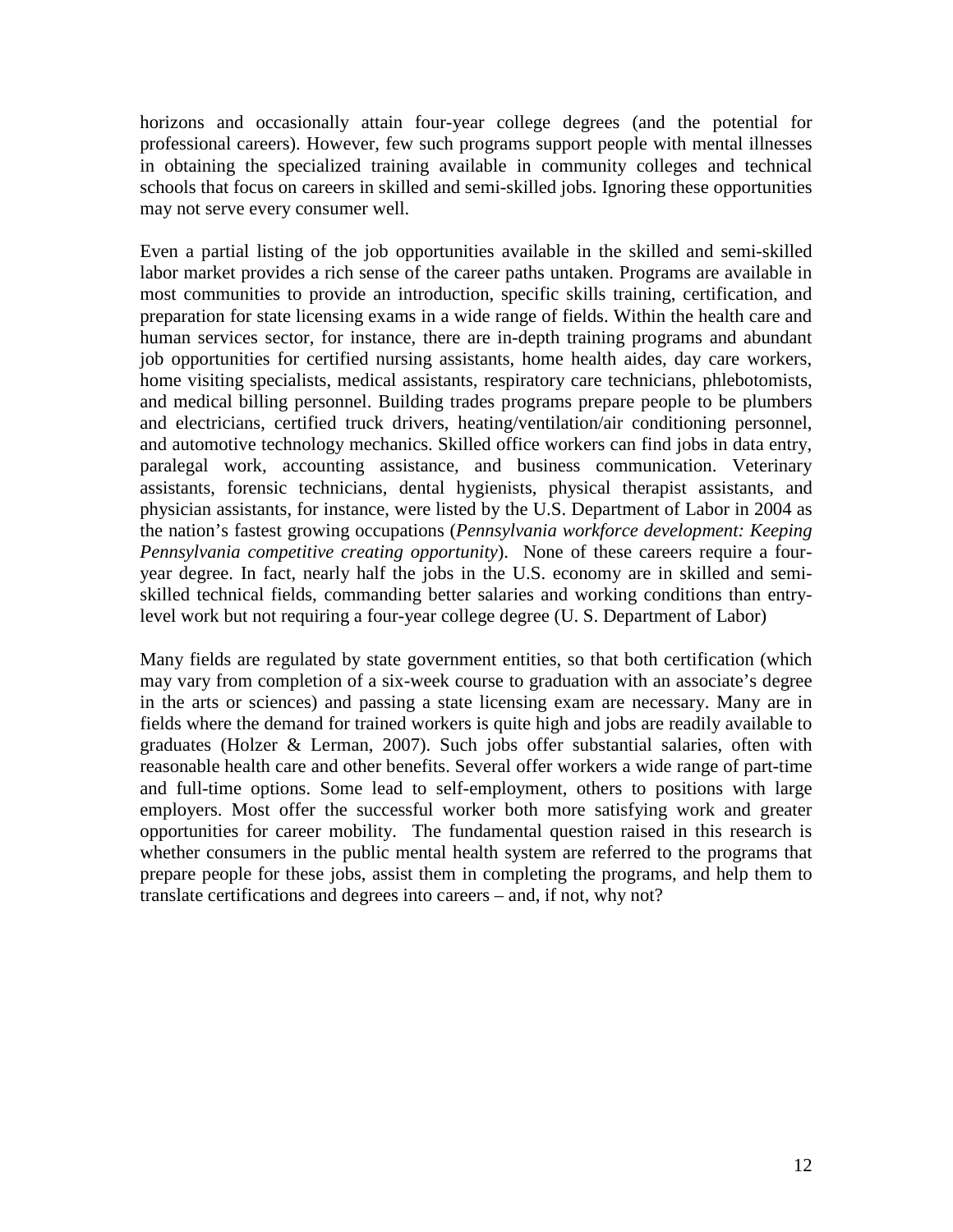### **3. Defining Mainstream Career Training Resources**

Where are mainstream career training programs available? Almost without exception, they are not available from mental health agencies offering vocational services, and for a few good reasons. If they have any vocational focus at all, mental health agencies must attempt to address the needs of a wide range of individuals with varying talents and interests. Shaping one or two specialized skill training programs – to prepare clients to work as data entry personnel or home health aides, for instance – would often leave the agency without the resources to meet the education and training needs of the majority of their consumers. Second, training for skilled and semi-skilled jobs requires an investment in materials and machinery, experienced teachers, and workforce connections that is beyond the resources of most mental health agencies, particularly with so diverse a set of interests among consumers.

But an abundance of such programs are available within most communities across the country. This report focuses on three particular settings:

*Community Colleges.* Community colleges were initially established as an opportunity for people not yet prepared for the rigors of a four-year college program to work toward a two-year associate arts (AA) degree and then transfer to a four-year program in more traditional colleges. More recently, however, community colleges have also offered a wide array of career-focused programs – some as short as one semester, others offering a two-year degree in a specialized field – that prepare many students to enter the job market and help many others acquire the academic qualifications for career advancement. In the process, community colleges have become a central component of the nation's workforce development infrastructure, particularly with regard to the needs of economically and/or socially disadvantaged populations. With 1,195 community colleges nationally, 11.5 million students, low costs, and literally hundreds of programs preparing people for careers in such fields as health care, information technology, and homeland security ("American Association of Community College's CC STATS," 2008), these programs offer people with mental illnesses a wide range of opportunities to move beyond entry-level employment.

*Technical Schools.* There are at least as many for-profit educational institutions throughout the country, offering six-week, two-year, and four-year programs with a very targeted career focus. While not inexpensive, each school tends to focus on a handful of areas  $-$  e.g., juvenile justice, computer-assisted design, cosmetology  $-$  that offer basic training, support for passing state licensing exams, and referral to an interested employer network. There is a tremendous variety in these programs. Some are licensed by state education agencies and some are not; some are quite small and others quite large; some operate independently and others are part of a national chain (ACCSCT, 2006, 2007); some have excellent reputations and a few have been cause for concern. All promise to prepare and place students in the most rapid way consistent with quality outcomes. Although more expensive than community colleges, they are less expensive than more general four-year programs in university settings.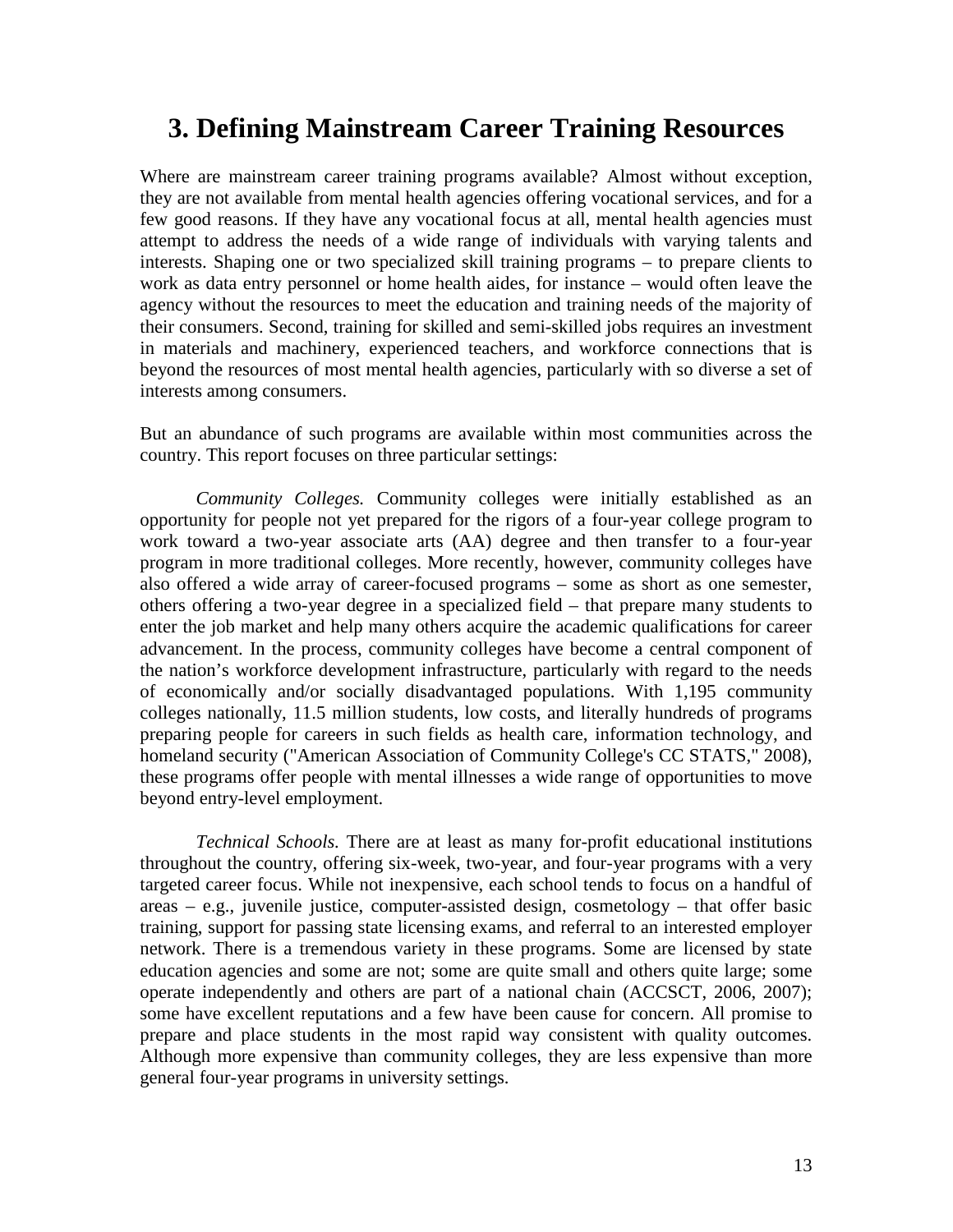*Specialized Nonprofit Programs.* A variety of nonprofit entities offer comparable programs. These specialized programs – focusing on the development of a particular skill – are based in community centers, union offices, and nonprofit agencies serving other disabled or disadvantaged populations. Over the past decade, specialized training programs in non-profit agencies have expanded rapidly to serve welfare-to-work clients, ex-offenders, those with physical disabilities, or immigrants and refugees, among others. These programs – like community colleges and technical schools – could provide those with serious mental illnesses the opportunity to develop marketable skills, but – like community colleges and technical schools – do so in a more integrated environment.

There are a variety of ways in which people with mental illnesses can access community colleges, technical schools, and nonprofit programs. While individuals can explore the options on their own, consumers in public mental health systems often rely either on their case managers and/or career counselors for assistance. Such help might include career exploration, assistance in selecting the right career training program, and both the provision of direct financial support and help in applying for financial aid packages. Alternatively, mental health agencies often begin by referring consumers to their local state offices (or bureaus or divisions, etc.) of vocational rehabilitation, specifically designed to help people with disabilities of all kinds – including those serious mental illnesses – return to productive, independent employment. More recently, federal legislation has established a national network of county-level Workforce Investment Boards (WIBs) designed to oversee local workforce policies and programs for anyone (e.g., displaced workers, welfare recipients, homeless individuals, as well as people with disabilities) seeking to improve their vocational status. In turn, the WIBs operate One-Stop Career Centers, where citizens have access to varied information and financial resources for career training; and the state offices of vocational rehabilitation are part of the array of services offered in these one-stop settings.

As this report will detail, all of these programs face their own challenges in meeting the needs of their current consumers – and many report that they already struggle to assess the best ways to meet the needs of consumers they identify as having behavioral health problems. The question raised here is whether these programs represent an underutilized resource for mental health systems seeking to meet their commitment to recovery and community integration principles.

A key assumption should be made explicit. First, although this study sought to explore the use of mainstream training opportunities for mental health consumers as an avenue out of entry-level work, there is no implied denigration of entry-level work. Millions of Americans make their living in the low-wage sector of the economy. Whether they do so as a career or as a stepping stone to better jobs, those employed in entry-level jobs make a valuable contribution both to the nation's prosperity and to the worker's self-regard and self-sufficiency. For many people with serious mental illnesses, entry-level work is the right choice, and for some a good temporary choice on the way to more satisfying and rewarding careers.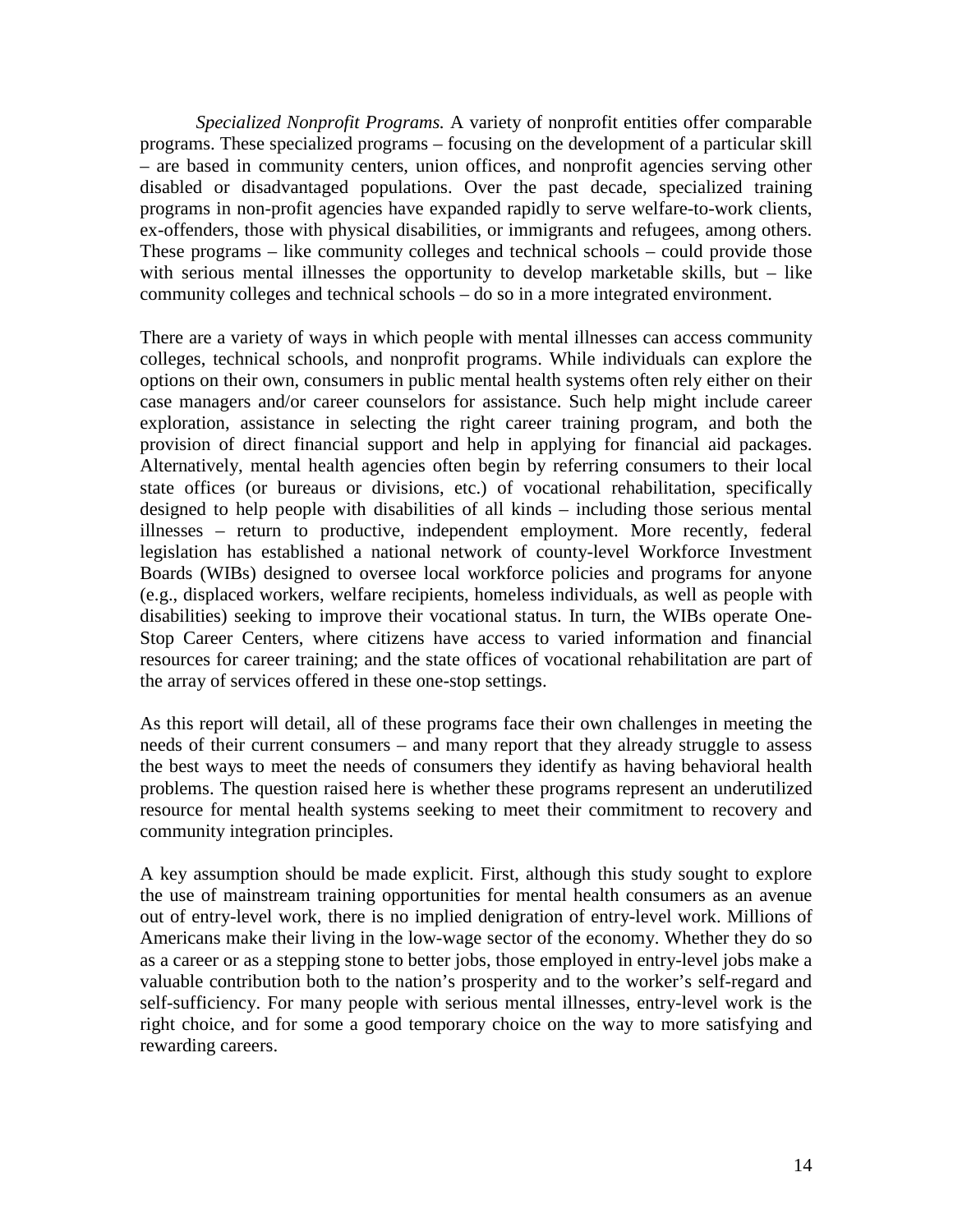Rather, it is the perspective of this report that, for many other clients, entry-level work may not be either an appropriate long-term or even short-term option. While some may have the capacity, interest, and drive required to complete a four-year program and succeed in the professions, for many other people – as for many of the national workforce without disabilities – skilled and semi-skilled work may be more appropriate. We have no reliable estimate of how many consumers of mental health services could benefit from such programs primarily because – as this report will demonstrate – we haven't attempted to refer consumers to and support them in these programs.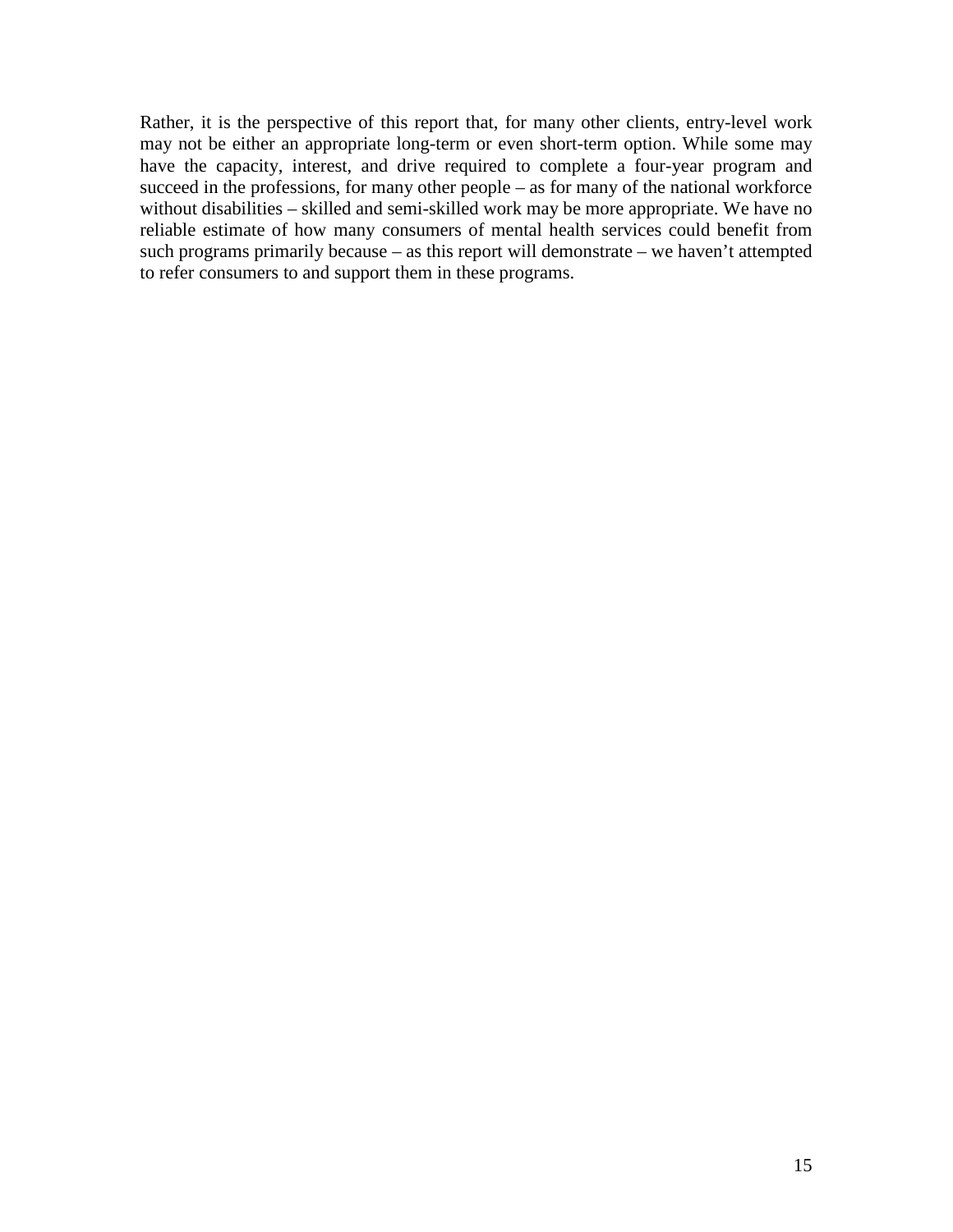### **4. Methodology**

**Research Questions.** The study has four central research questions:

*1. To what degree are people with serious mental illnesses in public mental health systems currently referred to and supported in the nation's network of community colleges, technical schools, and nonprofit training centers preparing people for skilled and semi-skilled jobs?* 

The first challenge of the study was to assess whether it is accurate to say that there is little participation of people with serious mental illnesses in mainstream career training programs. A number of research initiatives (Erickson-Cornish, Riva, Henderson, Kominars, & McIntosh, 2000; Pledge, Lapan, Heppner, Kivilighan, & Roehlk, 1998; Salzer, Wick, & Rogers, In Press; Sharpe, Bruininks, Blacklock, Benson, & Johnson, 2004; Souma, Rickerson, & Burgsthler, 2002) suggest that many colleges and universities are host, sometimes unknowingly, to many persons with psychiatric disabilities, and that these students' level of participation in college life was a source of concern (Baron & Piasecki, 1981; Collins & Mowbray, 2005) and some confusion with regard to ADA requirements to provide reasonable accommodations. However, most of the studies cited above focus on four-year programs, rather than community colleges and technical schools, and the students were often those who were pursuing their educational goals without the support of private or public mental health professionals, and sometimes in defiance of a psychiatrist's professional advice. This study sought information on the degree to which mental health programs themselves referred consumers of public mental health services to career-focused programs and offered them the support needed to succeed.

*2. Would it be useful to increase the participation of people with serious mental illnesses in the existing network of mainstream career training programs?* 

The study sought the opinions of varied constituencies – mental health, vocational rehabilitation, and workforce development professionals; consumers and mental health providers; and community colleges, technical schools, and nonprofit programs – with regard to the advisability of expanding consumer participation. Would this be a good idea or not, from varying perspectives?

*3. What barriers have kept people with serious mental illnesses from making better use of local mainstream career training programs?* 

The study explored in some depth, and from the same range of constituency perspectives, the barriers that keep people with serious mental illnesses from greater participation in these programs. In particular, the study attempted to uncover any policy, program, or practice barriers that limited consumer choices to either unemployment or entry-level work.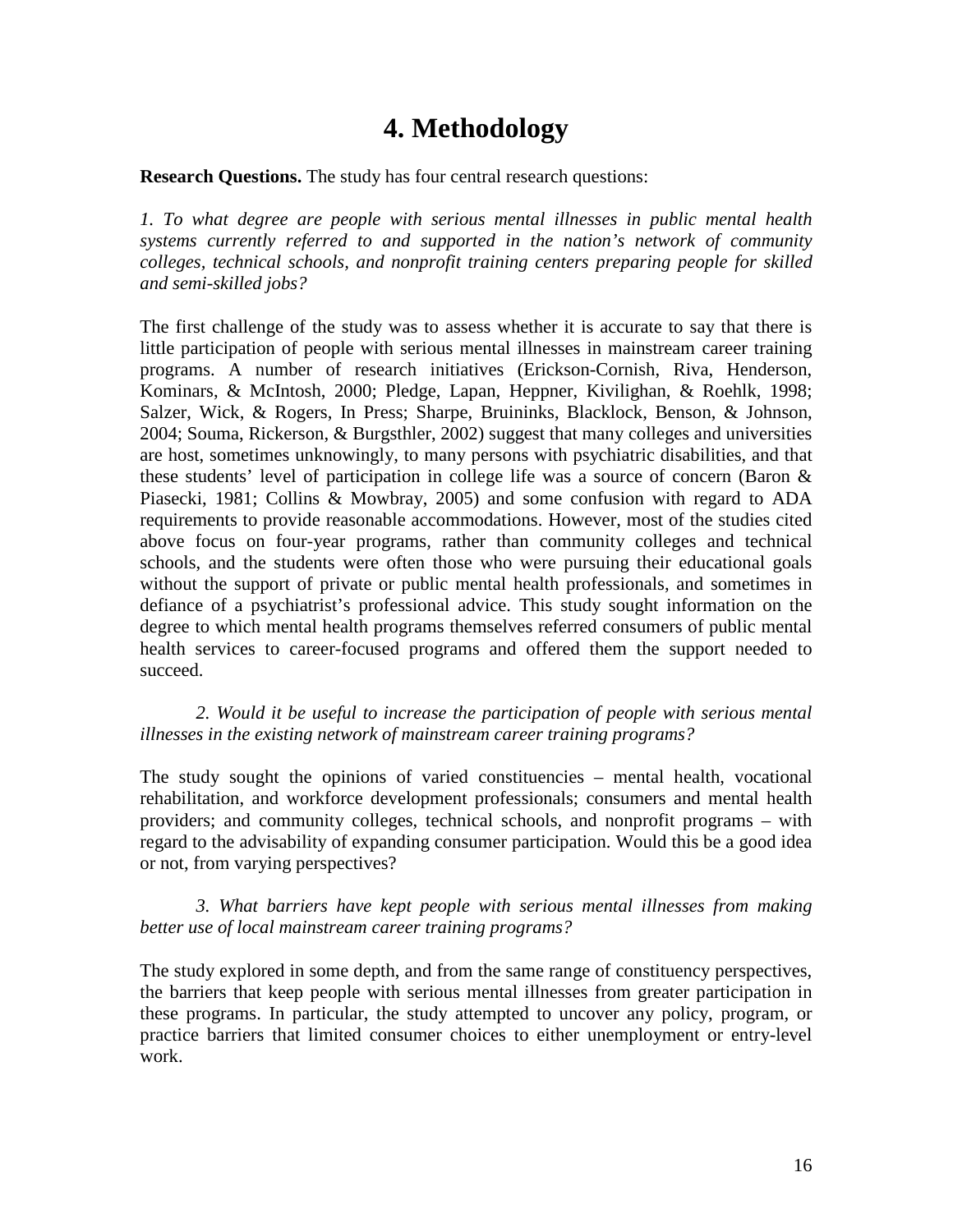*4. What changes – in policies, programs, and practices – would make it more likely that those with mental illnesses would enter and succeed in these career-focused programs?* 

The study sought recommendations from interviewees with regard to increasing the participation of people with serious mental illnesses in career training programs. That is, if participation is low and more participation is desirable, what changes – in the focus of mental health programs, in the accessibility and supports provided by career training programs, in counselor practices, and in public funding – would overcome the existing barriers?

**Research Setting.** The study provides a qualitative exploration of these four issues, consisting of in-depth interviews with mental health, vocational rehabilitation, workforce development, and provider agency administrators, counselors and consumers, along with interviews with personnel in community colleges, technical schools, and nonprofit training programs. The study sought to better understand the issues as they played out in two settings in southeastern Pennsylvania:

. *Philadelphia.* A populous, demographically diverse, and intense urban environment, Philadelphia has a progressive public mental health system and a wide range of community mental health centers, psychiatric rehabilitation programs, and consumer-run mental health services. The city's vocational rehabilitation and workforce development programs are sizable; and there is a well-established and substantial community college, an abundance of technical school choices, and a wide array of nonprofit human services agencies with varying training program emphases.

. *Montgomery County.* Nearby Montgomery County provides a considerable contrast: a suburban and rural county, it is far more demographically consistent on issues such as race, income, and educational level. While the county mental health program for this largely white, prosperous, and college-educated county is well-oriented to the principles of recovery and community integration, the county has far fewer mental health service providers, technical schools, and nonprofit training programs outside of the mental health system.

The study was initially designed to contrast the experiences of mental health consumers in these two settings. However, few differences emerged in respondents' answers across the two counties. The issues respondents spoke to reflected broader concerns than geography, socio-economic status, or local resources. These are systemic issues, having to do with professional orientations, consumer beliefs, and the public policies and practices that shape both program designs and agency resources.

**Research Methods.** The research process slowly developed a mixed-methods approach. Qualitative interviews were conducted with 86 people in the two counties, using both individual interviews and focus group discussions in different settings and with different subjects. Although not part of the original design, it was determined important after perhaps a dozen initial interviews to also gather information from key national and state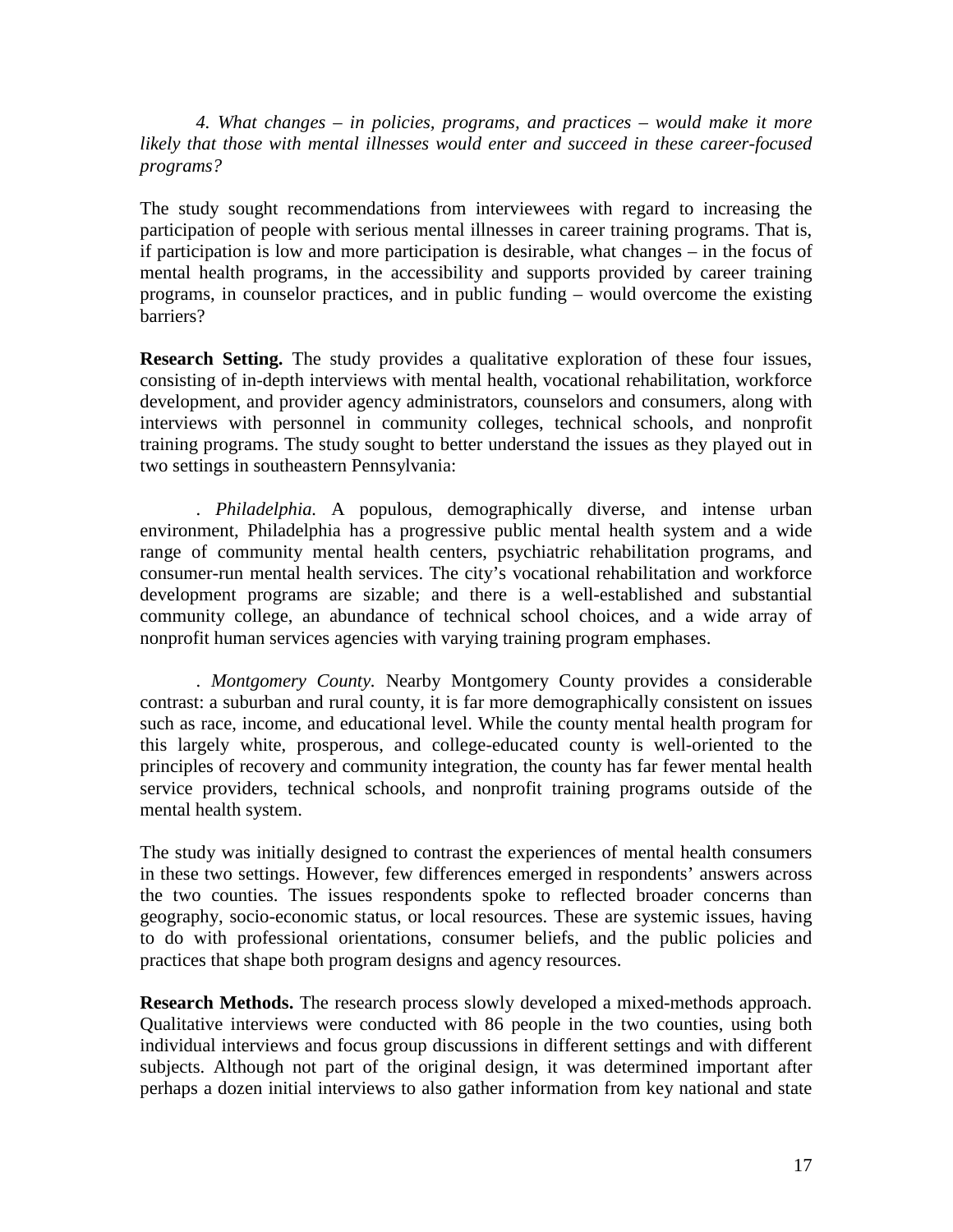organizations in the community college and technical school fields to address topics that emerged in the course of the earlier interviews. Finally, several mental health planning groups in other New Jersey and Pennsylvania counties had an opportunity to review and help to interpret preliminary findings before the development of this final report..

**Research Subjects.** Representatives of several constituencies were interviewed in both counties:

*. System Administrators and Staff (10 people).* Three systems – mental health, vocational rehabilitation, and workforce development – dominate the delivery of employment services to people with serious mental illnesses. Administrators and staff in these systems were individually interviewed in both Philadelphia and Montgomery counties.

*. Consumers (34 people) and Providers (23 people).* While the study had originally intended to conduct individual interviews with six consumers, four group interviews were conducted instead. This was partly because consumers indicated a greater level of comfort in group settings and partly because of the considerable interest in the study expressed by consumers. Four "focus group"-styled interviews were conducted on the premises of four psychiatric rehabilitation programs. The psychiatric rehabilitation programs that hosted the consumer focus groups also agreed to have program supervisors and direct service workers interviewed, two in Philadelphia and two in Montgomery County. In addition, supervisory staff in four consumer-operated programs – all in Philadelphia – were interviewed from their perspective as consumerdirected programs offering residential and vocational rehabilitation programs.

. *Mainstream Career Training Programs (13 people).* Community college staff – from the colleges' offices of disability services – were interviewed at both Philadelphia Community College and Montgomery County Community College. Administrative personnel and admissions staff from five technical schools (three in Philadelphia and two in Montgomery County) were also interviewed. In addition, program managers in five nonprofit agencies offering specialized training programs to citizens with other disabilities or disadvantages participated in the research.

*. National and State Officials in Community College and Technical School Accrediting and Professional Organizations (six people).* Several interviews were conducted with state and national organizations in order to gather additional information about mainstream career training programs that would place the local programs in a broader context. To gather more information on technical schools, for instance, interviews were conducted with one of the national professional organizations representing technical schools and with one of the national accrediting bodies for technical school education. Additional informational interviews with state education officials in Pennsylvania were also conducted. More information on each of the individuals and organizations that participated in the study is included below.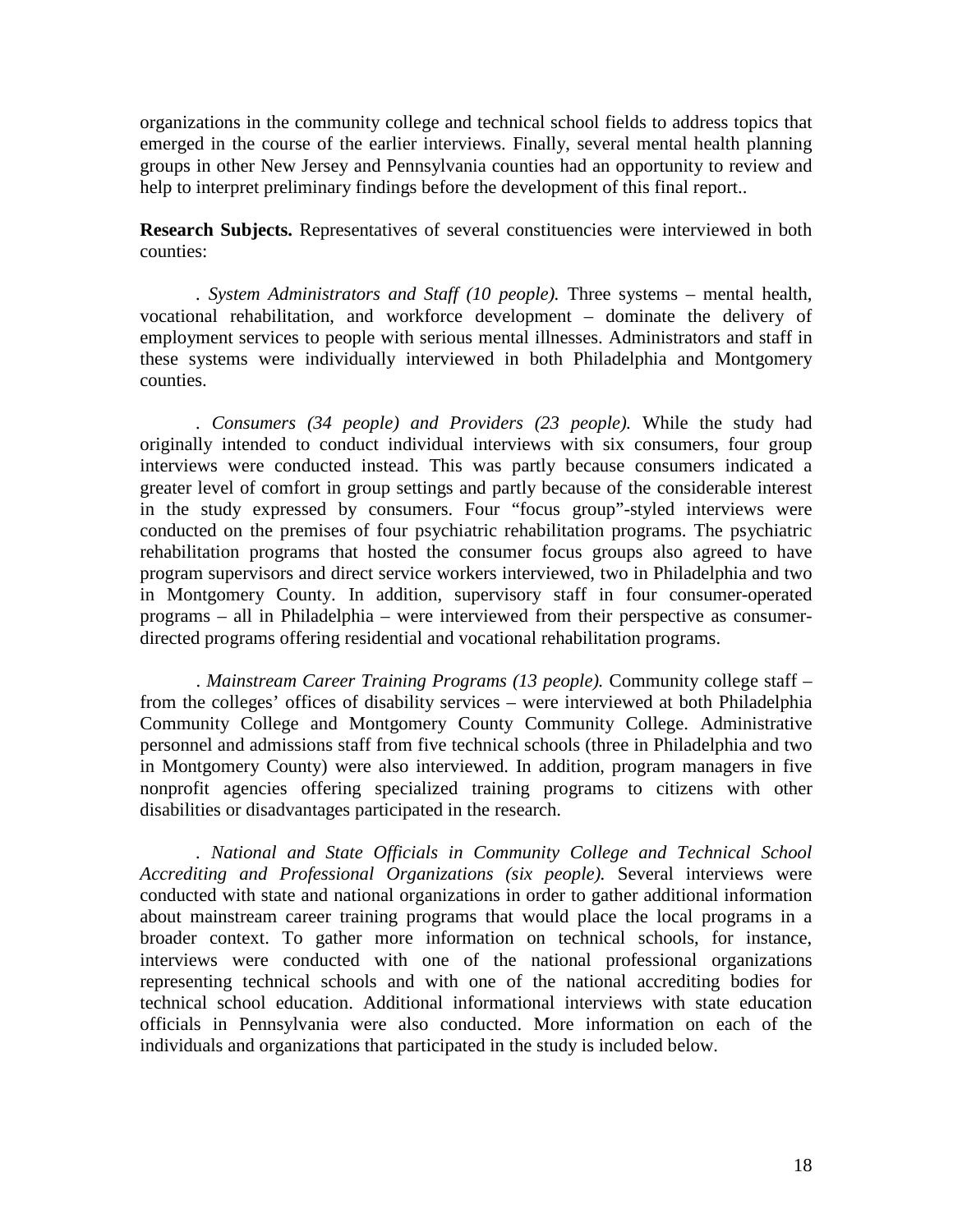Finally, and unexpectedly, the research investigator was fortunate to develop a consulting relationship with six county-level workgroups – two in Pennsylvania and four in New Jersey – interested in expanding career training opportunities for people with serious mental illnesses. This provided an opportunity for preliminary findings to be shared with workgroup members (consisting of consumers, mental health providers, vocational rehabilitation personnel, and workforce development staff). Their interpretations and explanations of the preliminary findings are reflected in this report as well.

Both individual and focus group interviews consisted of a loosely structured series of inquiries that addressed each of the four research questions. However, in keeping with qualitative research theory, the interviewers tended to respond to the comments and concerns of interviewees. In each interview, of approximately 60 to 90 minutes, the principal investigator explained the purposes of the study, then raised a series of questions and followed up interviewee comments. The interviewer also asked for advice on other questions to be asked and other individuals it might be important to interview. The participating consumers were paid for their time.

**Protection of Human Subjects.** Many of the mental health, vocational rehabilitation, and workforce development personnel interviewed had readily agreed to participate in the study when initially contacted, either by phone or letter, as did administrators and staff at mental health agencies providing rehabilitation services. Administrators at community colleges and specialized training nonprofits were often also eager to participate when contacted by the principal investigator by phone or mail, although several other technical school administrators were uninterested in the study and declined to be interviewed. Those who did participate in the study went out of their way to be accessible and informative. At the beginning of every interview, each subject was asked to read and sign an informed consent form approved by the University of Pennsylvania Institutional Review Board.

Mental health provider agencies were asked to identify consumers who might be interested in participating in the interviews. The principal investigator provided agency staff with a one-page summary of the project, and asked staff to share this information with consumers and then ask for volunteers. The principal investigator only met with consumers once they had volunteered and agency personnel had established the time for the focus group. At each focus group the principal investigator again explained the focus of the project and the questions involved, and then asked group members to read and sign an informed consent form, also approved by the University of Pennsylvania Institutional Review Board.

The principal investigator took notes at each interview, and transcribed these notes within 24 hours; the notes served as the basis for ongoing and final analysis. Summaries of each interview were constructed and reviewed to identify key themes and develop interpretations (Charmaz, 2000). This occurred on an ongoing basis, following the completion of each interview, and again at the conclusion of all of the individual and focus group interviews. The interview summaries were reviewed several times to develop categories of responses. As noted above, preliminary results were shared in several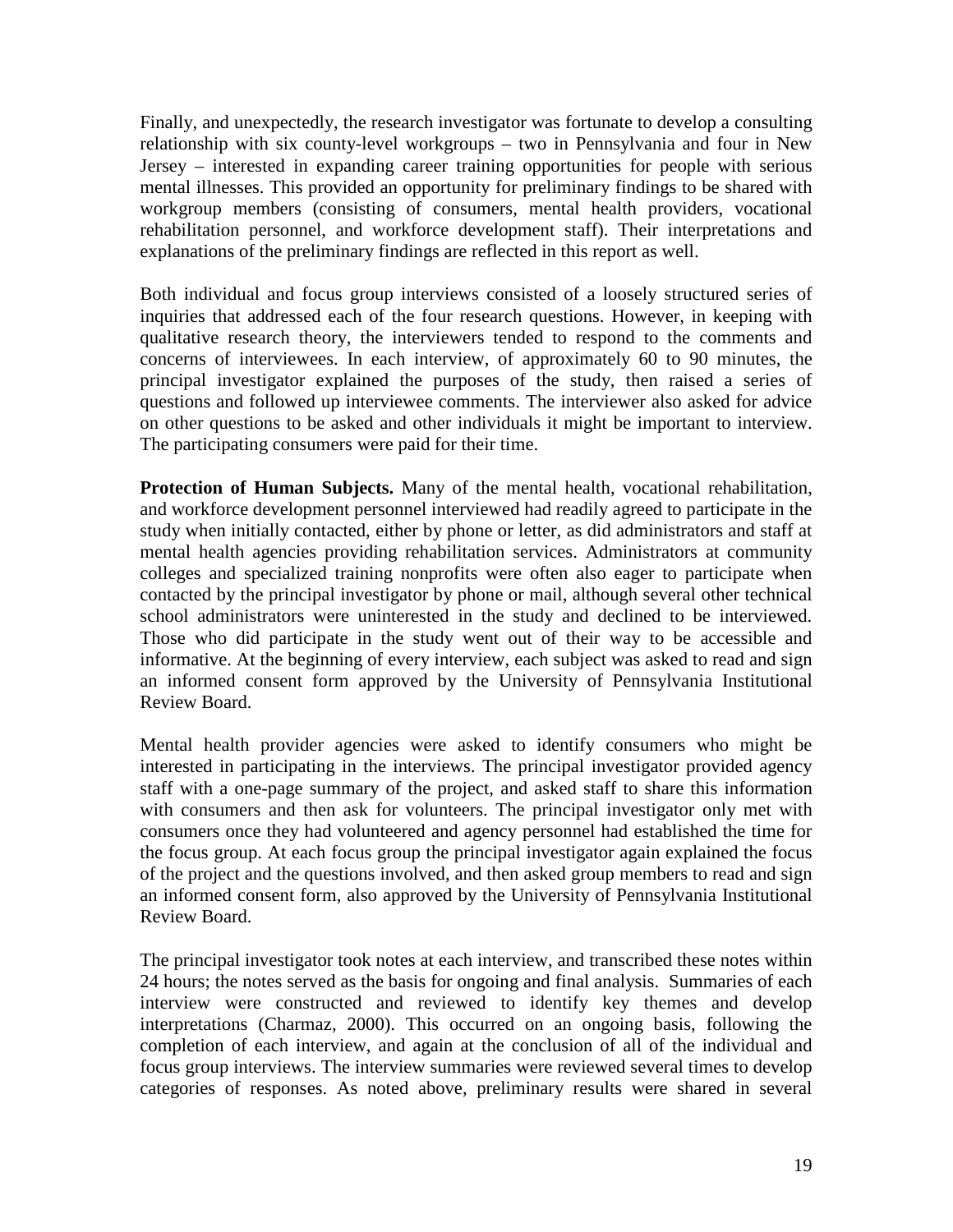settings, and the understanding of the issues and interpretations of the findings generated by the six workgroups contributed to a further refinement of major themes.

**Research Limitations.** The broad applicability of the findings is limited by the focus on only two county settings – Philadelphia and Montgomery counties, in Pennsylvania. However, given the similarity of the comments in these two very different environments, there is reason to believe that the issues identified here are more systemic to the delivery of human services than to any specific place or environment. The study's findings are also somewhat limited by the qualitative nature of the investigation. The study reflects consensus and disagreement as it was expressed by interviewees. However, no effort was made to sit in on consumer/counselor meetings, to follow individual referrals through these systems, or to chart finances in each system or with regard to individual service provision. No quantitative data were collected independently by the principal investigator; rather, the research relied upon existing documents about individual programs and national initiatives. However, the relative unanimity of responses argues that these interviewees' sense of how the system works – and where it does not work well – may represent the reality in this complex human services environment.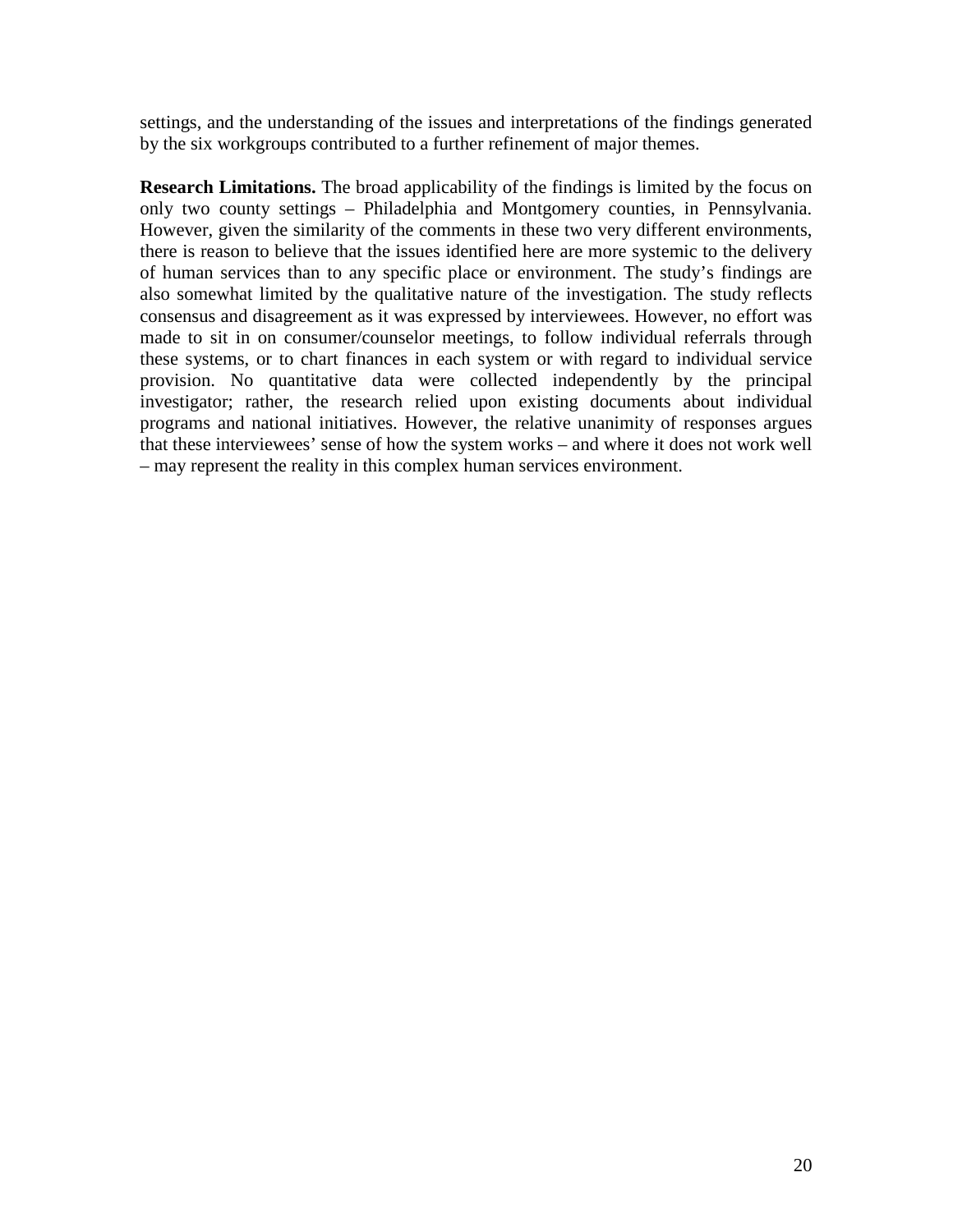# **5. The Current and Potential Pattern of Referrals**

This section explores the first two research questions of the study: a) to what extent are those with serious mental illnesses in public mental health systems currently referred to career training programs outside of the mental health system; and, b) would it be useful to increase their participation in these external programs? The questions are dealt with separately from the other two research questions primarily because the answers to each of these questions were so similar: not only did the responses not vary in the two very different counties, but they were nearly identical across each category of interviewees.

#### *To what degree are people with serious mental illnesses in public mental health systems currently referred to and supported in the nation's network of community colleges, technical schools, and nonprofit training centers preparing people for skilled and semi-skilled jobs?*

The answer was consistent: there is very little connection between public mental health systems and mainstream career training programs, and no discernable pattern of referrals from mental health provider agencies or individual mental health counselors to community colleges, career schools, or nonprofit training programs outside of the mental health system. To the degree that they are addressed at all, the career education and competitive job ambitions of people with serious mental illnesses are largely met by the network of job programs within mental health agencies. Three major themes emerged in respondents' answers, providing an initial framework for grasping the reasons for this lack of connection.

**A Knowledge Gap**. At the most fundamental level, there is a profound lack of information within the mental health system about community resources in this arena. Many mental health respondents – system administrators, program directors, and direct service personnel – acknowledged that they knew nothing or very little about community colleges, technical schools, or other specialized training programs, nor the skilled and semi-skilled jobs for which they prepared students. Many reported that they had never considered these options: the system has been oriented toward referral from mental health agencies to the regional Office of Vocational Rehabilitation, with anticipation of a referral back to the mental health agency's own vocational programs. Indeed, respondents in the mental health system had only a vague sense of the services and supports of their local Workforce Investment Board and the resources available in its One-Stop Career Centers. Workforce development respondents, similarly, acknowledged that they knew very little about people with mental illnesses, their career prospects, the agencies they utilize for career training, and their prospects for effective use of the One-Stop Career Centers' resources.

Given such an information gap, it was not surprising that mental health agencies reported they rarely if ever referred the consumers they counseled to mainstream career training resources, or that only one or two of the consumers interviewed in this study could recall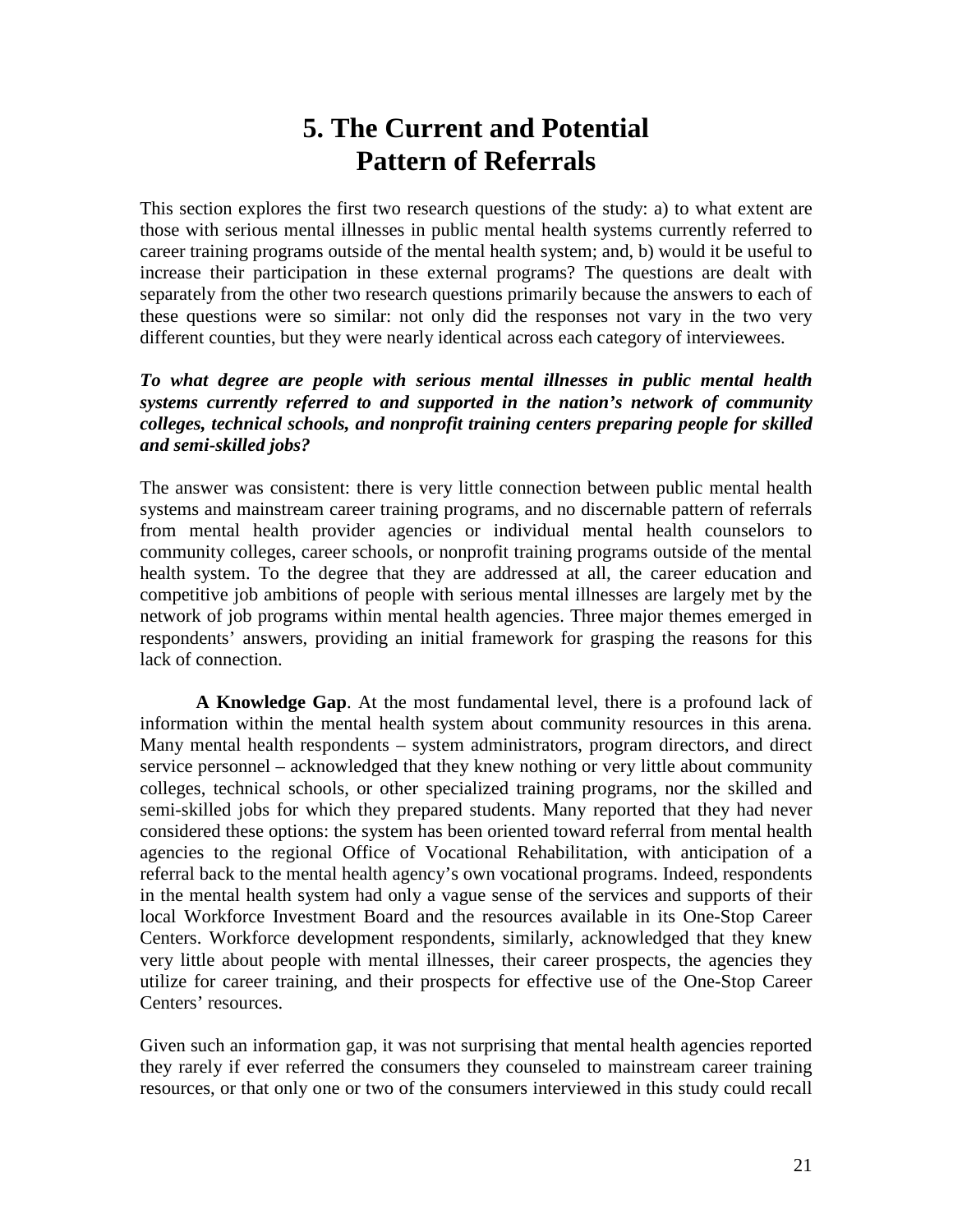being encouraged to explore these resources as options. The respondents in the offices of disability services in the two county community colleges "almost never" received a call from a mental health case manager, a job coach, or even a private psychiatrist about one of their consumers. A similar lack of connection to the mental health community was reported by both technical schools and other nonprofit programs. One of the psychiatric rehabilitation programs participating in the study is only a half-block away from one of the area's best-known technical schools, but no connection exists and no referral from one to the other has ever been made. These are systems and services unconnected to, and often unaware of, one another, operating in separate worlds.

**A History of Failure.** The only respondents with a reasonable working knowledge of both mental health issues and career training resources in the two counties were the administrators and counselors of the two participating Offices of Vocational Rehabilitation (OVR), in Philadelphia and Montgomery counties. OVR counselors are responsible for vocational rehabilitation across the entire spectrum of the disability field, and they maintain strong relationships with community colleges, technical schools, and other nonprofit training programs through their referrals to and funding of these career training programs. They support many people with other disabilities in these settings, and have a good sense of which of these programs are effective. However, the OVR respondents reported that they rarely refer people with serious mental illnesses into these mainstream career training programs.

VR administrators and counselors attributed the failure to connect mental health consumers to mainstream career training programs mainly to a history of failure in working with the individuals referred to them by the mental health system. Both OVR offices reported that the consumers referred from community mental health centers and psychiatric rehabilitation programs have often been vocationally unfocused, unprepared for the rigor of mainstream programs, and often unwilling to accept referral to training facilities outside the reassuring environment of the mental health agencies. With the emergence of supported employment programming as an "evidence-based practice" in the mental health arena, the individuals referred from local mental health service programs are most often referred back to them for specialized support.

**Participation Without Support.** Yet there is no shortage of students with serious mental illnesses in community colleges, technical schools, and other nonprofit career training programs, according to the mainstream career training programs. As noted previously, there is considerable evidence that college campuses host a significant number of students with psychiatric disabilities. Many students with emotional problems go to school "under the radar" – never revealing their psychiatric conditions to other students, faculty, or the campus offices specifically designed to assist students with disabilities. The mainstream career training programs in this survey all reported that, regardless of the lack of connection to or referrals from mental health programs, there were substantial numbers of students who either were identified by faculty as displaying serious behavioral problems or who contacted administrators on campus to seek support, accommodations, or special understanding because of their emotional problems. For these students, however, there appeared to be no support from mental health personnel.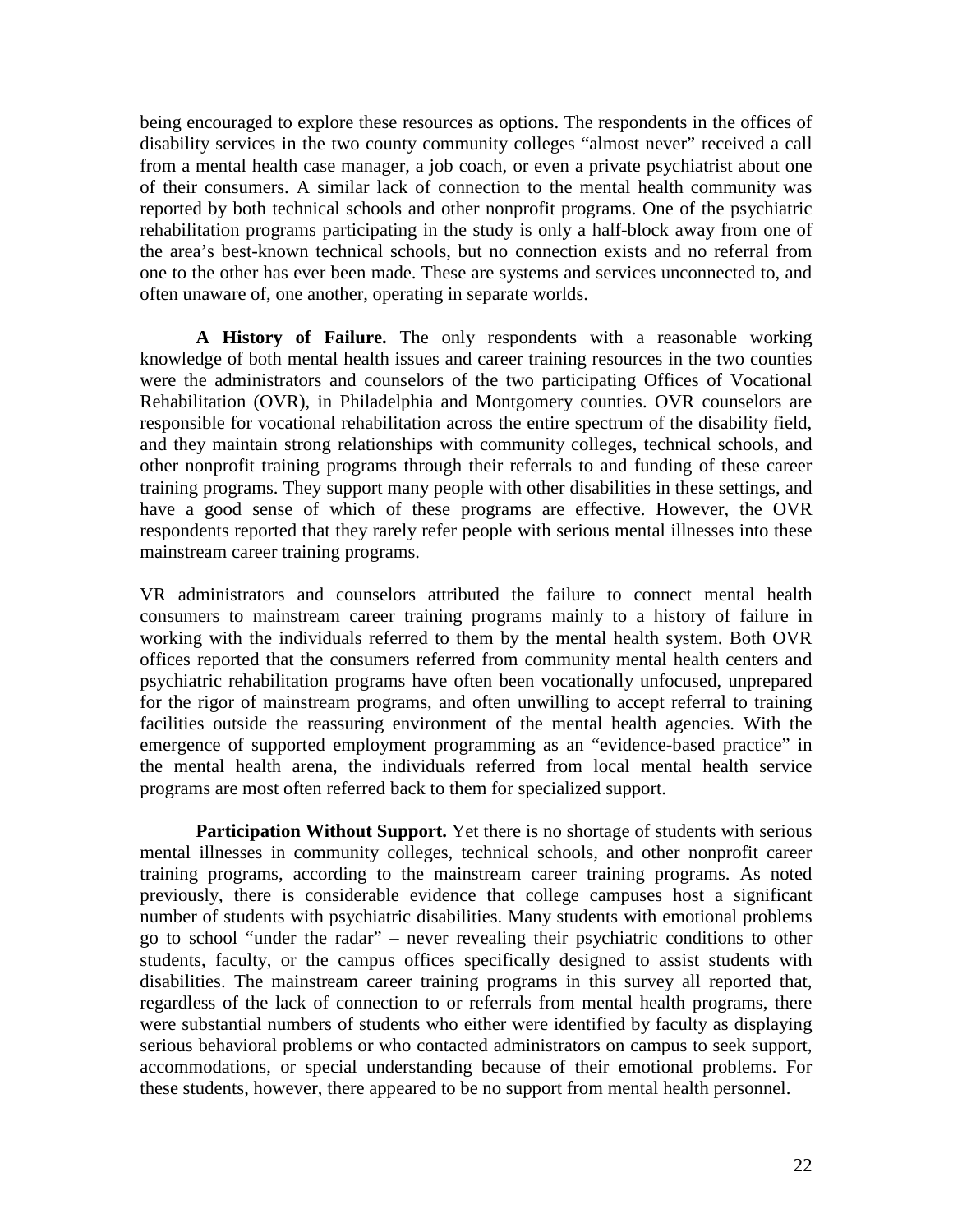In such instances, the career training programs reported, they made every effort to meet students' needs; but they were far more likely to contact the mental health system once a behavioral health problem had emerged and been acknowledged than to receive information ahead of time from public or private mental health providers about particular students. Several consumer respondents to the survey reported that they had once taken the initiative to enroll in a mainstream career training program, but did so either against the advice of their mental health professional supports, or simply chose not to tell their psychiatrist or case manager for fear of being discouraged. What emerges from these interviews is some evidence of a pattern of referrals from mainstream career training programs to mental health providers, rather than the other way around.

#### *Would it be useful to increase the participation of people with serious mental illnesses in this existing network of mainstream career training programs?*

Given the ascendancy of recovery and community integration approaches to the delivery of public mental health care – the emphasis on a hopeful journey toward "valued social roles" and the rebuilding of one's own life within the context of community – it was surprising to find that the consistent response across all the respondent categories to the prospect of increasing consumer participation in these opportunities was a hesitant "maybe." While a few respondents did recognize that these existing resources had been overlooked, most were wary of proceeding in this direction. Each category of respondents had their own reasons for wariness – detailed in the next section of this report – but respondents consistently warned that such an approach needed to be undertaken, if at all, with considerable caution. Several explanatory themes emerged.

**Theory vs. Practice.** Many respondents spoke about the difference between a theoretically attractive approach and an achievable set of changes. The barriers to implementation – detailed in the next section – appeared, if not innumerable, then substantial; and many doubted that the changes in public policy, program funding, and on-the-ground practice could be implemented in the foreseeable future for more than a handful of consumers.

There was a disquieting sense of satisfaction with the status quo, as well as a reluctance to confront the modesty of the success of existing supported employment and supported education programs. On the one hand, the consistency of respondents' wariness suggests the inadvisability of policy or programmatic efforts to expand consumers' use of mainstream career training resources: many respondents did not feel that the expanded use of mainstream career training programs was likely to lead to successful outcomes. On the other hand, the consistency of the response might suggest the limited impact, thus far, of recovery and community integration approaches in shifting the expectations of mental health and vocational rehabilitation personnel – or of consumers themselves – about what might be possible.

**The Scope of Change.** Respondents within the mental health and vocational rehabilitation systems frequently asserted that mainstream career training programs were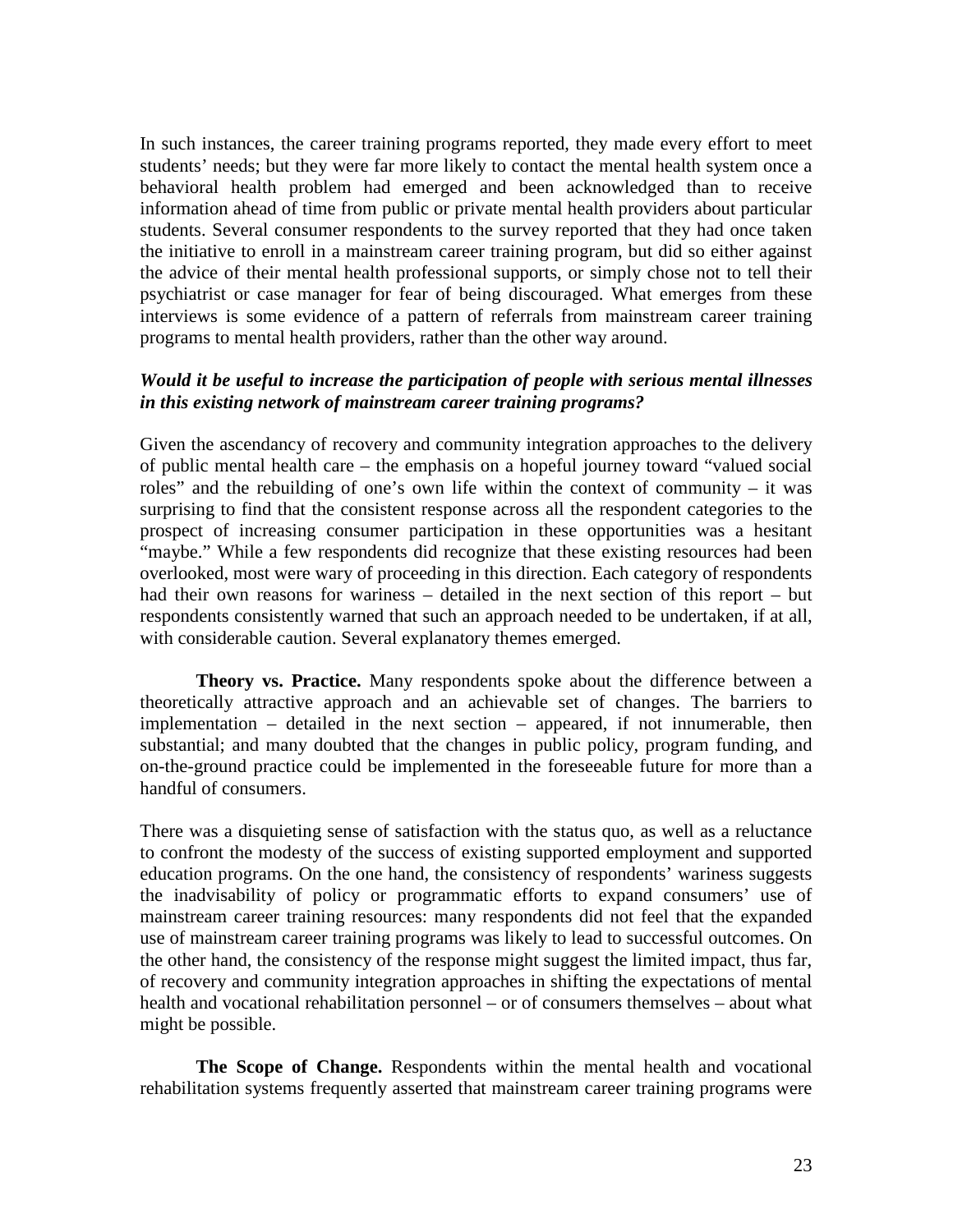appropriate for only a very limited number of consumers in the public mental health system. Yet they acknowledged that the current and nearly exclusive reliance on programs based within mental health settings closed off opportunities for entering skilled and unskilled employment even for those for whom mainstream career training could be the right choice. Respondents in both the workforce development system and mainstream career training programs often expressed concern that they were unprepared to address the needs of a significant number of new students with serious behavioral problems.

More positively, there was willingness by many to consider changes on a case-by-case basis. Mental health and vocational rehabilitation agencies were willing to consider expanding the career training options available to individuals with mental illnesses given an array of conditions, detailed below, that would help to ensure their success; and mainstream career training programs were willing to consider the occasional new student with behavioral health problems under the same sorts of conditions. What remained unknown is the number of consumers for whom these programs would be appropriate under these conditions.

**Consumer Choice.** Many respondents observed that it was difficult to discern a high level of consumer demand for work opportunities, the goal of both mental health and mainstream career training programs. Given the importance attached to consumer choice within both recovery and community integration philosophies, consumers who were not strongly motivated to exchange their dependency on SSA support for the rigors of a job in the competitive labor market, or who were either ambivalent or anxious about such a change in their circumstances, were generally only lightly encouraged to consider work and then no longer pressed – or badgered – to identify and pursue employment outcomes, much less referred to mainstream career training opportunities.

This reality suggested to more than a few respondents that pursuing greater use of mainstream career training programs might be futile. Only a handful of the respondents suggested that the widespread disinterest in work they reported was contextural: in a system of care in which unemployment is a norm; in which few family members, friends, or mental health personnel encouraged work goals; and in which seeking employment entailed substantial risks but left consumers with few resources, the decision not to pursue a job (and career training) might be more of a forced choice than a personal expression of preferences.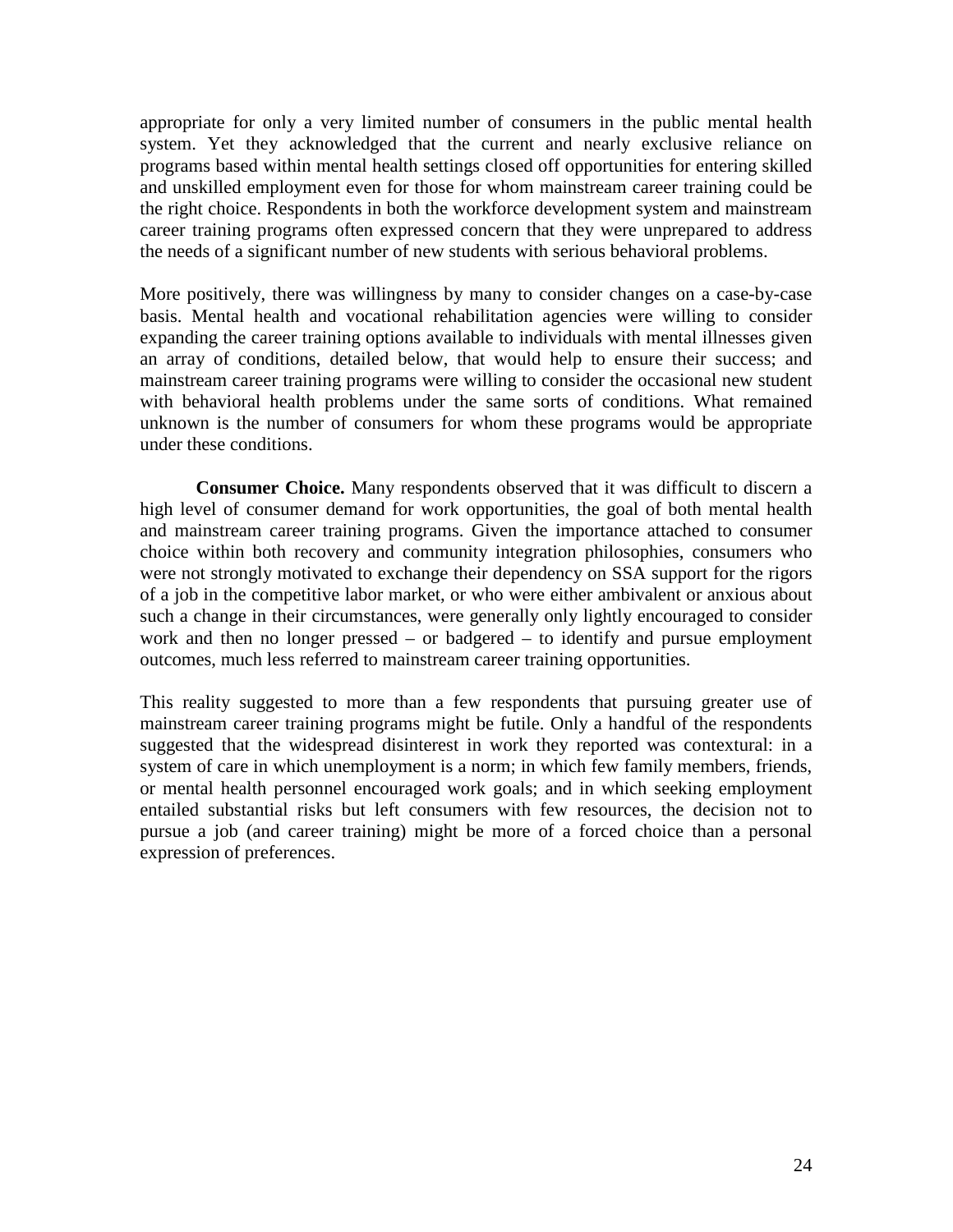## 6. System Perspectives: Barriers to Utilization of Mainstream Career Training Resources

Each of the respondent categories had varying interpretations of the difficulties consumers face in accessing and succeeding in career training for skilled and semi-skilled positions. The respondent categories are grouped here into three major clusters:

a) system responses – the perspectives of county-level mental health, vocational rehabilitation, and workforce development officials, who carry major responsibility for public policy, program funding, and priority setting in each of the counties;

b) on-the-line responses – the perspectives of consumers on these issues as well as of the mental health practitioners in community mental health centers and psychiatric rehabilitation programs, with key case management and service delivery mandates; and

c) mainstream career training responses – the perspectives of the community colleges, technical schools, and specialized nonprofit programs that might be better utilized in the delivery of career training services to those with serious mental illnesses.

This section of the report provides an assessment of the perspectives of the three major systems of care on the difficulties they face in connecting people with serious mental illnesses to mainstream career training resources.

#### **A. County Systems of Care**

Three human services systems have major roles in the design and funding of employment services for people with serious mental illnesses: 1) mental health programs in Pennsylvania are primarily organized with major responsibilities at the county level; 2) the state/federal vocational rehabilitation system, organized in Pennsylvania in regional offices; and 3) workforce development programs, with Pennsylvania hosting county Workforce Investment Boards, each of which operates at least one One-Stop Career Center. Each of these systems has developed separately, with differing missions and priority populations, as well as funding streams.

Relationships between mental health providers and their corresponding regional vocational rehabilitation offices are longstanding and often a source of friction: there are perennial arguments about both individuals and programs. While OVR counselors often believe that the individuals referred for OVR services are either uninterested or unready, and frequently question the effectiveness of the employment services offered by mental health agencies for OVR funding, mental health agencies often complain that OVR counselors are overly negative about the work potential of consumers and too demanding about the work outcomes that can be rapidly obtained with OVR funds.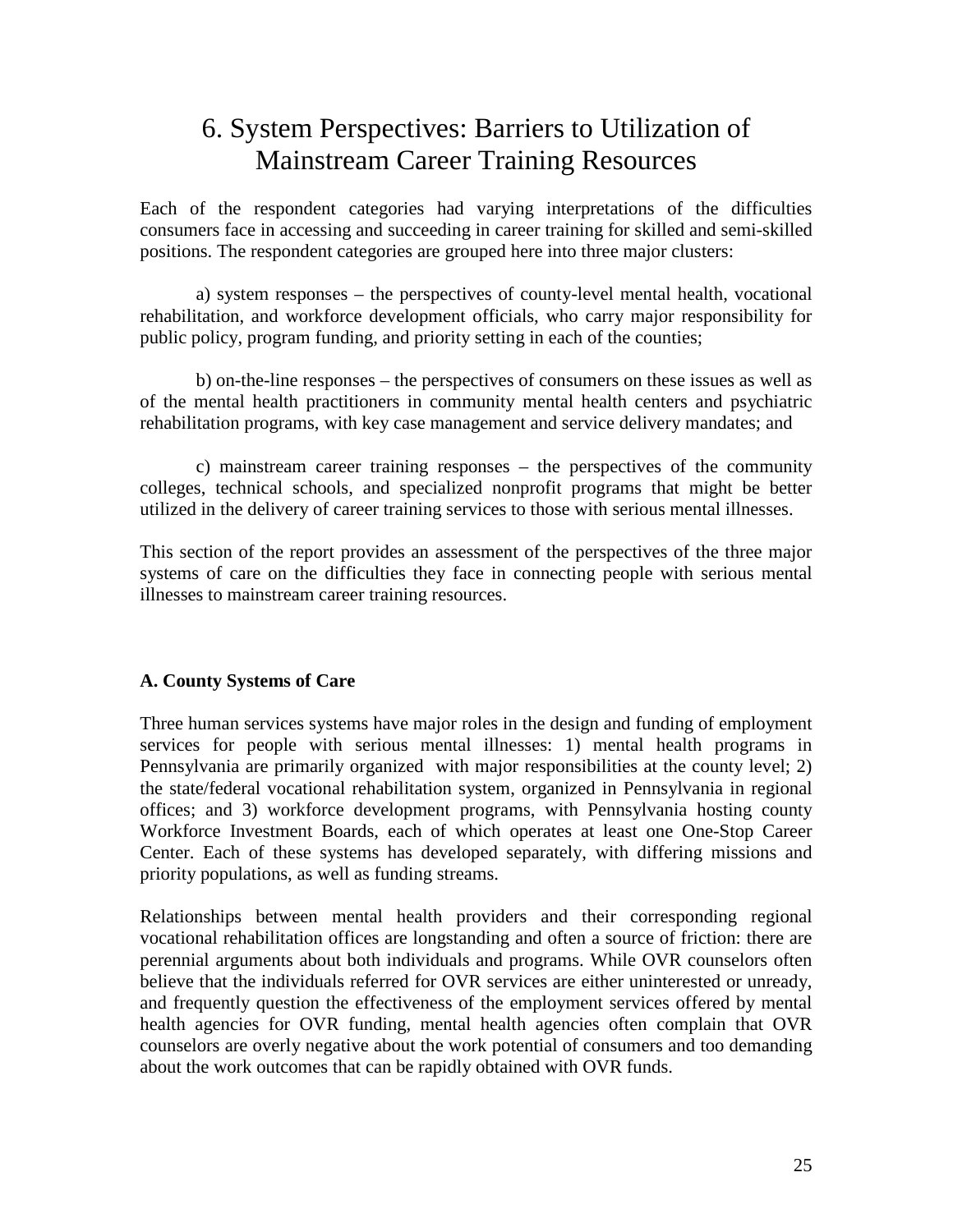Further, while OVR has a mandated presence in every One-Stop Career Center, they are widely perceived to be there to relieve the staff of the burden of grappling with the special problems inherent in assisting people with disabilities. As a consequence, there is a only a very tangential relationship between the county mental health offices and their corresponding workforce development networks: several times in the course of this study, the principal researcher was asked by county mental health administrators to explain how the workforce development system worked and its relevance to individuals with serious mental illnesses. While there are periodic efforts to improve coordination among these programs, the systemic differences among these three key systems of care has made this unusually difficult.

*1. Mental Health System Perspectives.* In Pennsylvania, the delivery of public mental health care in community settings is the responsibility of county government. While the state plays a central role in managing the state psychiatric hospitals and sets both regulations and funding levels for the county programs, local priorities for services and allocation of funding for individual programs are the task of county government. Pennsylvania's Office of Mental Health and Substance Abuse Services has strongly promoted recovery and community integration for years, and has encouraged the counties to give serious consideration to the employment aspirations of those with serious mental illnesses. However, as is described below, both federal regulations and state priorities have limited the funding and the flexibility of programs to address these needs. Two of the most progressive county mental health offices – that is, those with the most immediate and vigorous response to recovery and community integration principles – were the focus of this study; and respondents from the two counties were the individuals with central responsibility for addressing the rehabilitation needs of those with serious mental illnesses.

*. Philadelphia.* Philadelphia has a large, vibrant, and progressive mental health community. It eagerly responded to deinstitutionalization in the 1960's, establishing 13 federally funded community mental health centers covering every neighborhood; funded one of the nation's earliest and best-regarded psychiatric rehabilitation programs (Horizon House); and, unique in the nation, has established its own city-run managed care entity for Medicaid-eligible consumers. Most community mental health services are delivered by a wide range of nonprofit mental health agencies under contracts with the Philadelphia Department of Behavioral Health and Mental Retardation Services or its Medicaid managed care subsidiary, Community Behavioral Health. Meeting the needs of those with serious mental illnesses has proven difficult nonetheless; and the City's high level of poverty, low level of education, diminishing industrial tax base, and increasing numbers of immigrants and refugees have posed significant challenges, not least of which has been the difficulty of returning people with serious mental illnesses to work.

*. Montgomery County.* Just north and west of Philadelphia is Montgomery County, a predominantly white, middle-class community with a far more modest investment in public mental health services. Services for Medicaid-eligible clients are contracted to a private managed care company, which  $-$  along with the County  $$ contracts with a small number of nonprofit agencies for a range of case-management, counseling, and rehabilitation services. The county has been a leader in the state with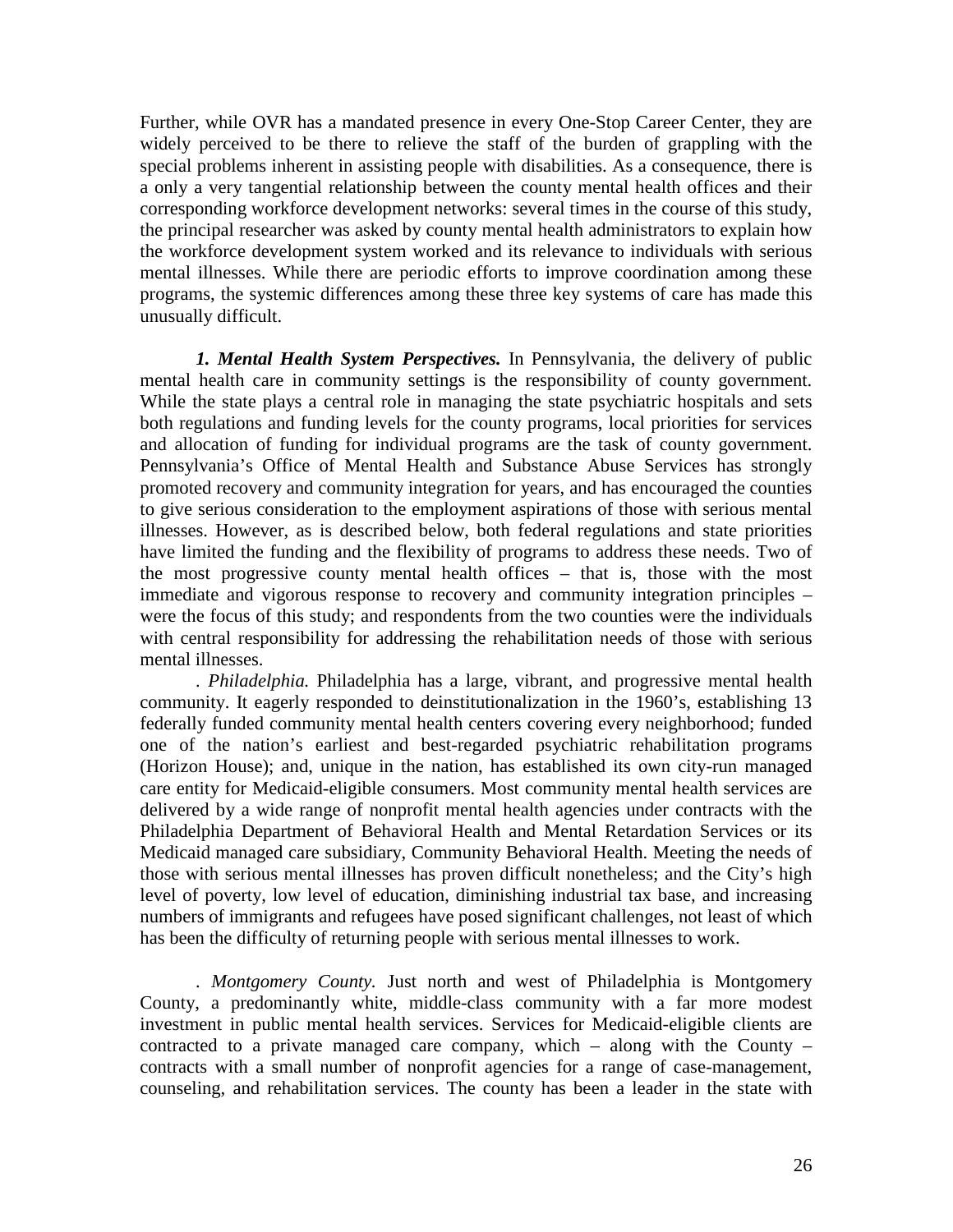regard to promoting recovery and community integration principles, but with far fewer financial resources and programmatic options. A high percentage of the consumers in the public mental health system reside in two or three of the county's small towns – Norristown, Pottstown, etc. – where more practical problems (e.g., transportation and housing costs) can be more readily addressed. The county has a smaller job base, yet a higher percentage of jobs requiring a college education. These factors, along with the problems many poor county residents face in getting to work without a car in a county with a bare-bones transportation system, have made it difficult to address the training and employment needs of those with serious mental illnesses.

Despite the demographic and geographic differences between the counties, respondents had very similar assessments of the barriers to increasing the use of mainstream career training opportunities. Several major themes emerged from the interviews:

**a) Work is not a system priority.** Mental health officials in both counties noted, with regret, that consumer employment has not been a priority of their mental health systems in the past. This is reflected in county mission statements, the level of funding allocated for vocational programs, and/or the outcomes the county expects from provider agencies. In that context, provider agencies – which view themselves as under-funded for their wide-ranging responsibilities – have not often made employment a program priority or a focus of the individual counselor-consumer interaction. A few programs, utilizing a clubhouse or psychiatric rehabilitation model, have addressed employment issues for the consumers they serve, with modest results. Respondents in both counties noted that the failure to make use of mainstream career training resources reflected a broader and more longstanding lack of commitment to helping their consumers find and maintain employment.

**b) Consumer work motivation is low.** County mental health officials do not believe that consumers express an overwhelming interest in work-oriented programs or career training of any type. Respondents believe that many consumers see themselves as incapacitated by their mental illnesses and too prone to stress-related relapse to succeed in competitive jobs. Respondents in the county offices of mental health said they hear from consumers that families are unsupportive of their work goals, that their friends with serious mental illnesses have found comfortable lives within the mental health system, and that there are few pressures from program staff to consider work alternatives. No issue was mentioned more often in this study than the fear expressed by clients with regard to losing their eligibility for the financial support and medical benefits of SSI/SSDI (Supplemental Security Income/Social Security Disability Insurance) if they return to work, and it has proven difficult to convey the tangible benefits of SSA's work incentive provisions and Medicaid Buy-In programs in mitigating consumer and family concerns about being left without a safety net. In this context, referrals to mainstream career training resources, respondents suggested, were likely to be minimal.

**c. Staff is uninformed.** County personnel are also concerned about the level of information available to direct care staff. They are unsure that line staff believe (and convey) a hopefulness about each consumer's job potential, or have the time to learn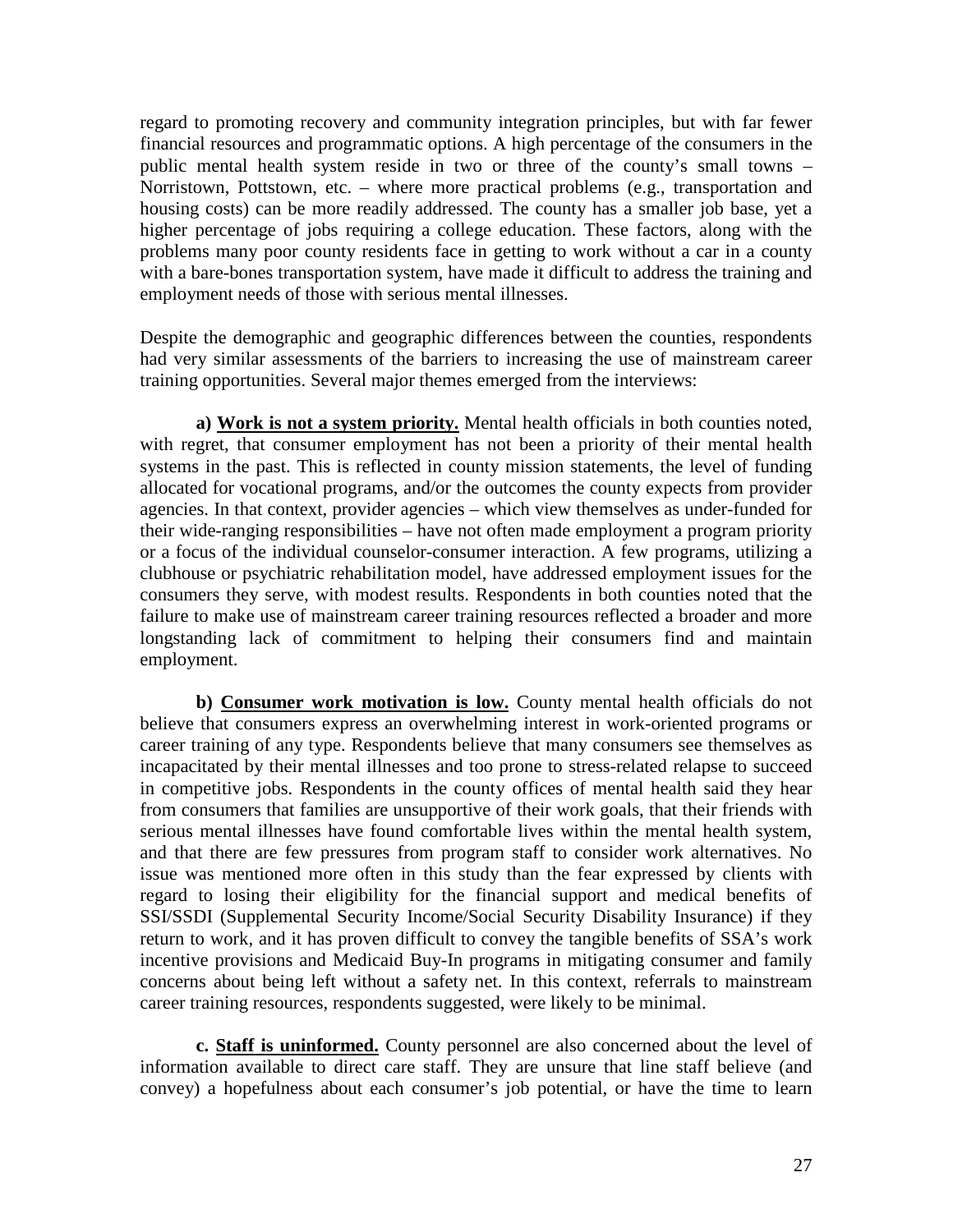more about such central issues as the SSA work incentives. Indeed, staff were likely to share consumers' concerns about their ability to face the stresses of either career training programs or competitive employment without risk of relapse. Further, county mental health officers feel certain that provider agency personnel are largely unaware of the mainstream career training resources available in their communities or the types of careers – work roles and career prospects, salaries and benefits, training requirements and licensing tests, etc. – within the skilled and semi-skilled workforce.

**d) Programs cannot provide necessary supports.** County mental health officials acknowledged that there were few resources available to support consumer participation in mainstream career training programs. Few supported education options were funded; and the current pattern of funding under Medicaid restricted most support services in the community to "facility-based" programming (e.g., partial hospitals, day programs, etc.), with more flexibility in staff roles only available to intensive case managers, who can work off-site but whose services are targeted to those with the most acute mental illnesses, and, thus, those least likely to make good use of career training programs. Few scholarship programs (for tuition) or specialized philanthropic resources (for programming) were available to provide support to consumers who might benefit from career training.

*2. Vocational Rehabilitation System Perspectives.* Vocational rehabilitation services at the local level are driven by both federal legislation and funding – a result of successive Vocational Rehabilitation Acts of the Congress to provide for the vocational counseling and job training needs of individuals with disabilities. Each state government matches federal dollars, and must meet the federal requirements with regard to the people served, the programs supported, and the outcomes anticipated. In general, the vocational rehabilitation (VR) budget is evenly divided between support for VR counselors and the purchase of job training or adaptive devices for consumers. VR counselors provide an array of career counseling, job interview preparation, résumé development, and job finding services; but they can also purchase career education and/or job training for consumers from either nonprofit or for-profit agencies. Thus, VR counselors have a wide range of knowledge both about disabilities and about career training. They support many persons with serious disabilities in four-year colleges, community colleges, and technical schools; and provide program funding or per person allocations for job training to both mental health agencies and other nonprofits.

In Pennsylvania, the Office of Vocational Rehabilitation (OVR) allocates dollars to its regional offices, but closely monitors performance. Individual counselors, regional offices, and state VR programs are assessed and rewarded in accordance with the success they achieve, as measured by the percentage of those they accept for services who find competitive employment. This gives the system an incentive for declining to serve those who they do not believe have a reasonable chance of success in the marketplace. This has been the source of ongoing tension between the mental health and vocational rehabilitation systems for several decades. Despite the perception of mental health providers that the VR system has often been unresponsive to the needs of mental health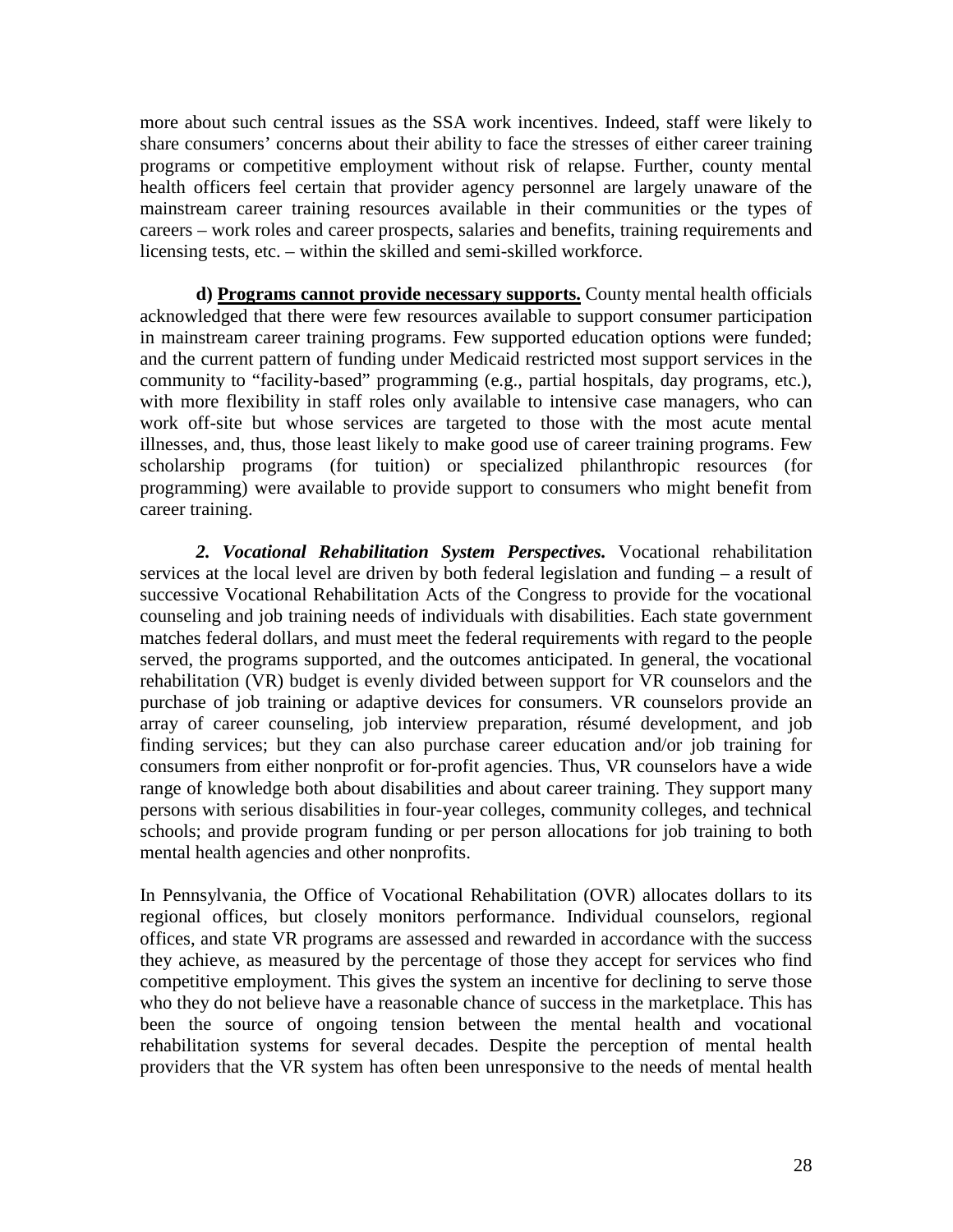consumers, those with mental illnesses remain the largest cohort of persons with disabilities served by the state/federal VR system.

For this study, interviews were conducted with the directors of the Philadelphia and Rosemont regional OVR offices, serving Philadelphia and Montgomery counties respectively. Additional interviews were held with other administrative staff, supervisors and counselors. Again, the interviews reflected few differences in perspectives between the two counties, but also a pervasive sense of discouragement in their ability to help persons with serious mental illnesses return to work, and, thus, their sparing referral of mental health consumers to mainstream career training programs. An analysis of the interviews identified six main explanations for this.

**a) Respondents reported that many of those with serious mental illnesses referred to OVR have too many significant employment deficits.** VR administrators, supervisors, and staff find the consumers referred to them from mental health agencies to be among the most difficult cases they confront. The respondents noted the most prominent issue: consumers' expressed lack of motivation for work, variously due to their fears about the loss of SSA support, the absence of strong family support, and concerns about stress-related re-hospitalization. Further, VR counselors argued that many of those referred to them either have limited educational achievements (which make them ineligible for the demanding career training programs in the mainstream) or an expressed desire to be referred back to their community mental health center or psychiatric rehabilitation program (and their transitional and/or supported employment programs), where they feel more comfortable. Even those who are referred to career training opportunities outside of the mental health system, these respondents reported, either fail to graduate, or graduate but then either refuse to seek employment or soon leave the jobs they do obtain.

**b) Mental health workers have only a limited sense of "readiness."** The OVR respondents all commented that mental health staff often refer persons with serious mental illnesses who remained too disabled to succeed in career training programs or who were not yet ready to meet the demands of the workplace. Some respondents argued that mental health workers continue to refer consumers in order to increase funding for the mental health agencies' own vocational programs or offer clients a more normative social setting in a college environment, rather than because of an individual consumer's level of motivation or work capacity. This is a long-standing complaint of the VR system. Other respondents felt that mental health workers were not able to accurately assess their consumers' readiness for the rigors of career training and competitive work.

**c) No supports are available for individuals with mental illnesses if they are referred to mainstream career training programs.** The study's VR respondents asserted that those mental health consumers OVR might fund in mainstream career training would need substantial counseling and support to succeed. The large caseloads for VR counselors limit the counselors' time to respond to consumers' ongoing needs, periodic crises, and practical problems. Further VR counselors reported that they do not have the knowledge base or skill level required to serve individuals with unique disabilities. It is – or they feel it ought to be – the responsibility of the mental health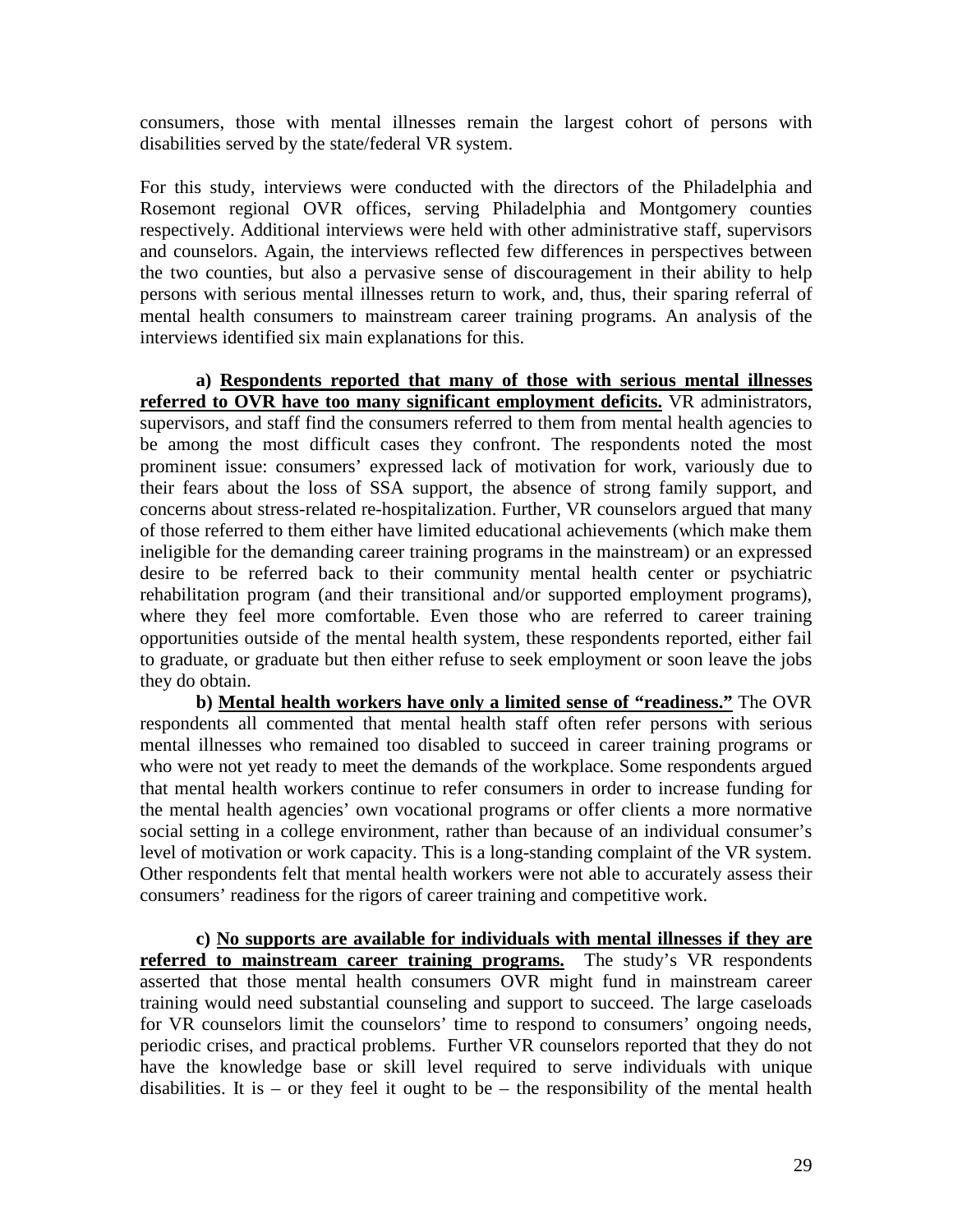system to provide those supports. But their experience has been that mental health staff are themselves too busy or too restricted by their regulations to provide the supports consumers with mental illnesses have needed in either jobs or training programs outside the mental health system.

**d) Limited financial resources to support career training makes VR counselors cautious of approving training programs for consumers who are not yet ready.** With limited funding, OVR can allocate only so many dollars to each consumer for training. Starting too early (before the consumer is prepared for the rigors of career training) or without a clear focus (before the consumer has identified and committed to a career direction) is likely to lead to consumers failing in programs. This not only wastes VR dollars but is likely to leave the consumer without needed financial support from OVR when he or she is more ready for career training.

**e) If consumers of mental health services were better prepared for career education, career education providers could readily meet their needs.** On a more positive note, VR respondents felt that better preparation and support of mental health consumers could lead to broader utilization of career training resources. The VR administrators in both counties felt that their counselors have a strong sense of the adequacy or inadequacy of each of the career training programs in their regions, and that they make cautious judgments of the appropriate "fit" between a specific consumer and a community college, technical school, or other nonprofit specialized program. While they question the integrity and effectiveness of some private for-profit schools, which they feel may too often offer training in a declining job category or too quickly accept students all-too-obviously unlikely to succeed, they were also clear that they had rarely, if ever, found that either community colleges or technical schools were likely to discriminate against students with mental illnesses. They also found that there were few instances in which students with mental illnesses had complained about harassment by faculty or other students in these settings. This challenged the strong perceptions among mental health personnel that these were frequent problems.

**f) For a few consumers with serious mental illnesses, however, utilization of mainstream career training programs can be a great success.** All of those interviewed in the VR system had individual stories of great success in mainstream career training programs with one or two consumers with serious mental illnesses, many dependent upon the support systems that the individual was able to draw upon. However, respondents often pointed out, many of those individuals with serious mental illnesses who were supported by the VR system in mainstream career training programs had sought out VR support independently, and were not engaged with local mental health providers.

*3. Workforce Development Systems.* The 1998 Workforce Investment Act (WIA) consolidated a wide range of previously uncoordinated federally funded workforce training programs for displaced workers, immigrants and refugees, welfare-to-work recipients, homeless individuals, ex-offenders, people with disabilities, etc. WIA established in each county a local Workforce Investment Board (WIB) with responsibility for allocating and coordinating all federal dollars designed to assist individuals seeking a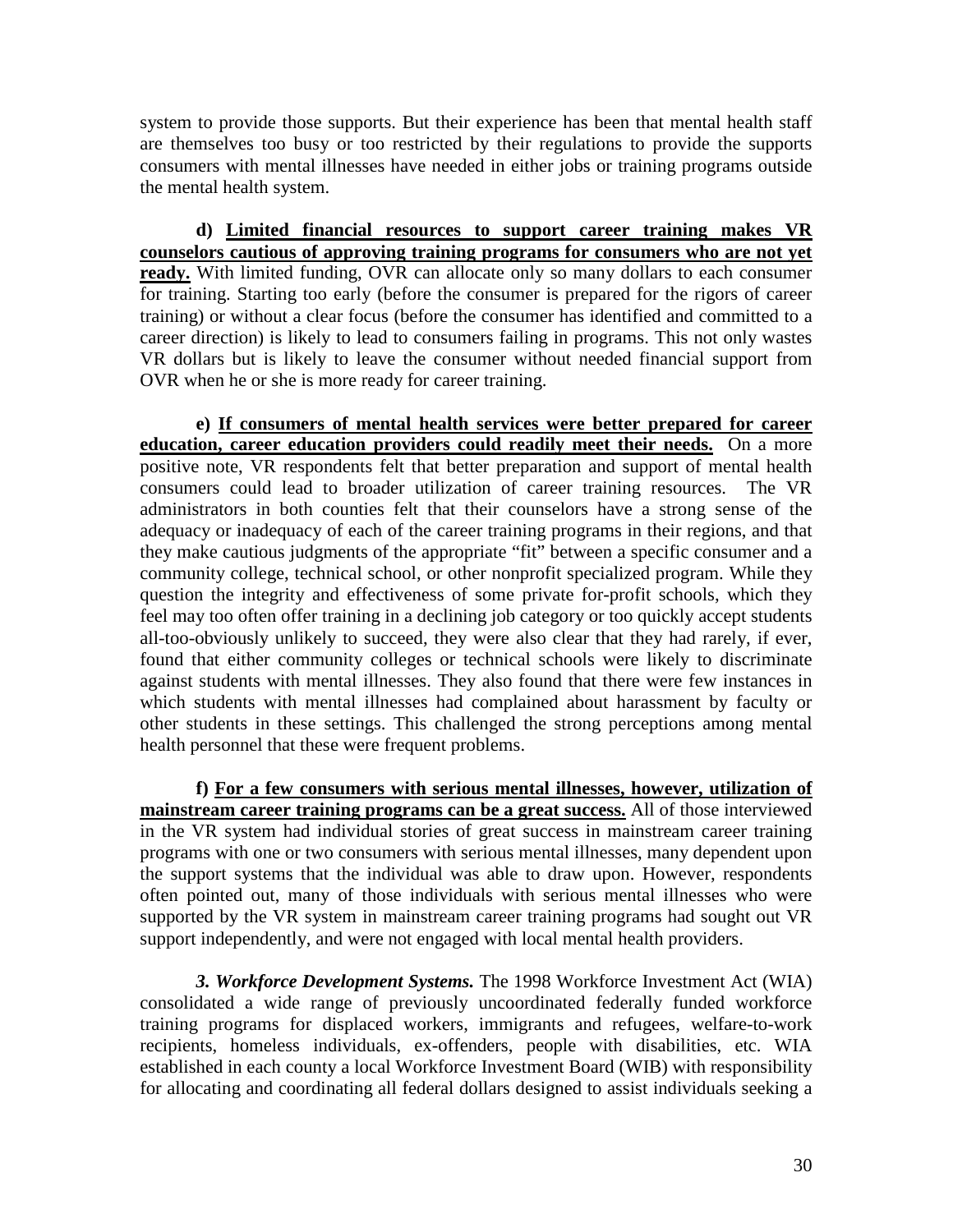job, a new career, or the opportunity to advance. Each WIB was to develop one or more One-Stop Career Centers that would provide an array of workforce supports to anyone who walked in the door. One-Stop services are often organized around the delivery of services in three sequential clusters:

. core services: individuals are offered several basic supports when they first enter the One-Stop Career Center, including access to computer listings of available job openings, access to classes on résumé development and job interviewing, etc.; . intensive services: for individuals who need additional assistance, the One-Stop Career Center can provide career assessment, job counseling, and several individual sessions with skilled personnel to identify career paths; and . training services: for only a limited number of individuals, the One-Stop Career Center can provide referral to and financial support for participation in career training programs to help in the development of specific skills and capacities.

The state/federal Vocational Rehabilitation program is one of the partners in the operation of the One-Stop Career Center programs. In Pennsylvania, the regional OVR offices often have an on-site presence at the One-Stop Career Center as a resource for other One-Stop counselors who feel unprepared to meet the needs of people with significant disabilities. Indeed, given the relative lack of information One-Stop counselors are provided about disability and disability training programs, most people with significant disabilities are quickly referred to the local OVR contact; OVR then provides a separate set of services often unrelated to those available to others without disabilities through the One-Stop Career Center.

Further, it is common for the OVR counselor to refer people with serious mental illnesses to one of the mental health specialty programs offering transitional or supported employment. This further distances these individuals from the mainstream career training opportunities that can be accessed by other One-Stop visitors. While a few Pennsylvania One-Stop Career Centers have encouraged counselors there to meet consumer needs without further referral to OVR and local mental health programs, there is little evidence that this has been broadly effective.

Study respondents included administrative staff from both the Philadelphia and Montgomery County Workforce Investment Boards. While Montgomery County's WIB directly operates its own One-Stop program, Philadelphia's WIB has played a more policy-focused role and has subcontracted the operation of its several One-Stop Career Centers to a quasi-city agency – The Philadelphia Workforce Development Corporation (PWDC) – which in turn contracts with for-profit and nonprofit providers for career training services. The workforce development respondents in this study – WIB staff in both counties and administrators from PWDC – reflected the degree to which workforce development systems often have little contact with and little information about local mental health systems and the vocational needs of people with serious mental illnesses. As one respondent noted, the mental health and workforce development systems "exist in different worlds." None of these WIB/One-Stop Career Center recipients could recall a recent instance in which mental health or vocational rehabilitation agencies had referred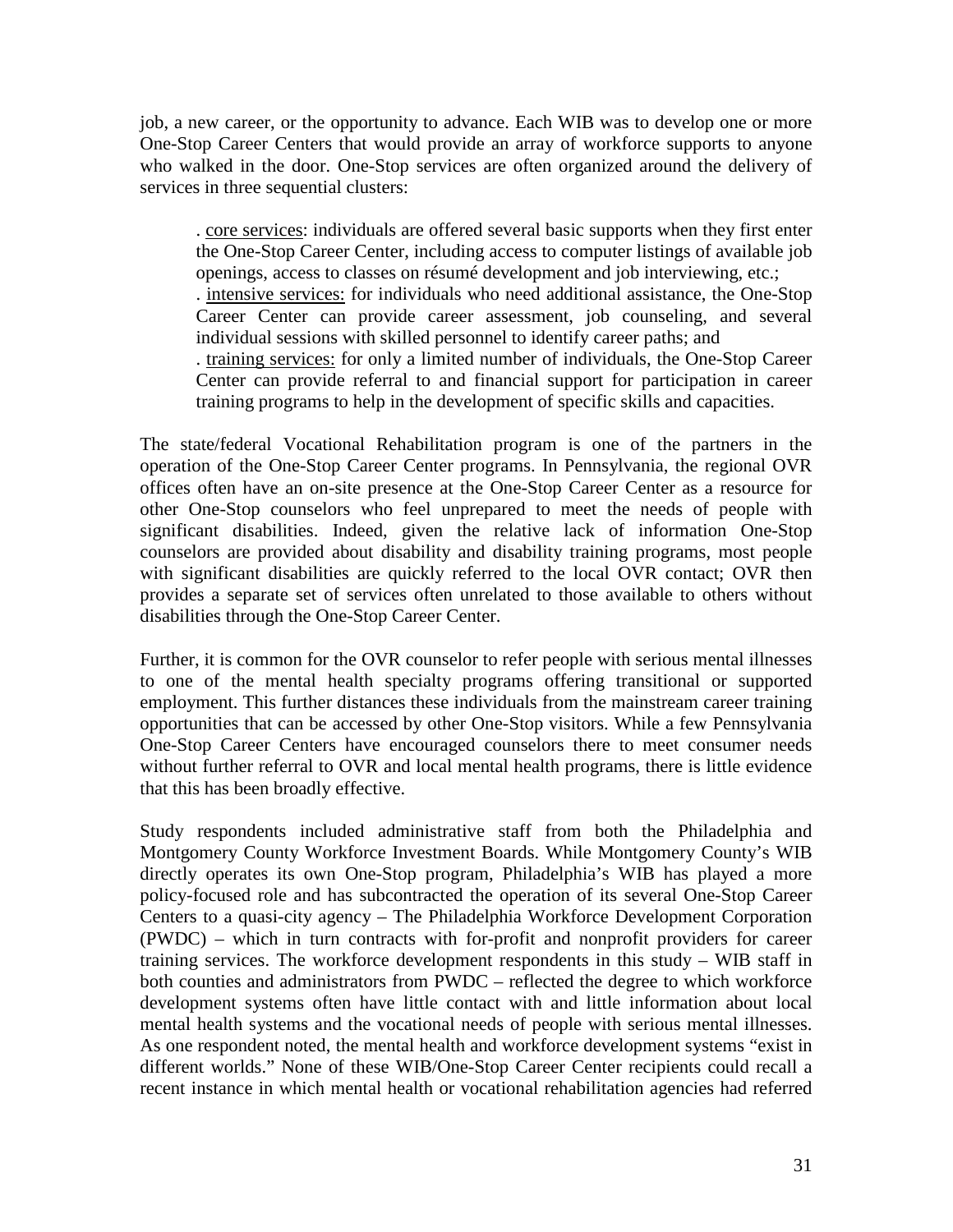someone with a serious mental illness to their programs. In exploring the reasons for the distance between the two, several themes emerged.

**a) One-Stop counselors know very little about serious mental illnesses or the supports people with mental illnesses need to enter the labor market**. The WIB respondents were quick to point out that the One-Stop counselors have a responsibility to meet the needs of several different categories of job seekers. The special needs of those with behavioral health problems are well beyond their expertise, respondents argued; and when the initial core services provided at the One-Stop Career Center are not sufficient, referral to OVR for specialized disability care has been the preferred option. This was deemed an appropriate response, they said, due to two prevailing factors: the contrast between the relatively high work motivation of many other One-Stop consumers and the perceived lack of motivation of individuals with serious mental illnesses; and the often lower educational levels of those with serious mental illnesses that made them ineligible for many of the career training programs – in community college and technical school settings – that the One-Stop Career Center has the option (and funding) to use.

**b) One-Stop Career Center personnel are very busy, and are not looking to expand the number of people with behavioral health problems on their caseloads.** Not only did the workforce development respondents in this study have trouble citing evidence that people with serious mental illnesses were less well motivated and less well educated than their other clients, they also perceived consumers of mental health services as more troublesome, behaviorally difficult, and burdensome to already hard-pressed counselors. As in the community colleges and technical schools, One-Stop system personnel feel that they already confront a significant number of people who, although not referred by or in treatment with mental health agencies, nonetheless have substantial behavioral health deficits. Referring people with mental illnesses to OVR for evaluation, services, and programming through area mental health providers relieves the One-Stop Career Center of more time-consuming responsibilities and, it is believed, offers these consumers the specialized assistance they need.

**c) Limited dollars argue for cautious investments in career training for highrisk consumers.** The costs of career training are considerable. Although the One-Stop Career Center can purchase community college, technical school, or nonprofit career training for individuals with serious mental illnesses, there are financial limits to how much money the workforce development system can spend on each client. This – the study's respondents asserted – warrants cautious use of training funds. In the Montgomery County WIB, individuals can draw down as much as \$3,500 from an Individual Training Account (ITA), while in Philadelphia the ceiling varies from \$6,000 to \$10,000. When individuals enter a program before they are fully prepared to succeed in it, they may use  $up - to$  no avail – this source of financial support and will not be able to draw down new financial support when they are ready. The One-Stop Career Centers, like OVR, are eager to – must – demonstrate reasonable outcomes to continue receiving federal training dollars. Thus, counselors remain wary of individuals, such as those with histories of mental illnesses, who strike them as high-risk investments of scarce funds.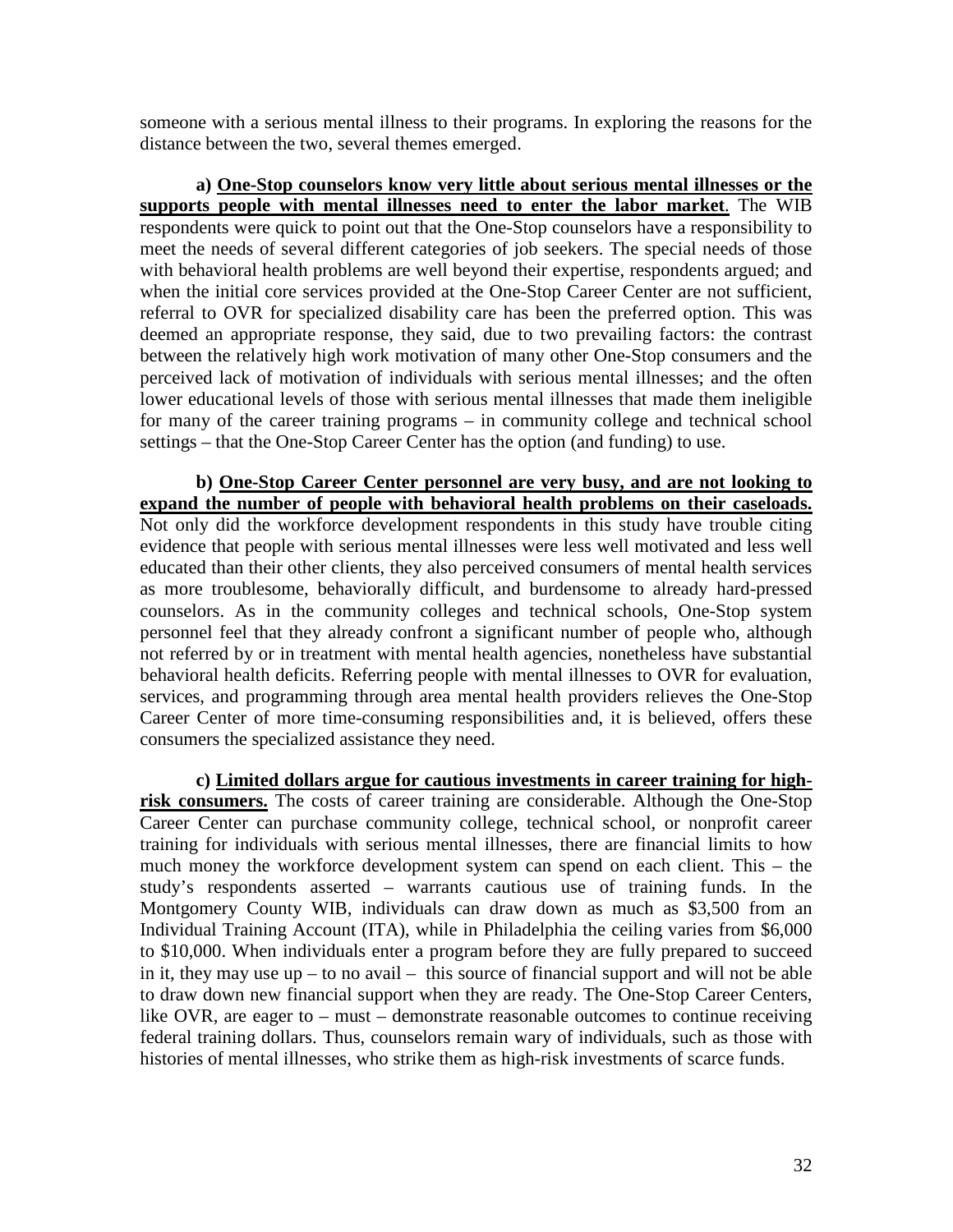**d) Contacts with the mental health system have been difficult.** While the workforce development and mental health systems may be "in different worlds," occasional contact between them has been troubled. On the one hand, the One-Stop Career Centers believe that mental health provider agencies are somewhat suspicious of them, critical of the difficulty that their consumers have in accessing One-Stop services, and reluctant to refer other consumers to the One-Stop Career Centers for fear of unresponsive or insensitive services at the counselor level. On the other hand, our respondents reported, on the few occasions when they have worked with those with serious mental illnesses, One-Stop counselors found the mental health provider agencies were unable to provide the intensity, duration, and necessary supports the consumers needed. This concern mirrors the reports from the vocational rehabilitation system: the supports needed for consumers to succeed in career training cannot come from either the OVR or One-Stop programs and is unavailable from the mental health system. This makes the provision of mainstream career training for many of those with serious mental illnesses both a poor investment of training dollars and a likely failed venture for individual consumers.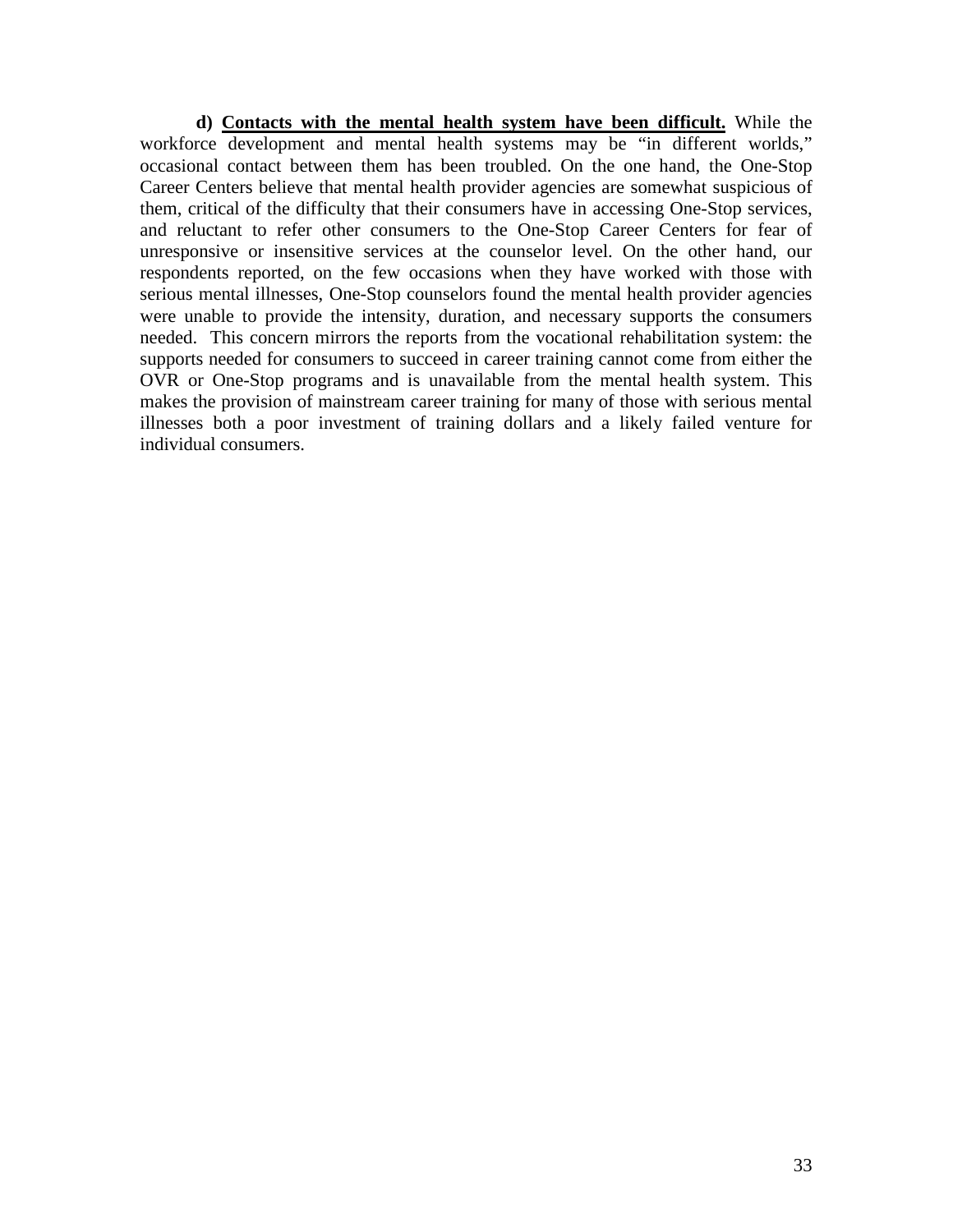# **7. Provider and Consumer Perspectives: Barriers to Utilization of Mainstream Career Training Resources**

This section reviews the responses of individuals from the two categories of respondents most directly impacted by the patterns of referral to career training programs. First, consumers report on the barriers they face in accessing and succeeding in mainstream career training programs. Second, program staff – in community mental health centers, psychiatric rehabilitation programs, and consumer-operated services – share their perceptions on the same issues. What emerged most prominently from an analysis of the interviews was the significant insularity of mental health services. Consumers repeatedly expressed their higher comfort level in receiving job training services from mental health providers, where they felt there was less pressure and more sensitivity. Providers expressed a nearly identical preference for providing job training themselves, for identical reasons.

*1. Consumer Perspectives.* Because the study focuses on the degree to which people with serious mental illnesses are referred by mental health providers in the public sector to mainstream career training resources in their communities, it was important to hear from consumers themselves about their preferences and experiences.

Consumers of public mental health services are an intensely diverse group, and researchers need to be wary of broad generalizations that overlook their individuality. That individuality ought to be most pronounced in the delivery of employment services, with each consumer assisted in defining his or her specific areas of interest and competence, helped to identify and utilize training programs targeted to his/her specific employment ambitions, and provided with only the services and supports needed. While larger scale programs can be built around some common rehabilitation issues, at the very heart of recovery and community integration philosophies is the need for mental health systems to strengthen their capacity to individualize their assistance.

To some extent, the systems interviews reported above suggest that those with serious mental illnesses were seen by mental health, vocational rehabilitation, and workforce development personnel less as individuals and more as a group sharing several profound vocational deficits that limited their collective ability to enter and succeed in mainstream career training programs. Interviews with consumers, however, always demonstrate the fallacy of such generalizations. Programs that target entry-level jobs – appropriate career choices for some and useful stepping stones for others – may be misjudging the potential of those consumers who are ready for more challenging career training and more rewarding jobs. Programs that focus on helping individuals return to school for their bachelor's degrees – a very important step for many academically focused and capable consumers – may be overlooking the narrower career training needs of those whose interests and skills could lead to successful skilled and semi-skilled jobs.

To explore these issues further, the study relied on three focus groups with consumers and a number of individual interviews with consumers in administrative roles within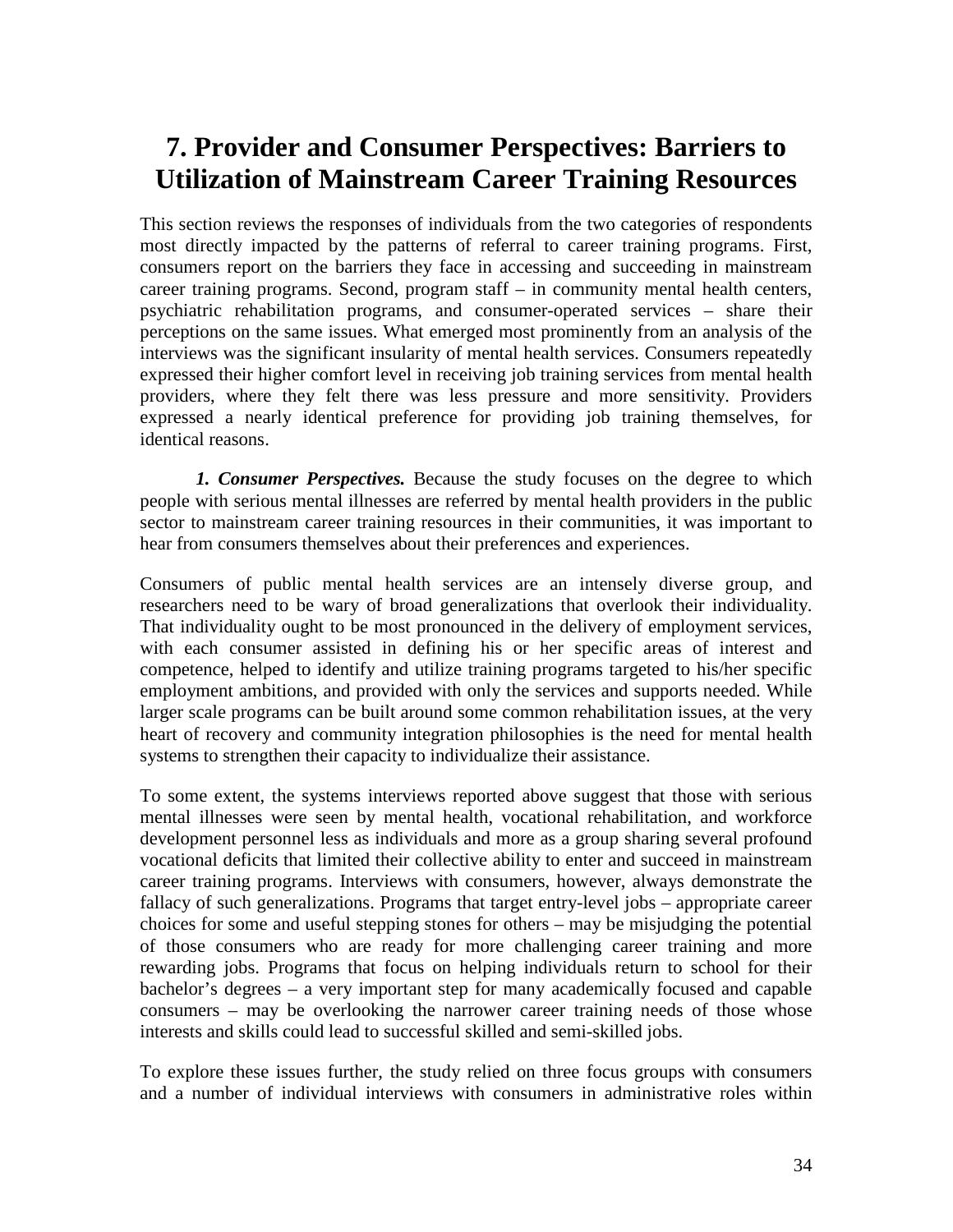consumer-operated programs. While the original design of the survey involved individual interviews with a more limited number of consumer respondents, staff in the community mental health centers and psychiatric rehabilitation programs contacted for help in identifying consumer subjects strongly suggested that the research would be strengthened by talking to a broader range of individuals. They also suggested that these individuals might be more comfortable responding to the research questions within a group framework.

This section of the report reviews the major themes that emerged from group interviews, involving six to 20 consumers each, in three settings:

. an urban psychiatric rehabilitation program in Philadelphia with a long history of vocational rehabilitation programming, including in-house workshops, transitional and supported employment, and supported education programming;

. an urban clubhouse program, built around the engagement of consumers in program operation, with consumers involved in a variety of janitorial, secretarial, dietary, and management tasks as a precursor to community jobs; and

. a rural clubhouse program, with a similar structure, involving consumers in the day-to-day tasks of clubhouse operation, leading to transitional employment in the community and, ultimately, to independent jobs.

These interviews were supplemented by individual interviews with consumers in administrative positions within the consumer-directed network of services provided by the Mental Health Association of Southeastern Pennsylvania. These services include a residential program for homeless individuals with psychiatric disabilities, a consumeroperated clubhouse facility, and a consumer drop-in center.

**a) Consumers are conflicted about employment.** While almost every survey of consumers identifies work as a primary life goal (Baron, 2002; Rogers, Walsh, Masotta, & Danley, 1991), in these interviews consumers expressed a range of doubt and concern that mirrored the perspectives of the systems interviews. Many of those interviewed were unsure that they could manage work, either because they worried about the impact of work stressors on their emotional stability or they felt they were neither intelligent nor skilled enough for the jobs available to them. Most prominently, consumer respondents expressed their concerns about the prospect of losing the financial and medical benefits accompanying their SSI and/or SSDI eligibility. Despite the opportunities for work represented by the SSA Work Incentives programs and the Medicaid Buy-In program in Pennsylvania for workers with disabilities, the myth persisted among these respondents that work would result in a potentially devastating loss of benefits.

**b) Consumers are not confident they can succeed in career training.** These consumer respondents often doubted their ability to benefit from career training, whether in community colleges, technical schools, or other nonprofit specialized programs. While some did have college degrees or "some college," and others had attended and a few had graduated years earlier from technical school programs, many reported a series of failures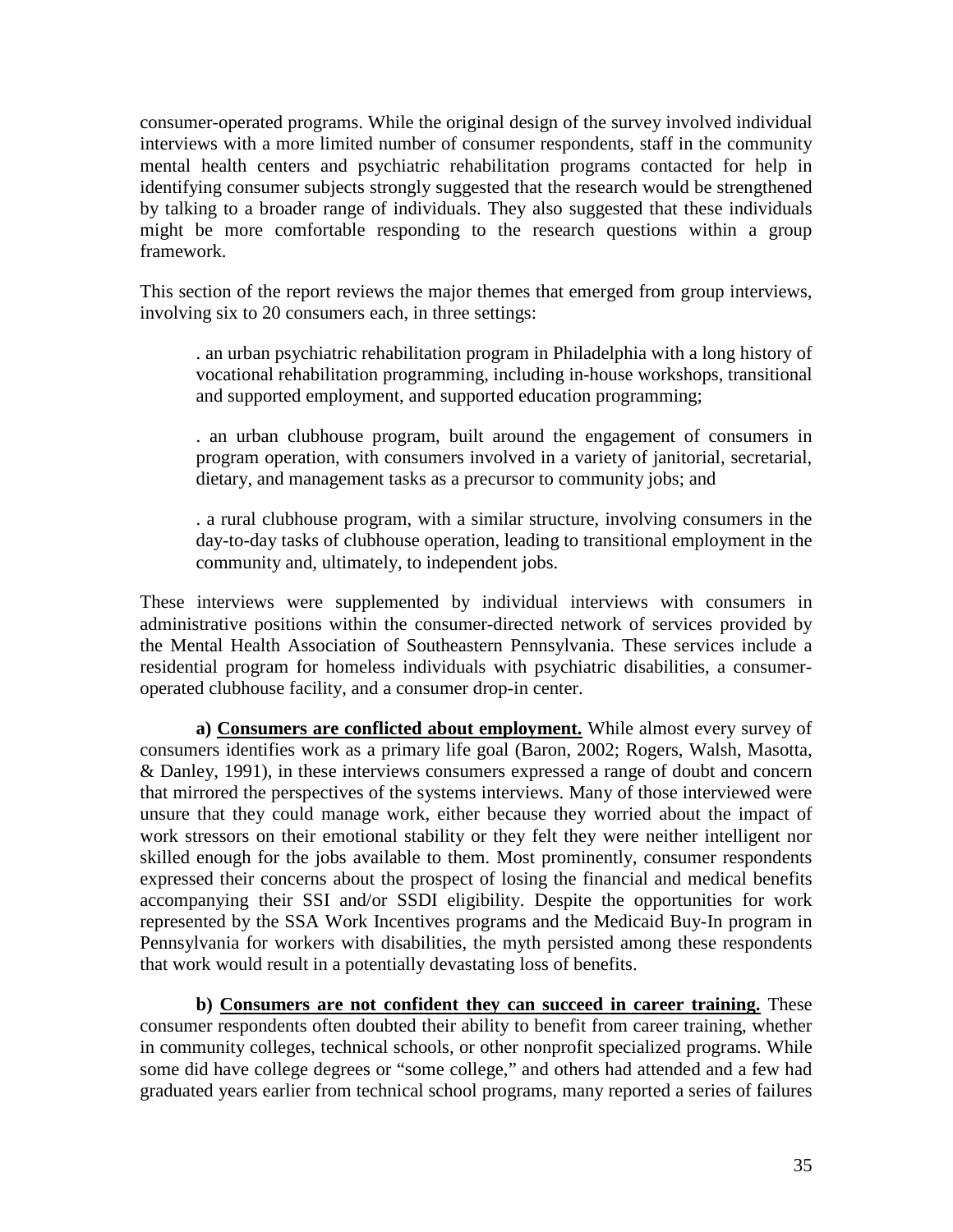– in both school and work – that left them reluctant to try again. One or two individuals reported they were attending local community college programs and receiving support to do so from psychiatric rehabilitation program counselors. But most respondents reported that no one had discussed these options with them, and that they were unlikely to risk another failure by enrolling in a program they do not believe they can complete.

**c) Consumers felt at home in the psychiatric rehabilitation, clubhouse, and partial hospitalization programs that offered them an alternative lifestyle.** To some extent, these programs had succeeded, perhaps too well, in making those with serious mental illnesses feel at home and supported. Consumers talked about the comfort zone such programs provided: the sense of acceptance; the lack of pressure; the access to nonjudgmental friends in similar circumstances; the enjoyable activities provided by staff; and the availability of in-house, transitional, or supported employment jobs on a half-time and/or occasional basis that did not stress them unduly. One or two consumers acknowledged that they were becoming too dependent on this comfortable and affirming environment; but most expressed some anxiety about further engagement in mainstream training or competitive employment, with the potential such training and/or jobs might provide for embarrassment, harassment, or failure.

**d) Nonetheless, consumer histories and in-house performance suggested substantial capacity for career training and independent employment.** Those consumers with a modest history of success in either four-year, community college, or technical school settings – as well as those holding down skilled and semi-skilled positions within their agency programs – were more optimistic, if still cautious, about their own capacity, even with appropriate supports, to succeed in the competitive labor market. In one of the group interviews in a clubhouse, the consumers articulated both their anxiety about mainstream career training and their conviction that they would be unable to manage the stress of competitive employment. However, when the interview ended suddenly - members of the group realized they were going to be late in returning to their in-house jobs, including preparing the payroll, planning the following week's meals, and organizing a field trip  $-$  a few of the group noticed the difference between their expressed fears of being unable to success in educational and employment settings and their rigorous attention to the demands of the skilled and semi-skilled jobs they already held, albeit within the warm embrace of the clubhouse atmosphere.

*2. Provider Perspectives.* In Pennsylvania, as in most states, community-based services for people with serious mental illnesses are provided through state or county contracts to private nonprofit agencies, including comprehensive community mental health centers, psychiatric rehabilitation programs, and other mental health nonprofits specializing in residential, case management, or vocational services. Although many of these facilities do refer consumers with serious mental illnesses to their state vocational rehabilitation programs (state VR offices report that persons with mental illnesses represent nearly 50% of their caseload), persistent and ubiquitous unemployment among people with serious mental illnesses is the norm in the state, as across the country.

The number of agencies invested in pursuing vocational outcomes remains limited. A few progressive community mental health centers, many psychiatric rehabilitation programs,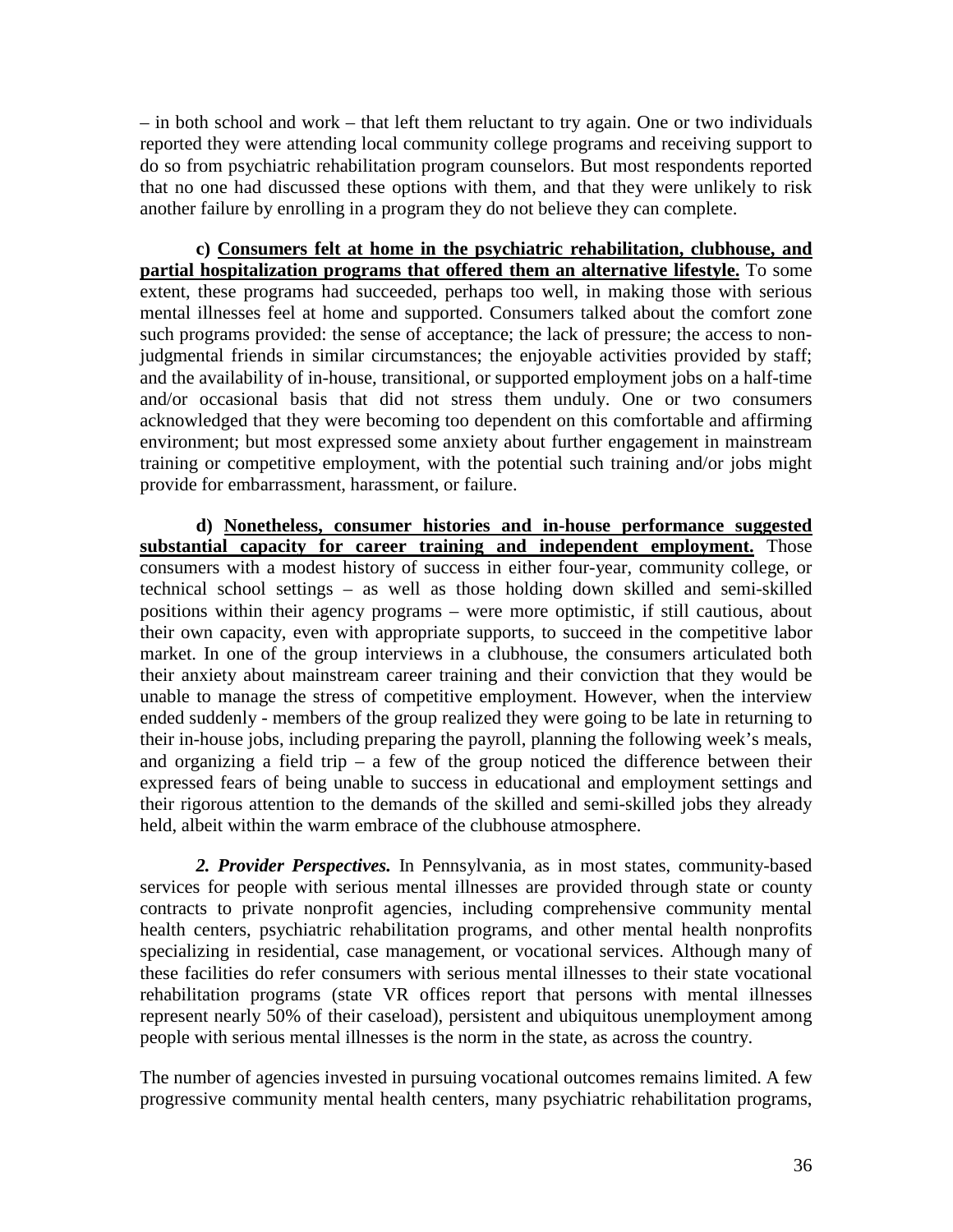and most specialized job training programs offer a mixture of job counseling, transitional work opportunities, and supported employment programming. As reported here, however, they rarely make use of mainstream career training resources in their communities. The survey sought to understand provider perspectives by interviewing directors, key staff, and counselors in several provider agencies in Philadelphia and Montgomery County:

. Horizon House – one of the nation's oldest psychiatric rehabilitation programs, operating an in-house work program (dietary, maintenance, secretarial), a transitional and supported work program helping clients to find and sustain community jobs, and a newer supported education program taking referrals from Philadelphia Community College;

. Wellspring – a well-regarded clubhouse, modeled on Fountain House in New York City, serving a suburban/rural population in Montgomery and Bucks counties and offering an array of in-house work assignments and transitional employment positions, along with both scholarships and support for a handful of consumers attending school;

. COMHAR Clubhouse – a traditional community mental health center serving an inner-city population of Latinos, African-Americans, and Whites, COMHAR's clubhouse offers a mix of in-house work assignments and transitional employment supports; and

. ACT NOW – a consumer-run vocational program operated by the Mental Health Association of Southeastern Pennsylvania, offering a classroom-based training program that focuses on vocational counseling, résumé preparation, interview skills, a 12-week internship in nonprofit settings, and job placement.

Given the prominence of employment in the guiding philosophies of these agencies, their commitment to recovery and community integration, and their status as some of the longest-standing vocational programs in the region, these agencies and their mental health staff would be the most likely to encourage consumers to acquire skills training needed to compete effectively in the regional labor market. However, as noted previously, these programs also made scant use of mainstream career training programs, referring few – if any – consumers to them over the past several years. As the study explored why this is so, a now-familiar set of themes emerged from the interviews.

**a) Staff viewed consumers in their programs as either unlikely to benefit from mainstream programs or uncomfortable in moving beyond the comfort zone of mental health specialty care.** Respondents in all of these interviews expressed a wide range of doubt about the ability of consumers in their programs to benefit from mainstream career training services. They mentioned low educational levels, susceptibility to stress, inappropriate behavior, and staff concerns – echoing and reinforcing consumer concerns – that skill training in such programs that would lead to skilled or semi-skilled employment would put the consumers' SSI and SSDI benefits at risk. They argued – reasonably enough, given the responses from consumer respondents –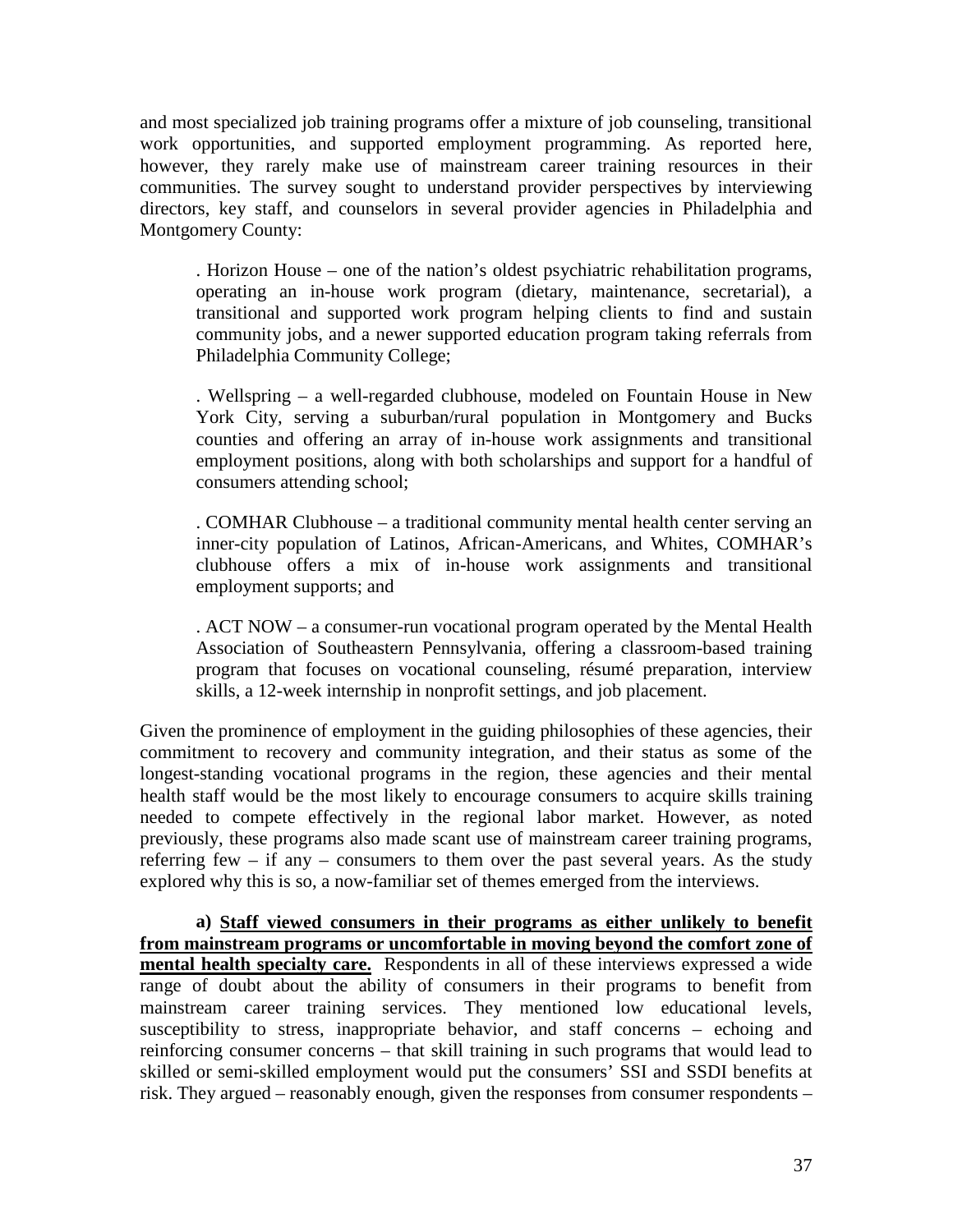that the consumers in their programs were reluctant to move beyond the comfort zone the agencies had created for them. In many instances, agency respondents felt that the principle of consumer choice made it inappropriate for them to press consumers toward the more ambitious outcomes represented by engaging with existing mainstream career training resources.

**b) Program staff acknowledged that they had little knowledge either of mainstream career training resources or the types of jobs for which they prepared their students.** In many instances, mental health program staff were largely unaware of the career training programs offered by local community colleges, technical schools, or the other nonprofits offering specialized skill training. In most instances, they had never considered such a referral, had no information to help consumers with choosing among programs or obtaining financial aid, and had few resources to help consumers succeed in those settings. Respondents in these mental health facilities also acknowledged a rather limited understanding of the skilled and unskilled labor market; the training, certification or licensing requirements for those types of jobs; or the work demands, pay rates, or career prospects in this employment arena.

**c) Staff were both protective of their own vocational programs and critical of mainstream career training opportunities.** Several program staff noted that transitional and supported employment programs were "what we do," and that no substantial effort went toward exploring other options – other choices – for those consumers who might benefit from them. Respondents noted that supported employment was the "evidence-based model" receiving the strongest fiscal support and thus was the program of choice, and that referring consumers to other mainstream resources would tend to weaken the funding base for their own vocational services. At the same time, many staff expressed concern that consumers were not likely to receive sensitive and supportive services from mainstream career training programs. These respondents considered consumers likely to face embarrassment and harassment at the hands of both faculty and students in these settings because of their disabilities; yet the respondents were unable to cite past instances of such problems. Respondents in mental health agencies were particularly wary of for-profit technical schools. They argued that such schools readily admitted unprepared students for the tuition money, would not or could not provide the supports and accommodations needed by those students they did accept, and then allowed those students to fail or to withdraw from the program with substantial financial debts.

**d) Staff had few or no resources with which to support clients in mainstream career training programs.** Although Wellspring did support a few of its consumers in career training programs – providing both counseling and scholarship assistance – this was rare. Most programs felt unable to shift staff resources in this direction and had not been able to locate new financial resources to assist consumers in meeting the financial requirements of these programs. Without knowledge of the costs of such programs or how to make use of the financial aid resources used by students without psychiatric disabilities, staff felt unable to provide much guidance. Further, regulatory limitations on their activity in the community – rather than within the agency – made it difficult for them to envision how to provide the support students would need.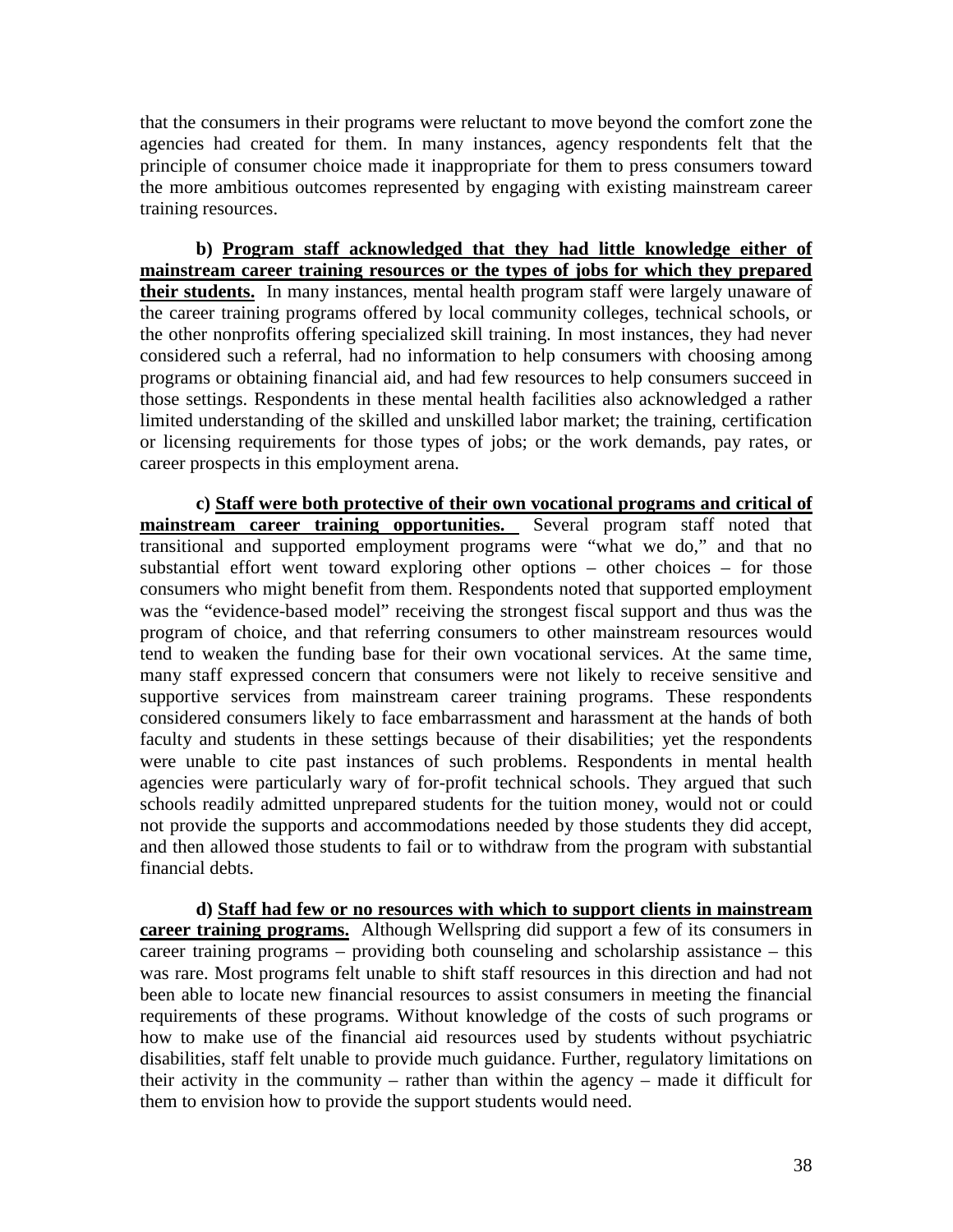**e) Separately funded supported education programs were unavailable in**  most of these settings. While many staff were aware that supported education programs could provide the resources needed to assist those students who could benefit from mainstream career training programs, there were only two of these programs in the area: at Horizon House and Montgomery County Community College. The Horizon House supported education program, funded primarily by grants from a local foundation, assisted local colleges to refer students to mental health supports, and had not addressed the need to help their current mental health consumers consider educational options for themselves. The Montgomery County Community College program, funded by the county mental health office, provided on-campus classes specifically for students with psychiatric disabilities, and was only beginning to experiment with integrating these students into regular classes.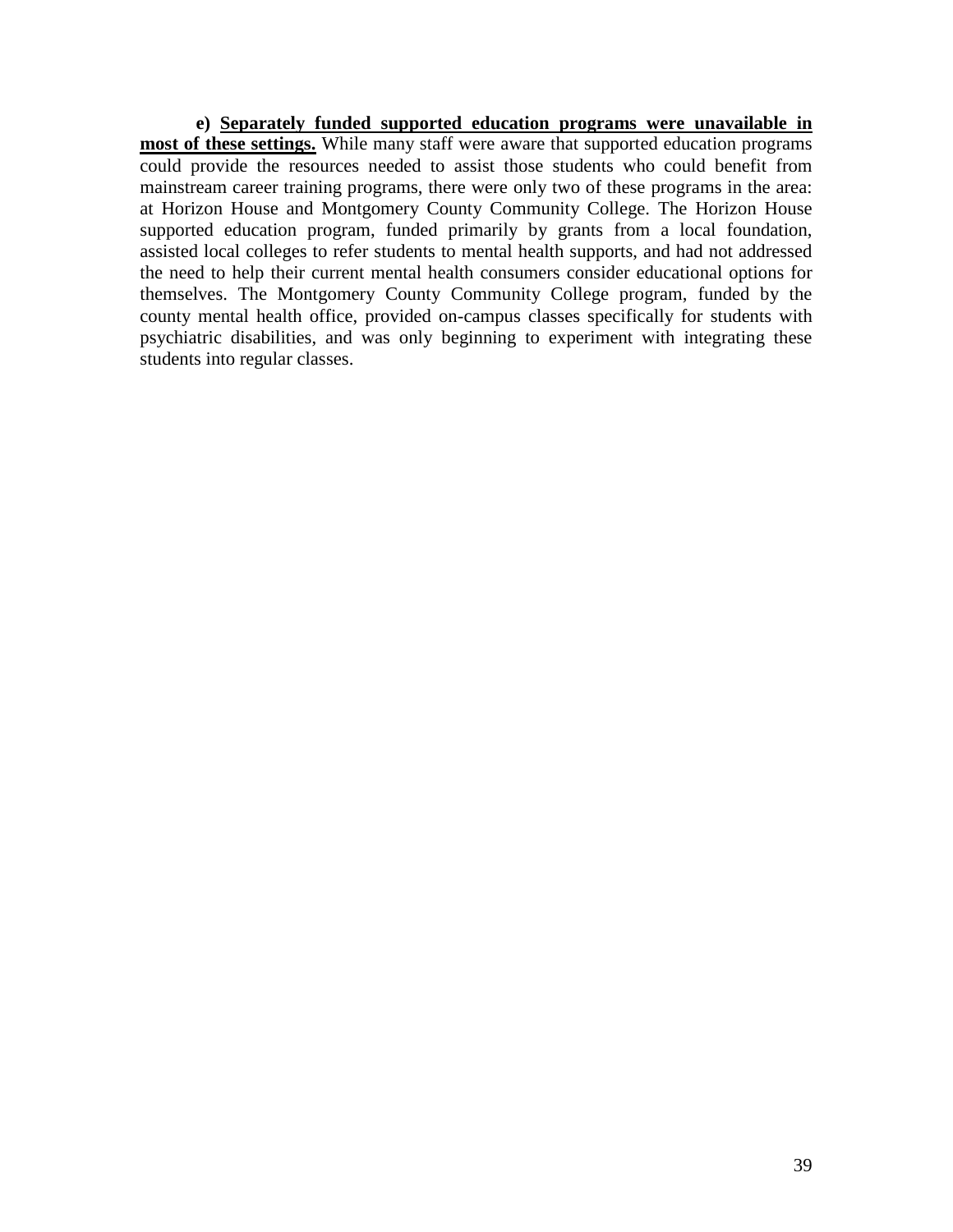# **8. Mainstream Career Training Resources: Community College, Technical School, and Nonprofit Training Perspectives**

The study focuses on three categories of mainstream career training resources: nonprofit community colleges, for-profit technical schools, and an array of specialized training programs in nonprofit agencies not specifically targeted to those with serious mental illnesses. These programs offer an array of educational and training opportunities to prepare students for careers in the skilled and semi-skilled labor market. Almost every community across the country has a few of these resources, and both urban and suburban communities are likely to have an abundance of them. The study did not explore the availability and use of four-year bachelor of arts programs or the participation of consumers in personal interest and personal development classes. Rather, the emphasis was on a narrower range of career training services that provide students with general knowledge, specific skills, and, when necessary for employment, preparation for passing state licensing tests for skilled and semi-skilled jobs.

Initially, the interviews addressed the same central research questions: Do public mental health consumers with serious mental illnesses receive referrals to mainstream career training programs? Would it be desirable to increase referrals from mental health system providers to these programs? What barriers would need to be addressed in doing so? What recommendations would respondents make for policy, program, and practice changes? However, the array of issues raised in the interviews with mental health, vocational rehabilitation, and workforce development systems representatives, and in the focus groups of consumers and individual interviews with mental health service providers, argued for broadening the interviews to address some additional concerns:

. How open are mainstream career training programs to the participation of individuals with serious mental illnesses?

. To what degree were these new students likely to face discrimination from admissions personnel and harassment from other students?

. How affordable are these programs, what financial support mechanisms exist, and how can students with mental illnesses avoid crushing debt?

. What reasonable accommodations can students with serious mental illnesses expect within these rigorous programs? and

. What kind of student is likely to do best?

*1. Community Colleges.* There are 1,195 community colleges throughout the United States, with 11.5 million students ("American Association of Community College's CC STATS," 2008). Indeed, half of all "college" students are in community colleges and 39% of community college students are the first in their families to attend a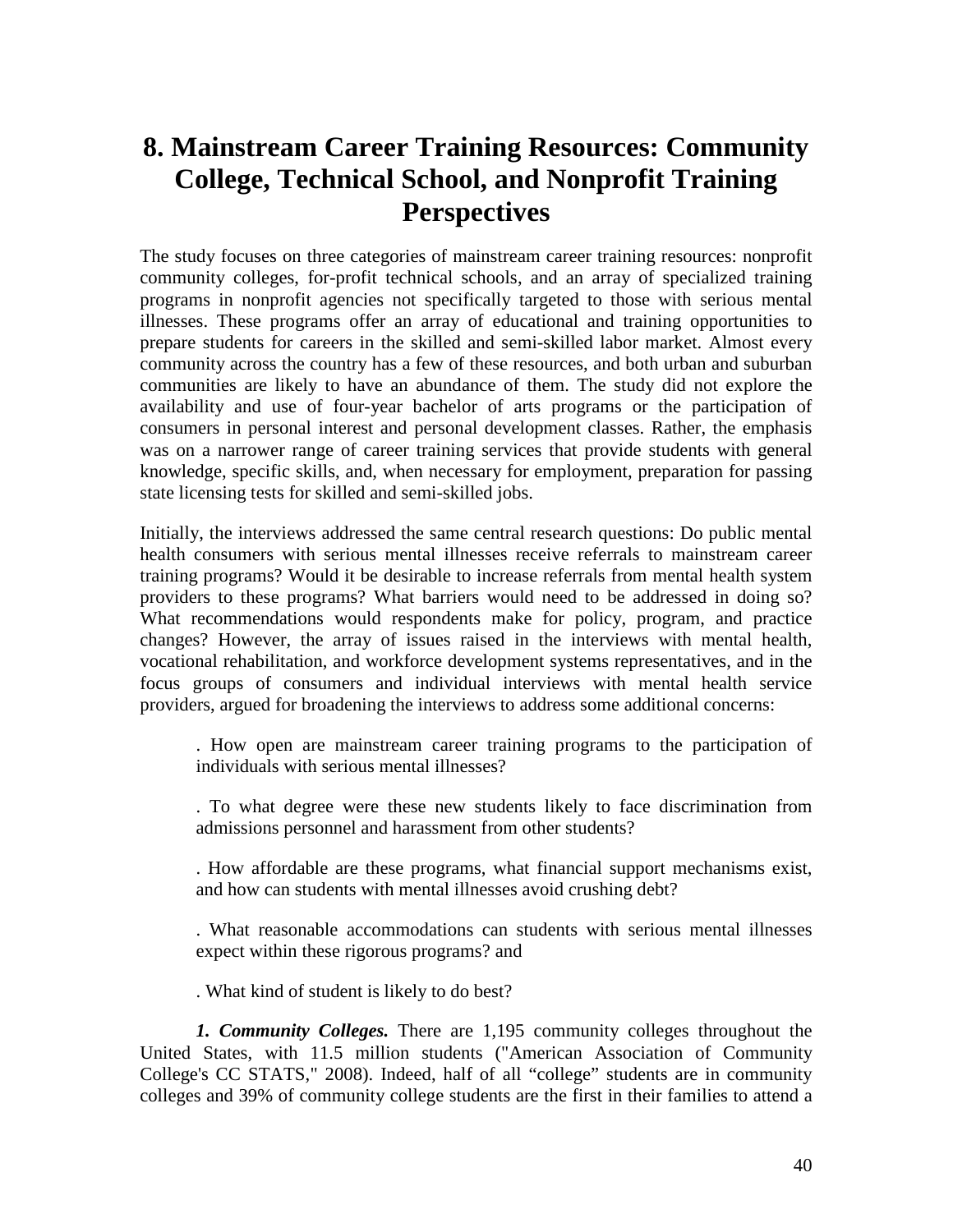post-secondary school. Because the average community college student is 29 years of age, 60% attend part-time so that they can meet child-raising and income-producing obligations. Many community colleges operate on an "open enrollment" basis with few academic prerequisites for admission, although most community college students must take placement tests to determine their level of academic readiness. Students who do not pass are asked to take remedial classes at the community college before enrolling in regular classes, although some programs allow students to start regular classes while they are also doing remedial work.

The community college was initially seen as a preparatory program that would allow students who had graduated from high school unprepared for a four-year college program to sharpen their skills before moving on to a bachelor's degree (or its equivalent). Over the past 20 years, however, it has become commonplace that no more than half of the students receiving an associate arts (or its equivalent) degree go on to earn a bachelor's. Instead, many students have chosen to use the AA as a credential to allow them to move directly into skilled and semi-skilled jobs. Thus, community colleges have become one of the nation's primary resources for retooling the American workforce. Community colleges now typically also offer a range of shorter programs: one-year certificate programs in specific fields as well as six-month programs to develop highly specialized skill areas. Those career-specific programs that lead students to jobs in state-regulated fields – certified nursing assistant, plumber, hairdresser, etc. – also prepare students for passing state licensing exams upon completion of their academic courses.

The array of programs offered in most community colleges is impressive. Business and management programs are the most popular; but nearly as numerous are programs in the health professions and the computer information field. Narrowly focused programs are offered in security and protective services, mechanic and auto repair technologies, the visual and performing arts, precision production, culinary services, paralegal studies, the construction trades, engineering, biological and biomedical sciences, transportation and materials moving, mathematics and statistics, science technologies, library science, as well as more traditional liberal arts programs in English, philosophy and human services, etc. More recently, some community colleges have established "career institutes" within the community college framework to provide a focus for career training activities in particularly high-demand fields in their region. This enables students to move more rapidly to "assistant" and "technician" jobs in their fields of study.

However wide-ranging the opportunities they offer, community colleges face considerable challenges. Nationally, only 20% of students who enter these schools graduate with an associate arts (AA) or an equivalent two-year degree. Those who do typically graduate after three or four years, due to their part-time status and demanding lives: competing domestic responsibilities and practical problems (such as transportation or child care or ailing relatives) make progress both slow and episodic for many. Also of concern has been the atmosphere of the typical community college campus: students who have not done well in high school are often unprepared for the self-discipline and academic courtesies of the community college environment, and faculty are often frustrated by the unfocused commitment and sometimes uncivil behavior of students.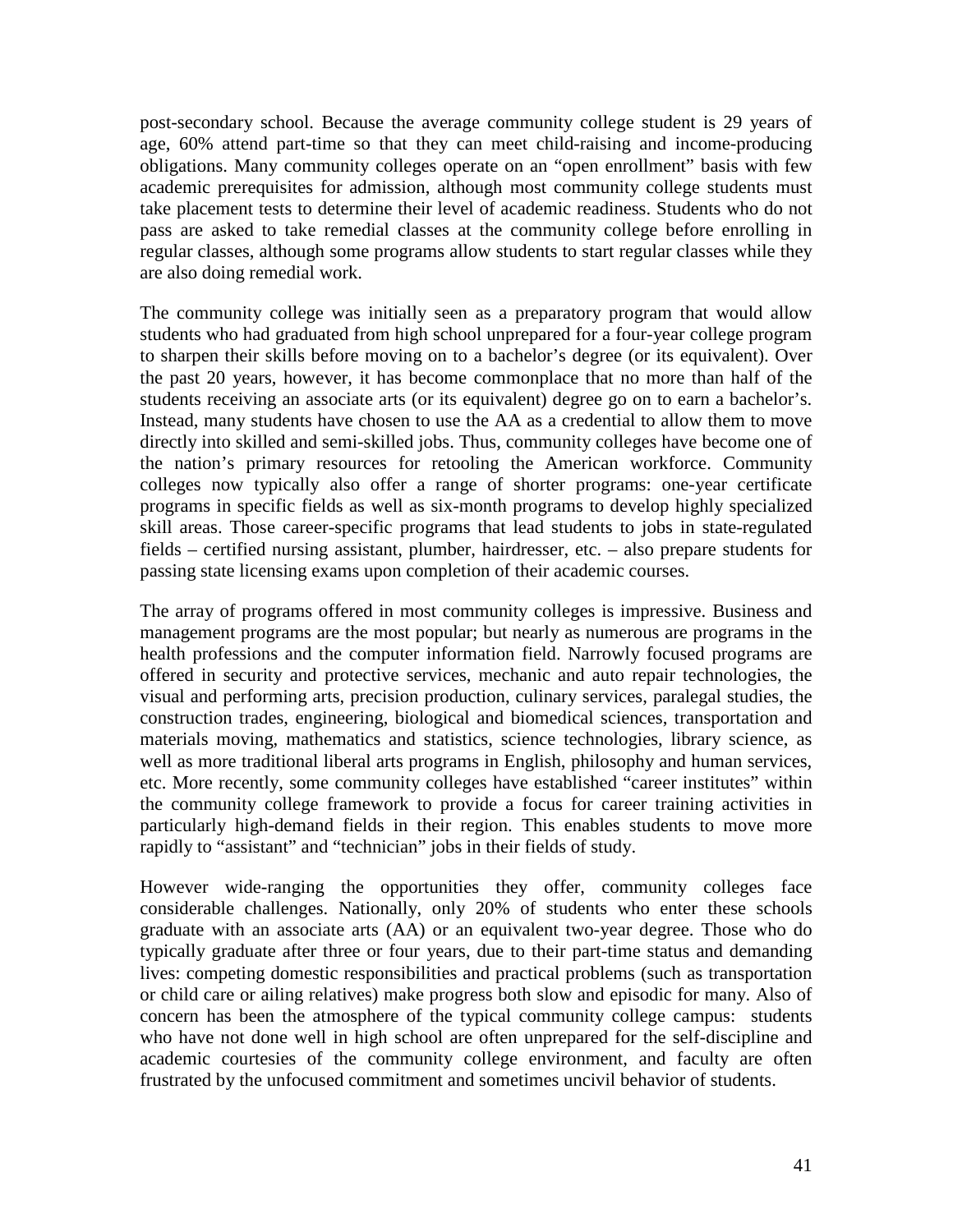On the other hand, community colleges are eminently affordable. Although tuition is purposely low as a consequence of public support, tuition costs are often financed through federal grants (Pell Grants) and state loan programs. (The Pennsylvania Higher Education Authority provides an array of financial support mechanisms.) Additional scholarship opportunities exist to cover the costs of books, daily living, transportation expenses, and tutoring. For students with disabilities, the state Vocational Rehabilitation programs can provide tuition support, and the One-Stop Career Centers have additional funds for students studying in high-demand fields.

Yet, as we have seen, mental health and vocational rehabilitation agencies make very sparing use of these resources for individuals with serious mental illnesses. The study explored these issues with personnel from the college offices that focus on students with disabilities, in these two settings:

. Community College of Philadelphia (CCP), in a sprawling downtown campus readily accessible by several forms of public transportation; it provides education to approximately 4,500 students each year, across a dizzying array of fields. The office of disability services provides support to several hundred students – with various disabilities – who choose to identify themselves: 50% of their students with disabilities have identified themselves as struggling with mental illnesses. The office provides an array of accommodations for students with disabilities: counseling, negotiating specific accommodations with instructors, providing a quiet room and more time for completion of tests, tutoring assistance, etc. Although the office serves as an advocate within the school for appropriate accommodations, they are unable to pay for very costly specific accommodations, which must be provided by the student or his/her OVR counselor.

CCP is a partner in the Horizon House supported education program. When the office of disability services is approached by a student with a serious mental illness, or identifies a student they believe has a serious mental illness, the student can be referred (if he/she chooses to be) to the Horizon House supported education program for educational guidance, emotional support, clinical help, practical problem-solving, and peer-run counseling. As noted earlier, referrals have tended to run from CCP to Horizon House, with few of the current Horizon House consumers entering the community college.

. Montgomery County Community College (MC3) occupies a large, lovely campus in the middle of suburban sprawl and is only somewhat accessible by public transportation. MC3 has a smaller student body, a less diverse range of students, and a more limited – but still expansive – array of course offerings. Like CCP, it is essentially a commuter college, with little in the way of dorms, campus life, and student clubs and social interaction. As in other community colleges, most students are only there during the day (or part of the day), and have an array of other obligations to which they must attend. The office of disability services at MC3 provides a range of supportive and advocacy services, often acting as a liaison between students with disabilities and their instructors.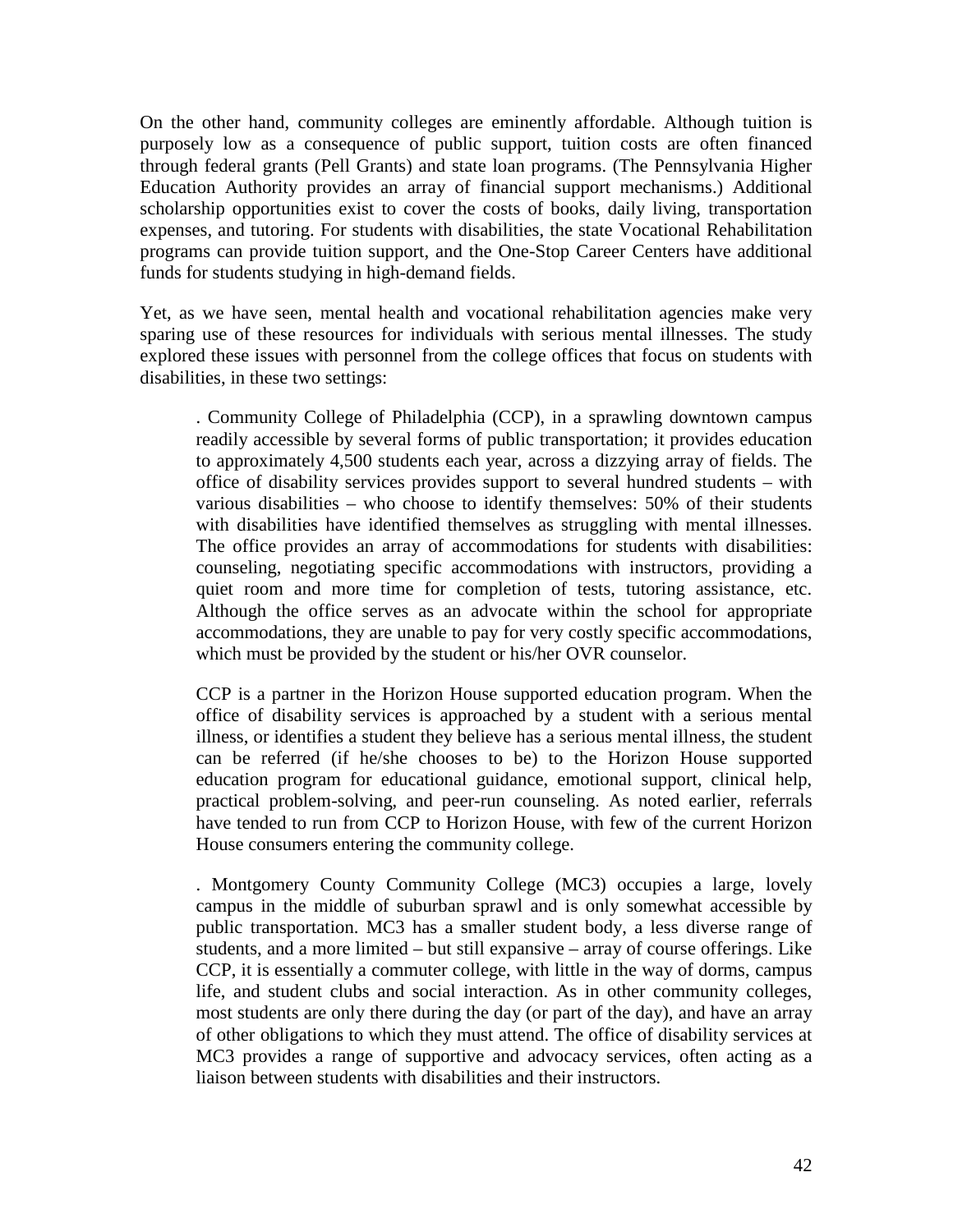MC3 also participates in a supported education program, in collaboration with the county mental health office. A small group of students from local mental health programs who are interested in earning an AA degree begin together in separate on-campus classes to prepare themselves for both the academic work and the integrated environment of the MC3 campus. Interested students can then move to individual classes in their specific areas of interest. Many of these students are particularly interested in MC3's human services curriculum, with still indistinct employment goals in the helping professions.

Staff from the two community college disability offices were interviewed with regard to their current programs, the prospects for other students with serious mental illnesses, the barriers, and the changes needed to integrate more students with serious mental illnesses into the career training programs available. Again, the answers from these two different settings in two different counties were similar, focusing on several key themes:

**a) Students with serious mental illnesses do not present entirely unique problems within the community college environment.** The respondents emphasized that many community college students face a considerable array of emotional difficulties. Some students have been unaware of their emotional problems and others have chosen not to reveal their "mental health status" in the admissions process. Some are referred to the disability office by concerned faculty and others approach the disability office on their own when facing significant problems. In neither case, however, are these students typically involved with public or private mental health providers; nor in the past have there been well-defined links to local mental health providers who can offer assistance. These respondents reported that the diversity of the student body, the frequency with which most students are unprepared for the rigors of college-level work, the practical demands on many students' time, and their confusion about vocational goals make it relatively easier for those with serious mental illnesses to blend in.

**b) The most important contributor to success in community college is a commitment to gaining the specific academic credentials needed for employment.** Respondents emphasized that community colleges are primarily designed to help students discover a career path and then provide them with the needed skills and credentials to successfully enter the competitive labor market. However, the respondents report that many students – with or without mental illnesses – enter community college for other purposes and soon find themselves adrift. Many students enter the school because it is a socially acceptable substitute for either a four-year program or an entry-level job. Others take individual classes to pursue personal interests but have no clear career path in mind. And others have been sent there by parents, and sometimes therapists, simply to have a focus for their days or social contact with other students. These are the students who either quickly drop out, fail, or hang on for years without ever graduating.

**c) Students who succeed are those with strong support systems.** Again, the respondents were reluctant to draw a distinction between those with serious mental illnesses and the rest of the student body. Most students, they noted, require someone – a parent or spouse or child, a therapist or case manager or friend – to provide support. One respondent referred to an influential article in the field documenting that only 15% to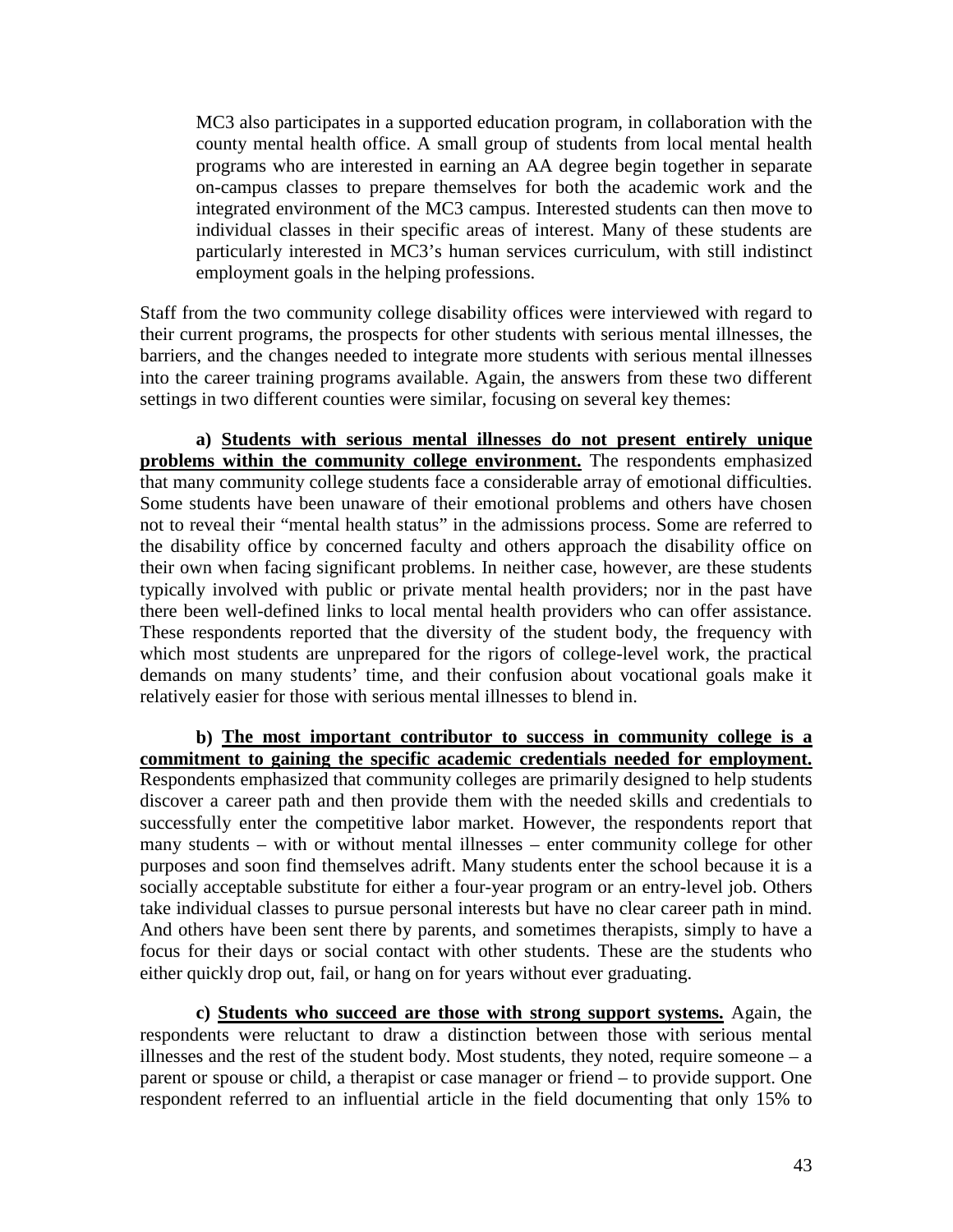25% of students drop out of schools due to academic failure: the rest leave as a result of economic pressures, social conflicts, psychological problems, or the failure to connect to the campus community – a particularly prevalent problem in community colleges with their non-residential atmosphere and anemic campus life (Crowther et al., 2001). Those with mental illnesses who succeed in community colleges are likely to be those with strong support systems.

**d) Students with serious mental illness are not subject to discrimination, harassment, or embarrassment on campus.** Despite the fears of mental health professionals and the expressed concerns of consumers (Salzer et al., In Press) that they will have to face insensitive faculty, fight for reasonable academic accommodations, or experience humiliation by other students because of their emotional problems, these respondents could not recount instances of students being dismissed, conflicts with faculty remaining unresolved, or reasonable accommodations being denied. Because these are commuter schools, they argued, the opportunities for interpersonal conflicts with other students are minimized as well. They acknowledged that it only took one "incident" – of a student becoming difficult or dangerous – for attitudes to shift throughout the college community, but maintained that this was a rare occurrence. While tragic incidents – such as the still recent shootings at Virginia Tech at the time of these interviews – often made people uneasy, these respondents had no sense that this discomfort had been targeted toward their current students with emotional problems.

**e) More engagement between mental health programs and community college programs would strengthen the chances for success for students with serious mental illnesses.** The respondents were not eager for a sudden and continuing flood of seriously troubled students into their community colleges. They feel stretched to the limit meeting the needs of students who enter on their own and then acknowledge or display behavioral health problems. Respondents felt that more connection between mental health programs and the colleges as well as more supportive services from the mental health system could open the door to career education for carefully chosen and carefully prepared students with serious psychiatric disabilities. They argued that many programs permit students to attend part-time and to move forward at their own pace, which can be especially important for those with serious mental illnesses. They also noted that if Pell Grants, state loan programs, and OVR tuition payments could be more readily available to part-time students (which is not currently the case), consistent emotional and academic support from the mental health system could make a significant difference.

*2. Technical Schools.* For-profit technical schools, abundant in most communities, are another resource potentially offering individuals with serious mental illnesses access to skilled and semi-skilled careers. The "technical school" designation is used here to embrace a variety of other identifiers, including "career college" and "private technical institute." The most distinguishing characteristic of this educational sector is that each of these schools is privately owned and operated for profit. This has created considerable unease within the nonprofit sector. Public and nonprofit mental health programs are especially wary of, and often openly hostile to, the prospect of referring consumers with serious mental illnesses to what they perceive – as many other respondents expressed – to be unresponsive and potentially damaging programs.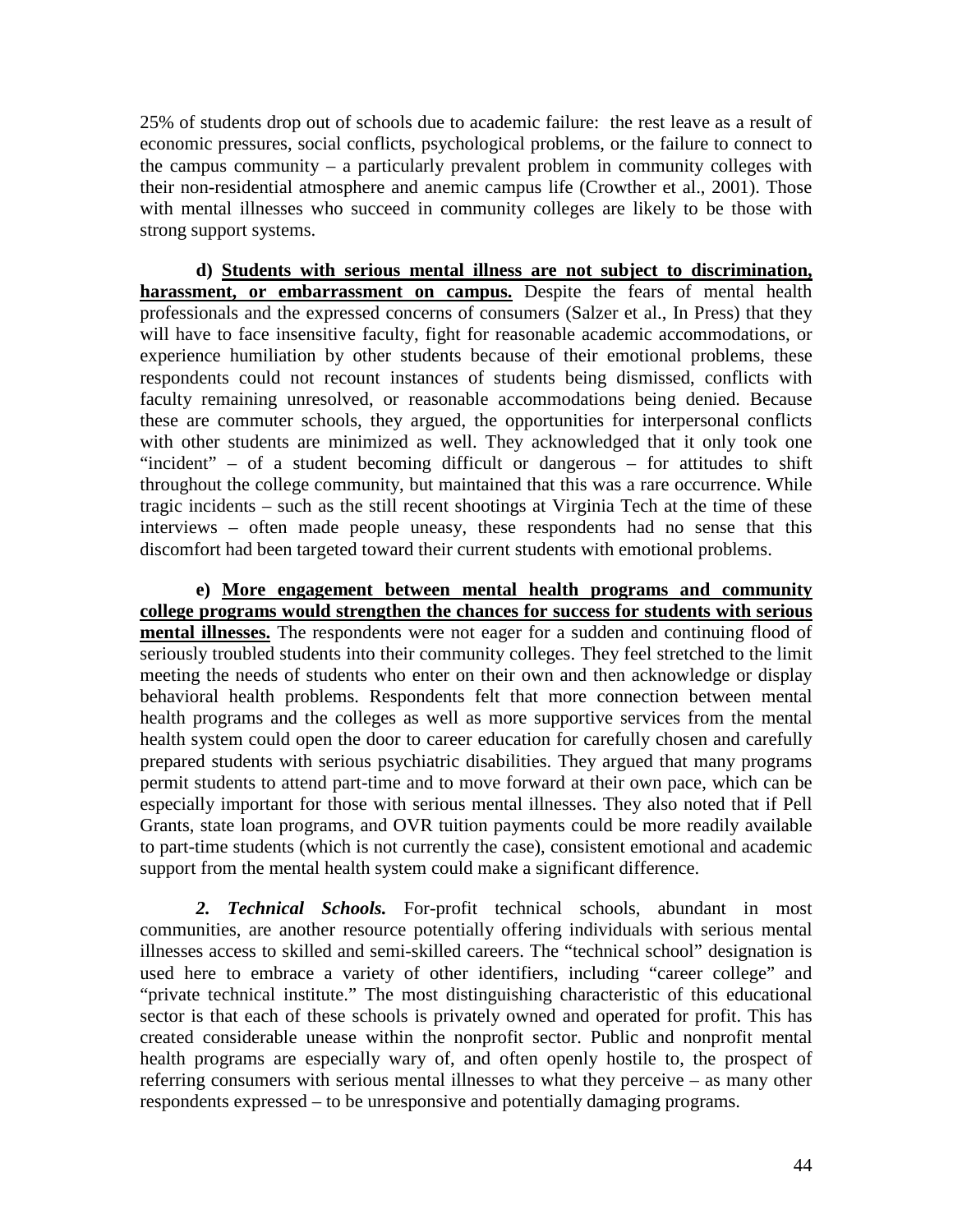There is, however, an immense network of for-profit technical schools. Almost every community in the country has at least a handful of such schools, and urban areas may have dozens of competing programs offering an array of training focused on skilled and semi-skilled careers. There are, by one estimate, approximately 4,600 technical schools nationally; and one of the nation's largest professional associations in the field, the Career College Association, estimates that in the 2005-06 academic year, over 2 million students were enrolled in 200 different fields of study (ACCSCT, 2007). In Pennsylvania, the Commonwealth's Department of Education – which licenses most of these programs – identifies 250,000 students each year, in the 2,735 different programs offered by 326 for-profit technical schools ("2004-2005 Annual report on schools licensed or registered by the Pennsylvania state board of private licensed schools," 2006).

There is considerable variation from program to program. Most programs are relatively small, with 100 to 300 students at a time, focusing on two or three courses of study. Others are considerably larger, with hundreds of students studying in multiple career areas. Two-thirds of the technical schools offer either a quite brief training curriculum (an intensive 16-week introduction to medical billing technology, for instance) or a one-year certificate program; but 28% offer a two-year degree program, and 8% also have bachelor's programs. In Pennsylvania, nearly 50% of the programs are either entirely or partially based on distance-learning technologies, but some larger programs have substantial buildings and a small campus. Some schools are independent operations, but others are part of a regional or national chain, and some programs have "articulation" agreements with nearby four-year colleges that encourage students to use their two-year degree as a start toward a more traditional bachelor's program. Many programs are regulated and licensed under state guidelines – it is estimated that 50% of the nation's technical schools are accredited by one of the several professional bodies in the field – but quite a few do not seek licensing or accreditation.

It is also important to note that, while many technical schools are well-run and effective institutions, some have a more questionable reputation. The vocational rehabilitation respondents to this study – who rely upon technical schools to provide many people with disabilities the educational advantage they need – noted that it is critical to assess each program's educational strengths and job placement track record.

In some respects, the technical schools are similar to their competitors in the community colleges. First, they offer career training in many of the occupations where significant job growth is expected over the next decade. These occupations include computer support, information systems, business, nursing, dental and medical assisting, occupational and physical therapy, health technology, and legal assistance. Second, a high percentage of students are the first in their families to pursue post-secondary educations. Third, there is a higher percentage of minority enrollment in these programs than in traditional four-year colleges.

Finally, there is considerable reliance by students on federal Pell Grants and state loan programs to meet tuition costs. These programs are not inexpensive. Tuition varies by program intensity and length and the reputation of the particular institution, but costs run from \$2,500 to \$5,000 for short-term or one-year certificate programs, and from \$10,000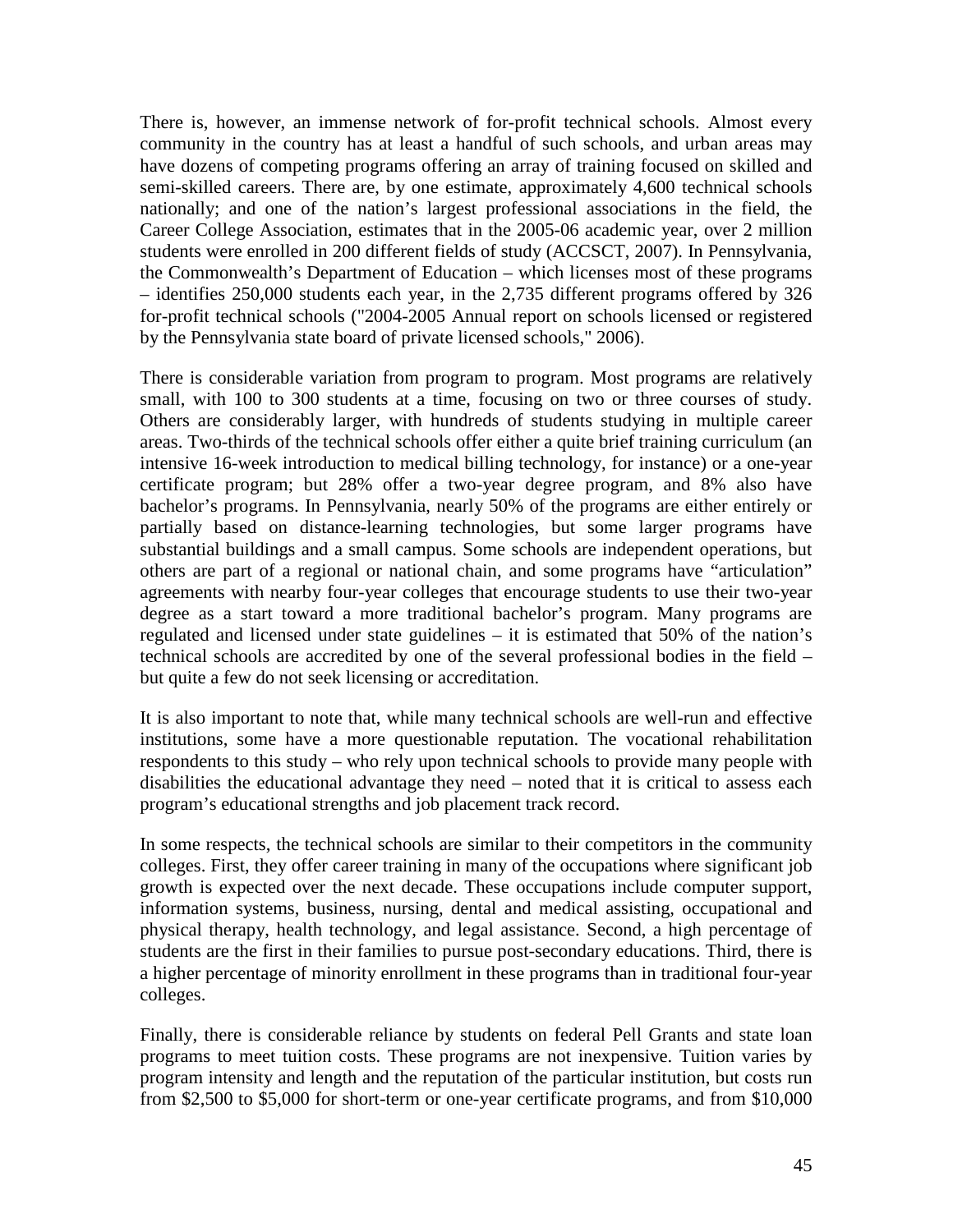to \$25,000 for two-year degrees. It is possible for students in these programs to build up a level of indebtedness that they find difficult to pay off, particularly if they later face problems finding or keeping a job. Perhaps as a consequence, the technical schools offer almost no general degree programs or personal growth courses. These programs are for students who want an edge in a secure sector of the competitive labor market.

There were several respondents to this survey from this sector. A few of the technical schools contacted for interviews were not interested in participating, and some seemed quite wary of the topic as well as of the research process. However, those who did participate were gracious, welcoming, and eager to present themselves in the most positive light. Nonetheless, respondents were quite clear that a technical school education was "not for everyone," and the interviews focused equally on the schools' defense of their reputations and cautions about referrals of students with mental illnesses unprepared for the rigor of their programs. The respondents were the directors of four local schools:

. CDM is a regional network of four programs, each with a focus on medical billing, certified nursing assistance, or computer-assisted design (CAD). CDM's instructors are a mix of CDM staff and part-time instructors from each industry. The relatively short programs offered by CDM – almost none of which are longer than six months – are briefer and less expensive than many of the programs in the same fields offered by local competitors. Located in an ordinary office park in the suburbs, the halfdozen classrooms are fitted out, variously, with computers, nursing environments, and up-to-date CAD display systems.

. Thompson Institute offers one-year and two-year programs preparing plumbers, electricians, nursing assistants, and medical billing personnel for state licensing examinations. Located in downtown Philadelphia, it is accessible to several forms of public transportation, provides training to several hundred students each year, and is part of the Kaplan network of schools, a national chain that has been the focus of investigation in the past for questionable practices that have since been resolved. The school offers students one of three schedules – morning, afternoon, evening – to accommodate their personal obligations.

. Katherine Gibbs School is part of a national chain of the well-known Gibbs Schools, itself part of a larger corporation of educational for-profits. Gibbs offers several different programs, including business skills, medical billing, security officer training, and data entry. The local school, in its own handsome building in a suburban office park, offers technologically sophisticated classrooms, a library, study areas, and a cafeteria – some of the elements of a more traditional college missing in many other programs. Gibbs was also the only technical school among those that responded with a separate "student services" office and staff focused on offering struggling students support to help them complete the programs.

. PJA is a smaller school in a crowded building on a busy commercial street in Montgomery County. It offers six different programs, with an emphasis on paralegal training and legal assistance. Accessible to public transportation, the school's four floors hold several classrooms, a law library, a small student lounge and cafeteria, and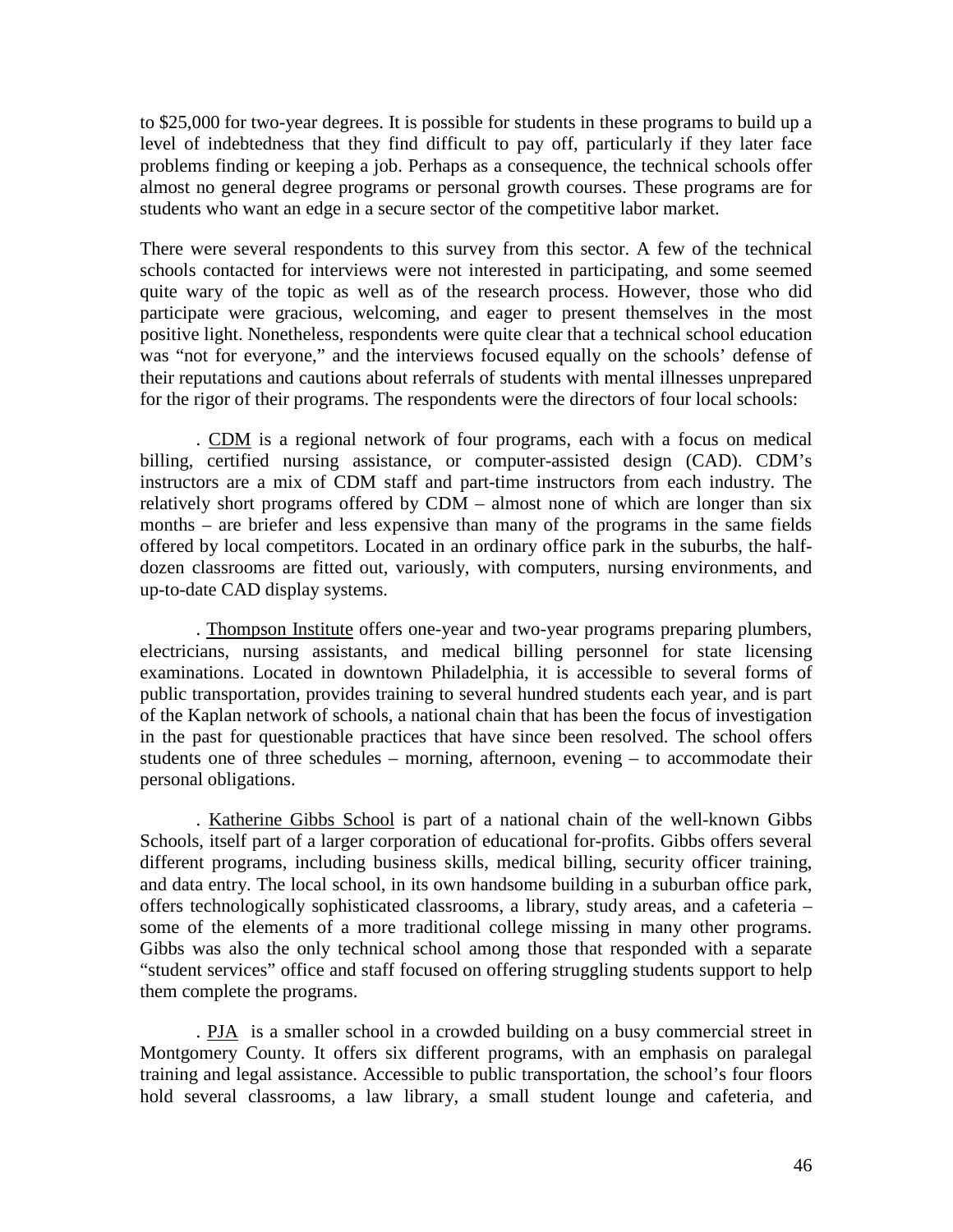administrative offices. The school has a small on-staff faculty but relies on lawyers, legal secretaries, and other working professionals for most of the instruction; PJA asserts that this is because of the program's highly technical nature. PJA also maintains articulation agreements with two local four-year colleges that make it possible for students to more readily transfer their PJA credits to the four-year institutions in their area with a working agreement with PJA.

While different from one another in many respects, the technical schools in this respondent pool shared several characteristics relative to this study. First, none could recall ever receiving a referral of a person with a serious mental illness from either a mental health provider or the local vocational rehabilitation office, nor had they been in touch with mental health providers about either prospective or current students. Students with disabilities of any kind were relatively rare in these programs. Respondents could only recall referrals of two OVR clients: one was blind and the other used a wheelchair. A mental health or vocational rehabilitation referral of someone with a serious mental illness had simply not occurred, as far as they knew. Second, none of these programs had – or were large enough to support – either part-time or full-time staff to address disability issues specifically, particularly since all reported that they were struggling to find the funds to support counselors for their general student body. Third, in each setting the program director who agreed to be interviewed had a family member with either a physical or psychiatric disability that helped to frame the six themes in their responses.

**a) Technical schools are demanding, with few opportunities for unprepared students to succeed**. Technical schools pose a considerable challenge to students, respondents indicated. First, many certificate and degree programs require both academic skills and consistent work. Students generally need English and math competencies at the high school level; and there is a tremendous amount of information to be absorbed, through classroom lectures, readings, and experiential exercises. Second, there is an unforgiving schedule. Classes are generally held every weekday, and because an entire certificate or degree program is scheduled in a series of necessarily sequential courses, students who fall behind or fail one course will likely need to wait six months or a year to begin again. Third, instructors have little time to accommodate the special needs of students. Instructors often have jobs within the industry they teach about, and there is little they can provide beyond the classroom experience. Fourth, the small size of most schools and the for-profit orientation of these programs limit their supportive services. None of these programs had disability offices or officers. Few had more than a rudimentary ability to assist struggling students with academic, practical, social or psychological problems. Any significant supports students with serious mental illnesses might require would need to come from within the human services environment, the respondents indicated.

**b) Most students with psychiatric disabilities were unlikely to stand out within the technical school population.** Respondents acknowledged that the existing student body posed many challenges. There is a growing consensus among technical school administrators that the academic preparation, study habits, support systems, and emotional stability of students in their schools had declined over the years, and that the schools are only slowly responding. The schools test all incoming students to determine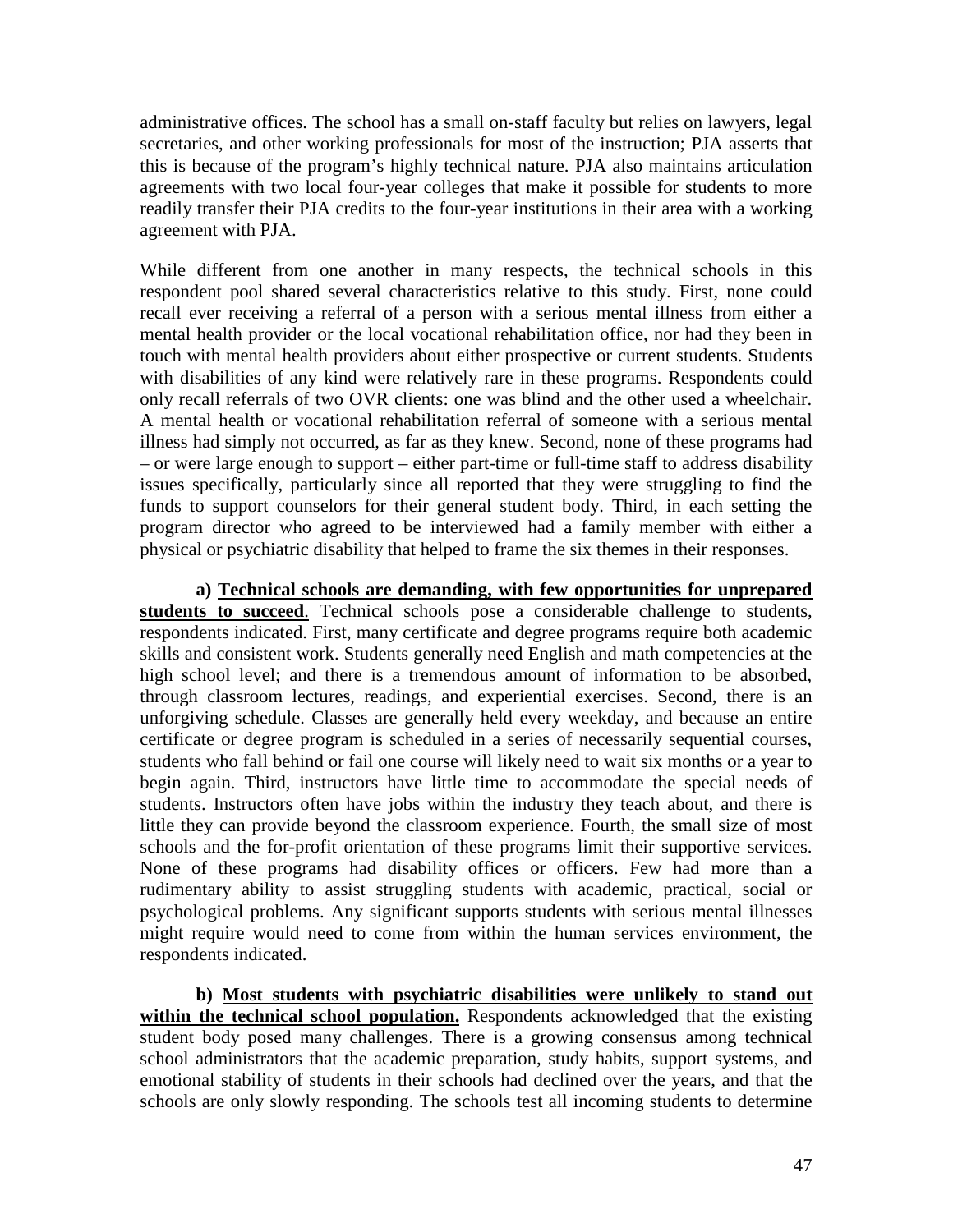their academic skills – an "ability to benefit" test required for federal student aid – and offer remedial classes as either a prerequisite for entry or alongside initial courses. In addition, the technical schools find they must regularly remind students of the importance of preparation for classes and the need to attend to school requirements. Finally, so many students face obstacles to continuing in their programs – the same range of economic pressures and family responsibilities that trouble community college students – that technical schools find they are forced to provide some rudimentary support. This has also meant that when they recognize that a student has more than the usual behavioral health problems, they will offer to refer the student for more professional mental health care.

**c) Because federal and state agencies evaluate technical schools on their graduation rate, the schools are likely to attempt to dissuade high-risk students from entering their programs.** Respondents somewhat reluctantly admitted that their admissions officers do what they can to gently dissuade students they feel are at high risk of failure, encouraging them to either look elsewhere or delay entry into the program. For many reasons – the federal Pell Grant regulations that require technical schools to demonstrate specific graduation rates, their own commitment to student progress, and the importance of maintaining an internal atmosphere of achievement – the schools are eager to avoid the later problems of drop-outs and dismissals by suggesting to students that they might not – or not yet – be ready for the demanding programs offered. While some schools – particularly those that are unlicensed and unaccredited – may be more willing to accept unprepared students who will not graduate so long as the tuition is paid up front, others have a strong investment in student success.

**d) Technical schools have very limited knowledge about serious mental illnesses, the nature of accommodations for people with such illnesses, the ADA, and/or local networks of mental health agencies.** While the respondents were – often vaguely – aware of the Americans with Disabilities Act, they were not so sure that it applied to people with psychiatric disabilities. They felt that the level of accommodations they could make for students with emotional problems would be very limited. Few had any knowledge about or sustained connections to local mental health programs. While one program had for years contracted with a local transitional employment program at a psychiatric rehabilitation agency for janitorial services in their classrooms, the possibility of one of the program's consumers enrolling in the school had never been raised.

**e) Respondents were open to the enrollment of individual students with serious mental illnesses, as long as a student's need for support could be met by mental health or vocational rehabilitation agencies**. While none of the respondents was eager for an influx of students with special needs, they were – at least in the context of the interview – open to offering career training to occasional, qualified, and motivated students with mental illnesses. They suggested that mental health workers – or the potential students themselves – would do well to contact admissions officers to discuss course demands and the special supports that would be needed and how they would be provided. They noted as particular barriers the fast-moving schedule of most of these programs, the federal/state financial support mechanisms that require full-time attendance, and the schools' limited ability to make accommodations. However, they did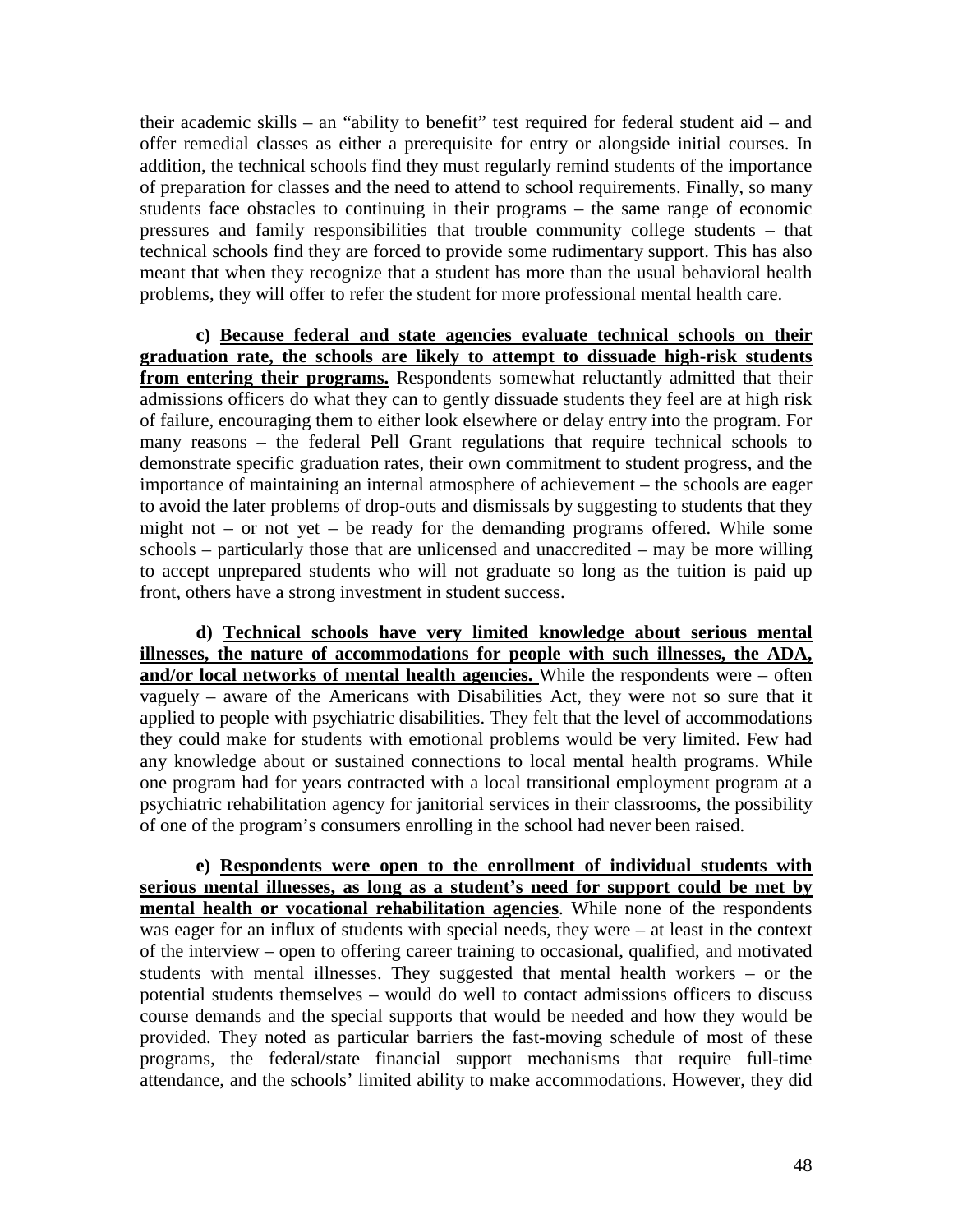not feel that students, faculty or admissions personnel were likely to discriminate in their response to students with emotional problems.

**f) Respondents insisted that the negative reputation of their operations was largely unfair.** Respondents – as well as the Career College Association (CCA) and the Accrediting Commission of Career Schools and Colleges of Technology (ACCSCT) – acknowledged that past criticisms had often been well-deserved: a series of scandals and Congressional hearings in the 1980s had focused on the schools' pattern of accepting unprepared students, drawing down substantial Pell Grant support for students who later dropped out, and providing career training in declining industries. Since then, a series of federal legislative reforms has encouraged technical schools to meet new federal guidelines in order for their students to receive Pell Grants and/or state loans. Schools must now demonstrate not only that an appropriately high percentage of their students graduate, but that graduates find competitive jobs in the industries for which they have been prepared. Respondents maintained that their track record on both of these criteria now exceeds that of community colleges and is almost as good as that of the nation's four-year schools.

*3. Nonprofit Training Programs.* This study also explored the career training opportunities within nonprofit training programs outside the orbit of the mental health system. Nonprofit career training programs that serve other groups of people with disabilities or economic disadvantages – ex-offenders, welfare-to-work clients, homeless people, those with HIV/AIDS, displaced homemakers, substance abusers, people with physical disabilities, etc. – are available in many communities. While some of these programs offer a more generic introduction to work skills, many others have begun to offer targeted skills training in specific employment arenas.

Indeed, the emerging field of "sectoral employment" (Pindus, O'Brian, Conway, Haskins, & Rademacher, 2004) encourages social service agencies to focus on one or two sectors of the local economy (e.g., the shipping industry in San Diego; the medical community in Philadelphia) and provide targeted skills training to prepare clients to enter the local labor market. Like both community college and technical school career training, such programs do not prepare their clients for low-skill, low-pay, entry-level jobs, specializing instead in the burgeoning demand for workers with specific capabilities in skilled and semi-skilled positions. These programs are more likely to use experienced instructors from the industries focused upon, more likely to have working relationships with local companies who are hiring, and better able to attract participants prepared to learn and then work. And, because they are in nonprofit settings, they are mostly free, with tuition costs met by government grants, foundation support, and contributions.

The survey explored the level of utilization of these "other" nonprofit programs by mental health agencies. Respondents from four local nonprofit training providers participated in the study:

. District 1199C's Training and Upgrading Fund, a Philadelphia-based hospital and social services workers' union, supports a training program for union members and others in the human services. Funded primarily by union agreements to devote 1% of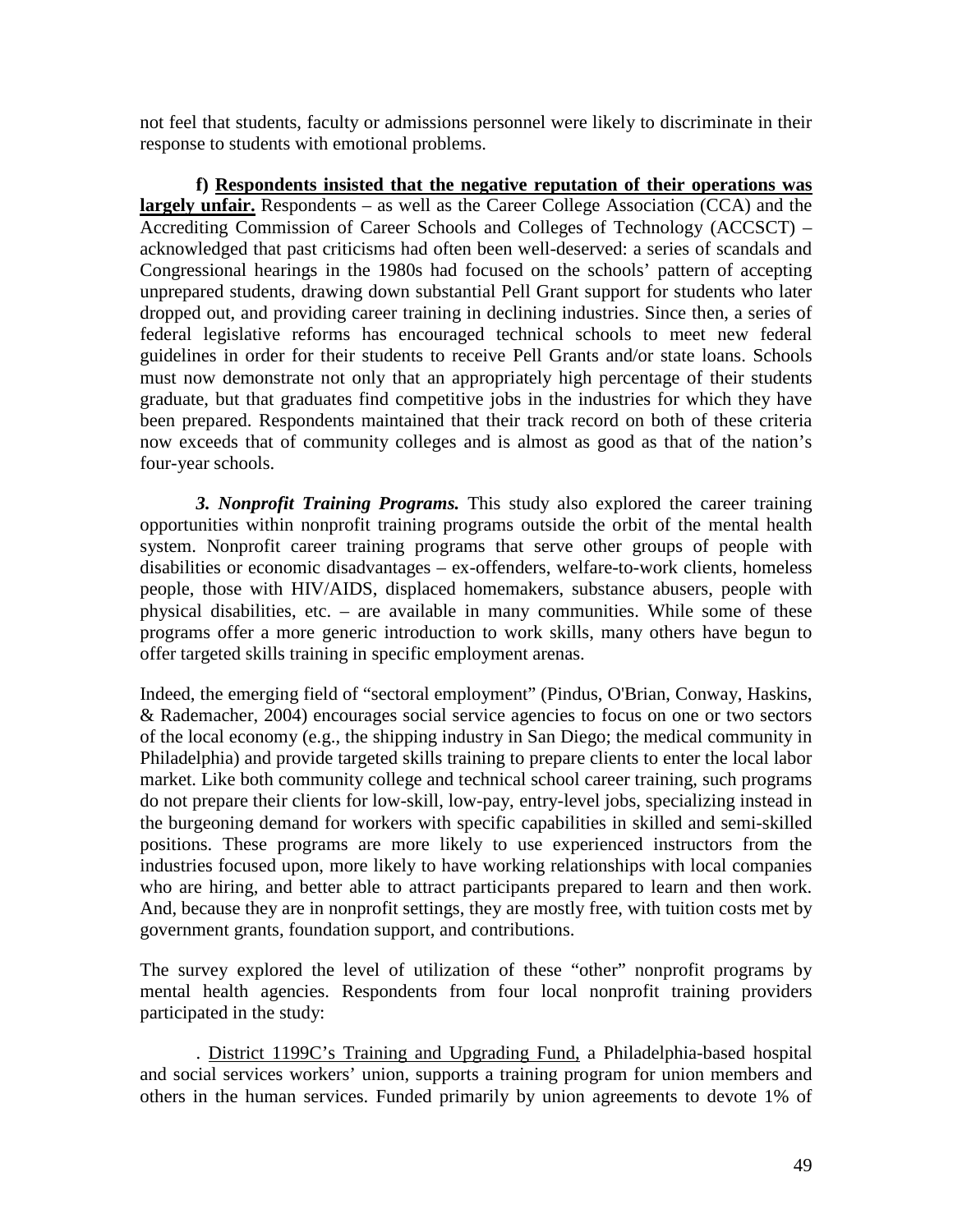union-negotiated salaries to training, 1199C offers training for certified nursing assistants, behavioral health care technicians, and workers in related fields. The program also offers remedial education, the basics of computer technology, and other classes designed to enhance the upward mobility of both union members and others.

. CITE, founded 20 years ago by a social worker who was interested in helping economically disadvantaged persons to move into the business world, offers a range of relatively short-term programs in several fields: computer technology, office management, accounting, etc. The program has had great success and is one of the City of Philadelphia's best-regarded welfare-to-work grantees. Its hallways are solidly covered with pictures of graduates and the jobs and salaries they have landed.

. Impact Community Services, a large multi-service agency in an economically disadvantaged Philadelphia community, offers vocational training, placement, and counseling to (among others) ex-offenders returning to the city without family or jobs. The program offers an array of career counseling services, including help with the development of a résumé and job search and job interview skills, as well as help – when possible – in expunging a criminal record if this will be a bar to employment, as it is in some – but not all – economic sectors.

. Metropolitan Career Center, founded in the 1970s as a nonprofit job training program for those who are economically disadvantaged, is a well-established agency that focuses on the business sector. Its programs provide an introduction to office skills, computer technology, accounting, etc. Metropolitan draws its financial support from City welfare-to-work dollars, foundation support, and special project grants. Like many similar programs, welfare-to-work grants have forced the agency to shorten the training provided so that students can move more quickly into independent employment.

These are but a few of the programs operated by local nonprofit and government agencies that provide career training for "other" populations. The Job Corps, for instance, is a federally financed program focusing on career training for at-risk youth from economically disadvantaged backgrounds. Although they are not focused on youth with serious mental illnesses, they find that many of those who have a history of contact with law enforcement over petty crimes or the use of drugs also present significant behavioral problems. Their one-year residential program, operating in dozens of communities across the county, explicitly excludes individuals who "pose a risk to themselves or other residents." While they do not exclude youth with a history of mental illnesses, they do provide an array of counseling and support opportunities to help ensure that those who need it get specialized help while in the program.

All of the respondents in these programs reported little or no formal contact with mental health providers. Several themes – familiar from the interviews with community college and technical school respondents – emerged:

**a) These programs work with a substantial number of trainees with a wide range of problems, many of whom indicate significant mental health problems.** These respondents report that while they rarely, if ever, receive a referral from a mental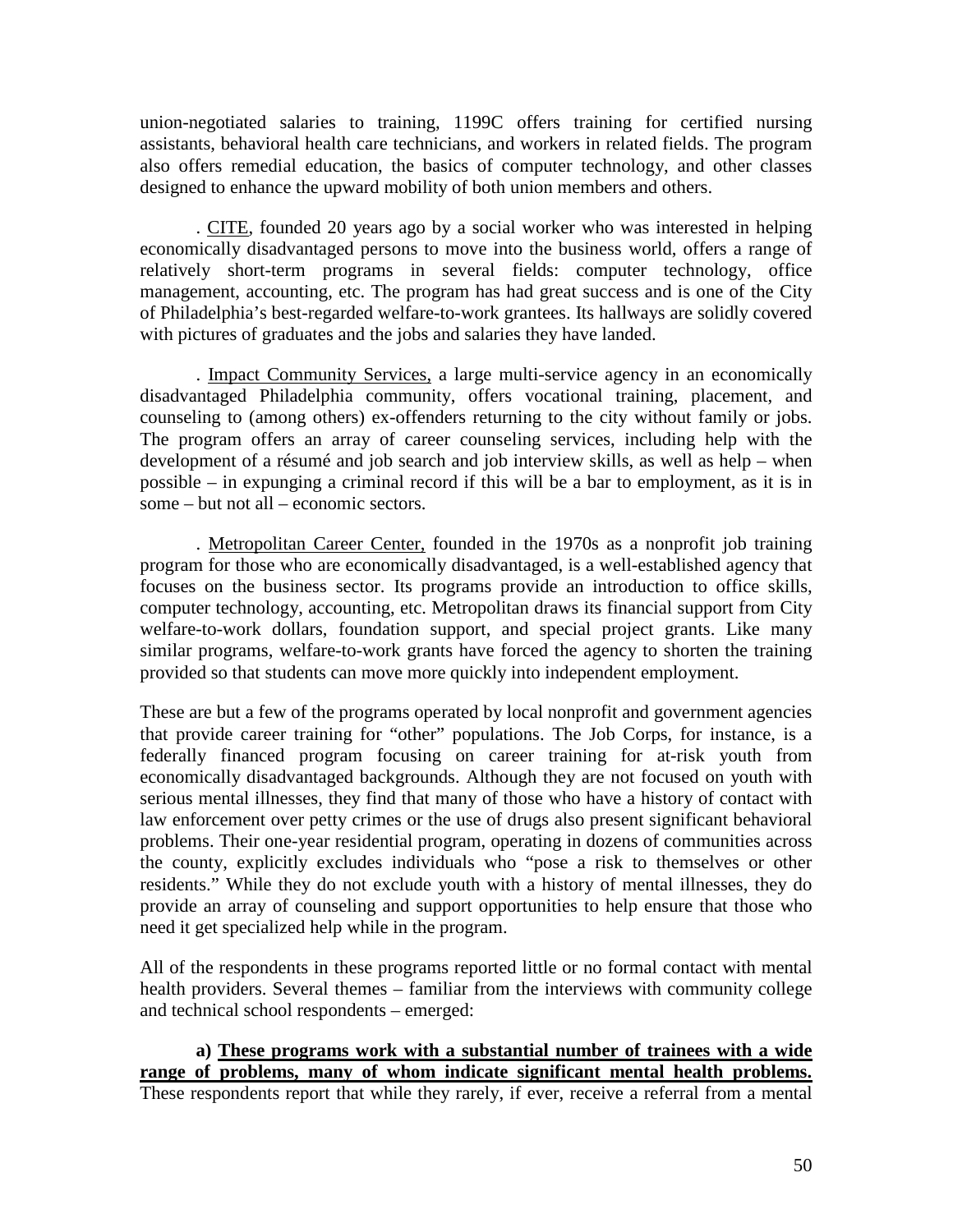health provider, a significant number of their students do have behavioral health problems. The programs respond in two ways. First, they are likely to talk to a student about their concerns and offer to provide limited supports and/or accommodations to assist the student in successfully completing the training. Second, they will offer either to connect the student to mental health resources or – if the student is already connected – to contact the student's counselor for guidance in meeting the student's needs within the program. In many instances, they report, faculty concerns are quickly resolved through one of these efforts.

**b) At both administrative and faculty levels, these programs have very little knowledge about mental health issues, people with serious mental illnesses, or how to accommodate students with behavioral health issues.** The respondents were quick to point out that due to the demanding nature of their training programs, which seek to prepare students for competitive employment within a few weeks or months of training, the programs have little capacity to respond to students with extraordinary needs: students cannot be disruptive or unresponsive. Although these respondents reported that few students in these settings present especially difficult needs in this regard, they are quick to react when a student appears to be failing. Nonetheless, the respondents maintained, when students with serious mental illnesses need intensive support, primary support must come from the mental health agency.

**c) Students with serious mental illnesses rarely face discrimination or harassment from other students.** As in community colleges and technical schools, these programs have not experienced, and would not anticipate, the antipathy of other students to those with serious mental illnesses. In part this is because, as in these other settings, social interaction in these programs is very limited – people are in class all day and then go home – and in-class problems are generally resolved between the student and a faculty member. Students who can do the work and manage the pressures despite their disabilities are admired rather than harassed, they reported.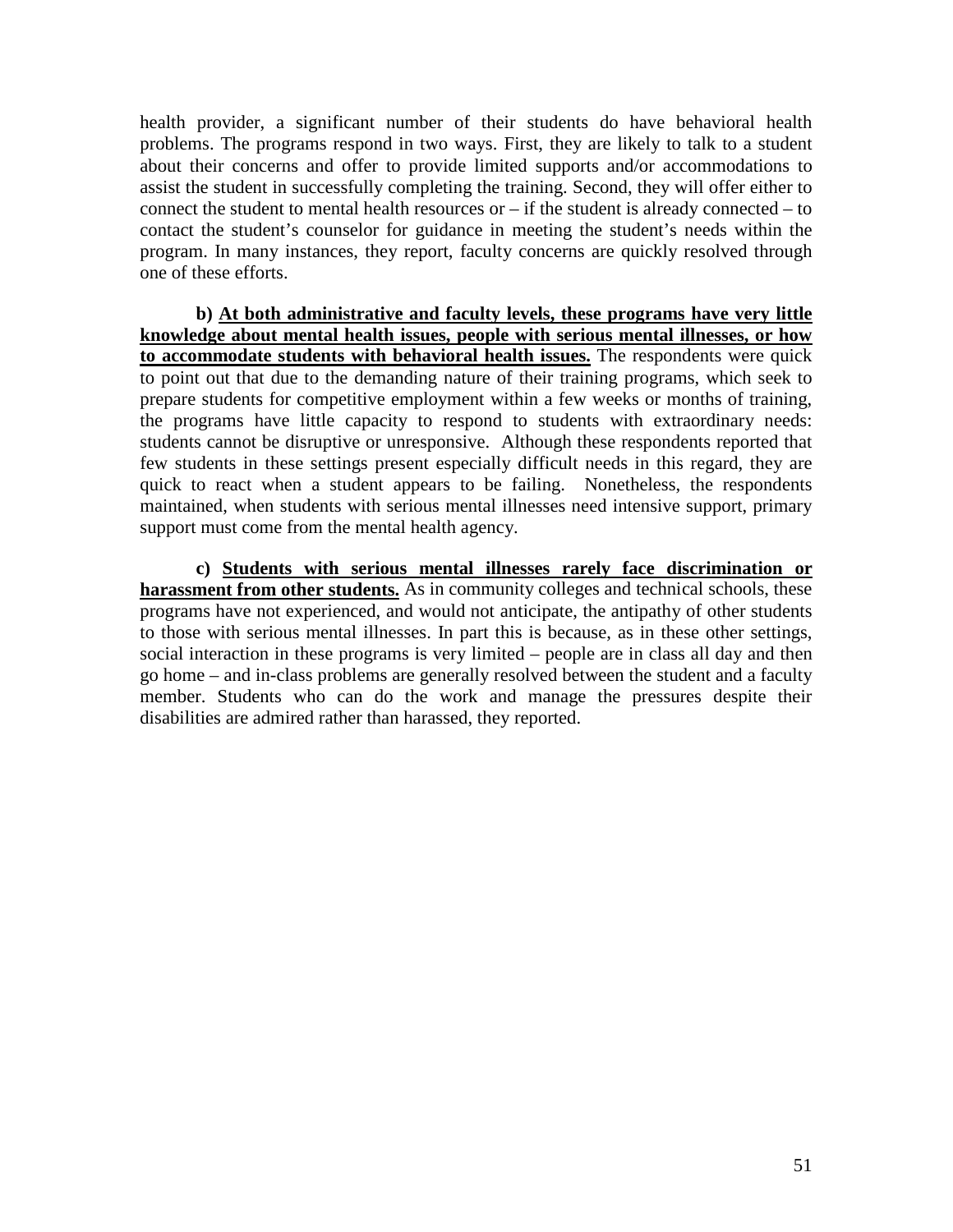# **9. Recommended Practices, Programs, and Policies: Utilization of Mainstream Career Training Resources**

Mainstream career training programs – in community colleges, technical schools, and other nonprofit training programs – are largely untapped resources for those with serious mental illnesses. The career training programs in this study offer a focus on specific skills for specific market sectors, experienced instructors, appropriate learning environments, and job placement connections – qualities rare among mental health agencies' employment programs. For millions of Americans without serious mental illnesses, these programs provide the qualifications for semi-skilled and skilled jobs with decent pay and benefits and the potential for modest upward mobility. The students they currently serve are not so different from mental health consumers, and these programs declare themselves ready – for the right student with the right level of support – to open their doors a little wider. Yet mental health, vocational rehabilitation, and workforce development systems make little use of these important resources for consumers with serious mental illnesses.

Preoccupied with the rapid placement approaches that lead to entry-level work (and often no further) and excited about working with the relative handful of consumers who want to earn their bachelor's degrees (whether or not these lead to professional jobs), our systems of support have all but overlooked the capacity of mainstream career training in the skilled and semi-skilled sectors to provide a middle course that can enhance selfesteem and promote self-reliance. There is no way to estimate the number of people with serious mental illnesses for whom this middle course would be appropriate. For the most part, the vocational options available to most consumers – supported employment leading to entry-level work and supported education with the potential to lead to professional careers – have been unable to explore the capacity of consumers for skilled and semiskilled career training leading directly to competitive employment. Respondents to this study, however, suggested that we could begin to explore these options.

Even a modest initiative – one that the mainstream career training programs might well be able to absorb – could offer substantial rewards. In the geographic area studied – Philadelphia and Montgomery counties, in Pennsylvania – if only ten percent of those with a serious mental illness were enrolled in one of the local career training programs and then provided with the academic, economic, and emotional support needed to graduate and find a satisfying and economically self-sustaining job, over time hundreds of people would be able to leave behind a life of stifling dependency and long-term poverty. But even a modest initiative of this kind poses an array of complex challenges. What would it take? What practice, program, and policy changes would be required? We focus on five clusters of issues suggested by the respondents.

*1. Attitudes.* The mental health system respondents and program staff who participated in this research consistently spoke about the need to make employment a higher priority. They noted that this task would include changing the attitudes of both staff and consumers about the possibility of work. Even in these two counties, where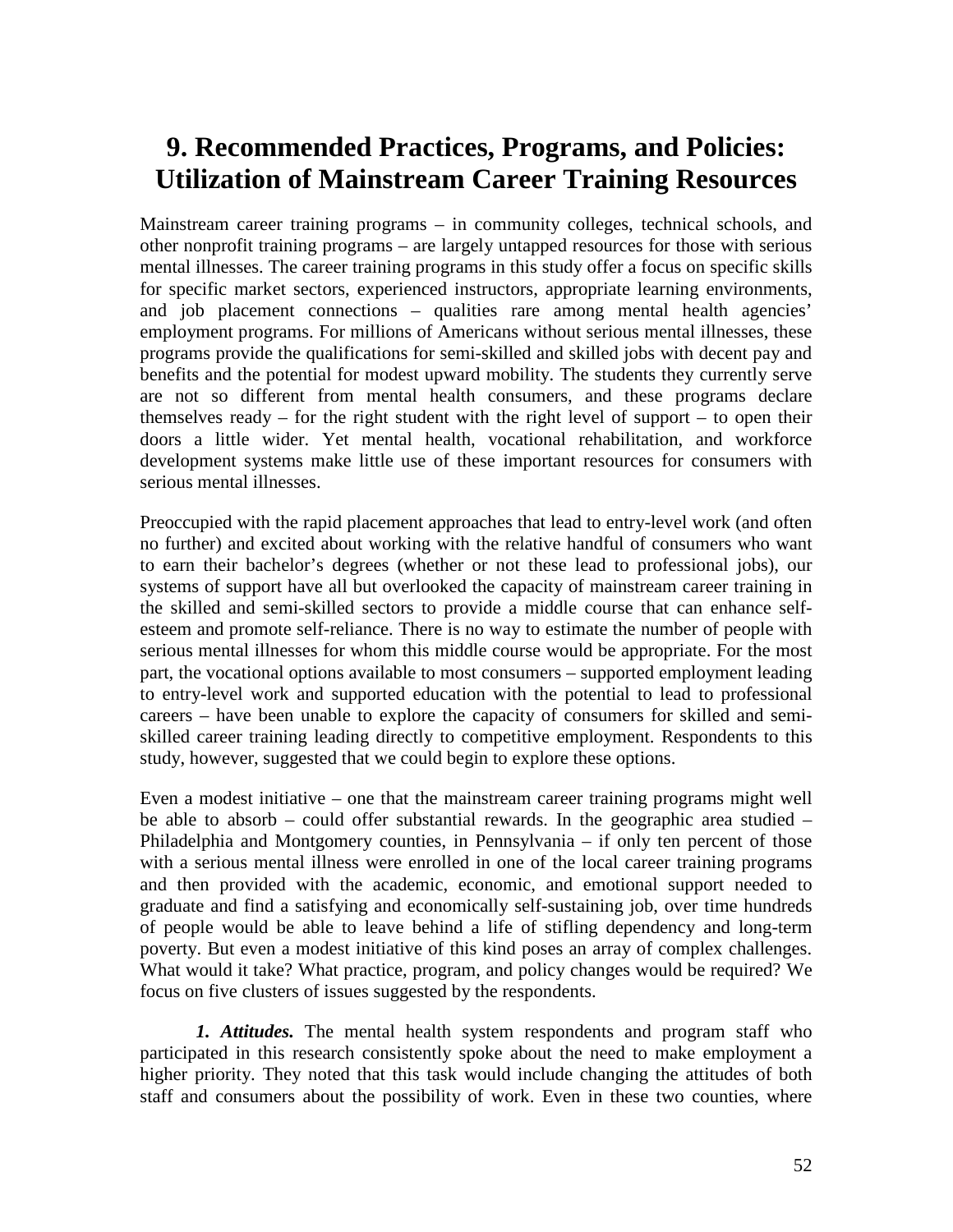there was a strong and genuine commitment to a recovery-oriented transformation of care, there remains widespread ambivalence about the role of work in the recovery process and the potential of those with serious mental illness to succeed in competitive employment. Unless staff and consumers have the sense that a job is possible, economically and psychologically valuable, and a foundation for progress in life, encouraging consumers to consider the pursuit of mainstream career training becomes an empty exercise.

Mental health staff – and a handful of consumers – recommended that clinical and rehabilitation personnel be asked to focus as early as possible on consumers' vocational futures, e.g., in intake sessions, initial goal-setting meetings, and WRAP training. The respondents also talked about the importance of ensuring that staff and consumers have access to success stories in which other consumers' recovery has led to competitive jobs. Several respondents noted the need for an intensive initiative targeted to staff working with younger consumers and to such consumers themselves before they accommodate themselves to the low expectations of the unemployment norms of the prevailing subculture of serious psychiatric disability. In addition, there was a clear sense that the two other systems of care in this arena – the state/federal vocational rehabilitation program and each county's workforce development program – also needed to improve their staff's attitudes about the employment prospects for those with serious mental illnesses.

*2. Information.* Respondents identified a wide range of information needs, cutting across each of the constituencies involved in the complex process of assisting people with serious mental illnesses to pursue mainstream career training:

*. work incentives* – Despite the centrality of consumer concerns about the potential loss of Medicaid eligibility, many consumers, as well as many mental health, vocational rehabilitation and workforce development staff, remain unaware of or confused about both Social Security work incentives and state Medicaid Buy-In provisions that provide ongoing health care coverage to workers with disabilities.

*. skilled and unskilled work* – Mental health staff, and many consumers, have no clear vision of the job opportunities in the vast skilled and semi-skilled labor market in their communities. Preoccupied by entry-level work goals or college-based professional careers, mental health programs with an employment focus need to ensure that counseling staff have a better understanding of the job categories available, those jobs where local demand is increasing, and the certification/licensing requirements that apply.

*. mainstream career training* - While both vocational rehabilitation and workforce development personnel had a broader sense of the array of local community college, technical school and other nonprofit training programs offering targeted career training, many mental health personnel had little knowledge of these opportunities – much less their schedules, demands, or costs – and the state and federal tuition and grant programs that make consumer participation feasible.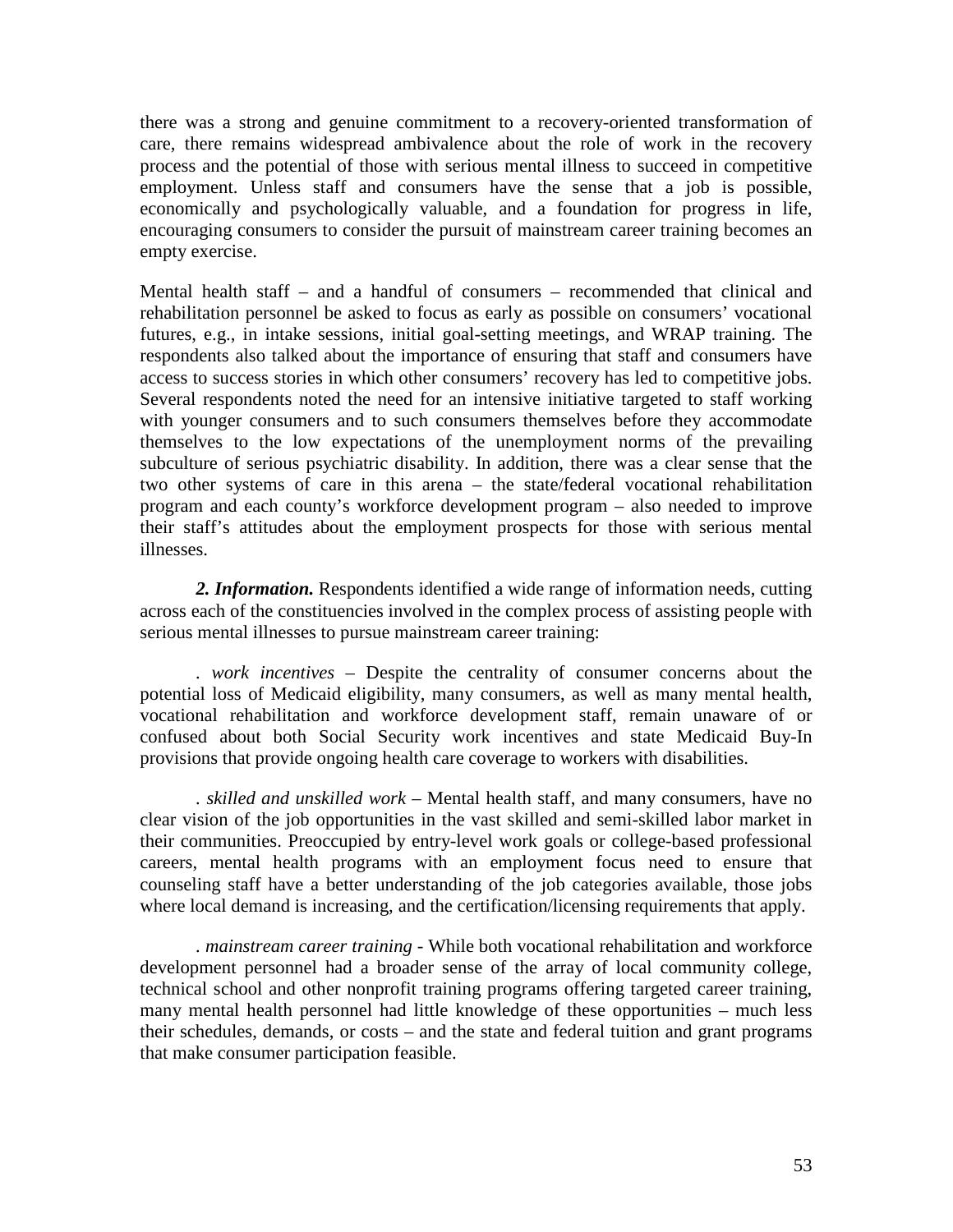*. mental illness and the student with mental illness* – Local workforce development agencies acknowledged that they knew little about both mental illness and the workforce needs and potential of those with serious mental illnesses. Mainstream career training programs – in community college, technical school, and other nonprofit career programs – knew very little about the students, the mental health resources they could draw upon, or the types of educational accommodations they might need.

*. the right student at the right time* – Even when the unique nature of each person with a serious mental illness is acknowledged, a yardstick is still needed to help determine the right consumer to benefit from mainstream career training programs as well as the right time for that individual to get started. This includes assessing consumers' energy and commitment to career goals, the clarity of their career choices, their academic skill and emotional stability, and the supports they will need to succeed in these programs.

The information needs identified by respondents are considerable, and several involve levels of detail that are daunting as well. For example, community colleges in each of the study sites offered as many as 40 career training opportunities; financial assistance opportunities are complex enough to frustrate any student; and Medicaid regulations covering workers with disabilities have kept as many as 75% of those who could apply from ever doing so. This suggests an almost impenetrable tangle of information that few in the current systems of care can be expected to master, given the already great demands on their time. To some degree, however, the responsibility to pursue the information must be shared among systems of care and between counselor and consumer.

*3. Supports.* No recommendations emerged more clearly than the need to identify and sustain a network of supports for individuals with serious mental illnesses who choose to enter mainstream career training programs. The community college, technical school, and nonprofit training program respondents to this survey were adamant that they did not have the knowledge base or clinical skills to provide the kinds of supports students with serious mental illnesses were likely to need. With so many of their current students in need of remedial education, academic tutoring, behavioral health guidance, career counseling, and/or practical advice on financing, child care, and family responsibilities, they were clear that all they could provide were the most rudimentary and inexpensive accommodations.

Vocational rehabilitation and workforce development respondents similarly recognized the likely support needs of those with serious mental illnesses if they were going to succeed in mainstream career training programs. However, they insisted that their systems cannot provide the intensive services some students will need, and that mental health systems in the past have often been unavailable to step in when a crisis is developing. Mental health agencies were wary of assuming these responsibilities. Stretched to the limit in providing the services for which funding is available, with few fiscal resources to draw upon for new services and unable to interpret existing Medicaid regulations or state requirements to supports to these student, programs felt hampered in their ability to respond.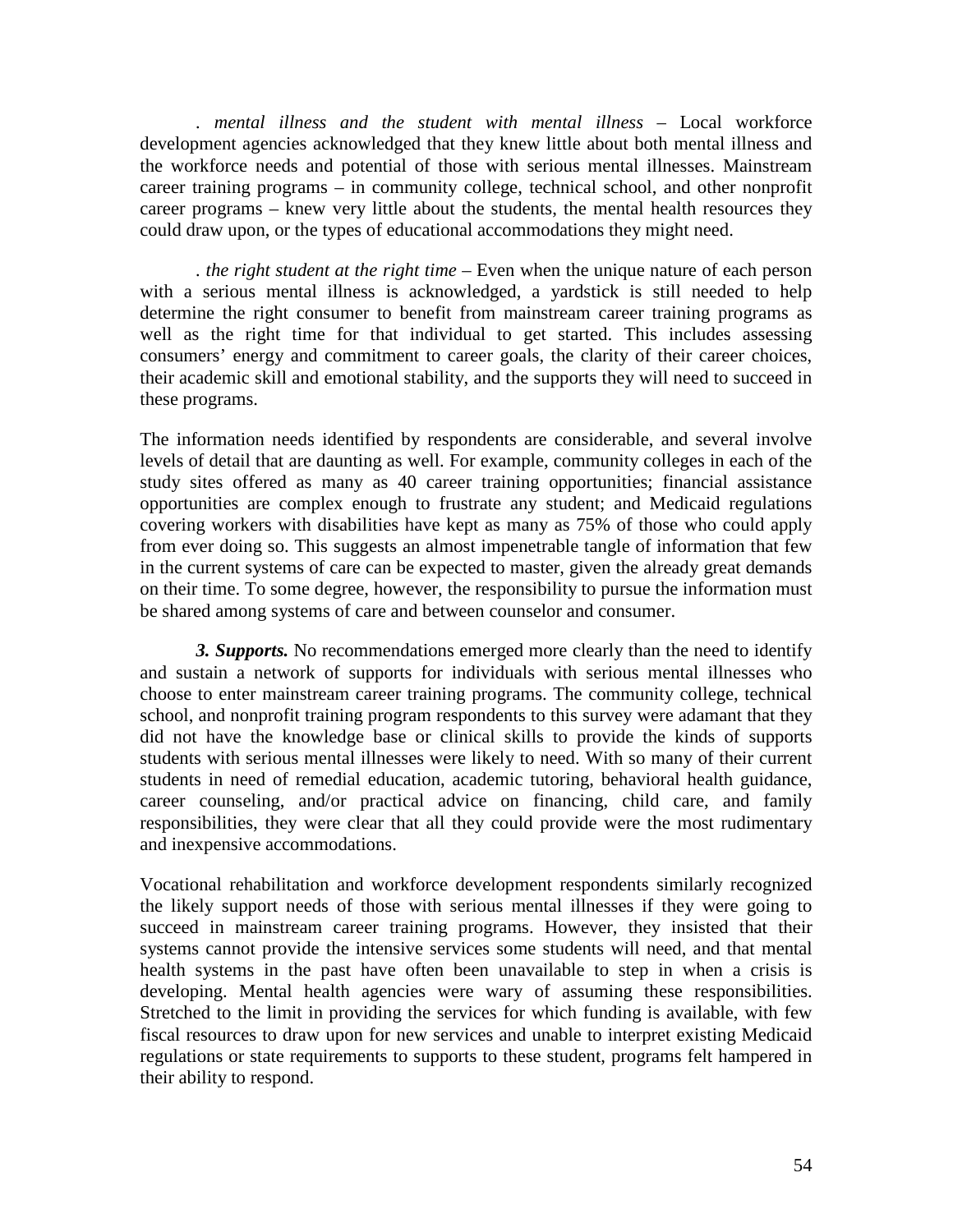All agreed that effective support mechanisms are a pre-condition for success in these demanding career training environments. Even the student who appears ready and able to benefit from these programs may have difficult times, and the failures born of our systems' past inability to support consumers play a large role in the current pattern of avoidance. No one – beginning with consumers themselves, but extending throughout the constituencies interviewed – is eager for an expanded engagement in mainstream career training programs that results in failure. Many of these systems and services depend on funding that demands a high level of success; this is a reality of program survival in the state vocational rehabilitation, career college, and nonprofit environments. At the same time, no one wants to encourage consumers to enter programs that will further eat away at their self-esteem and hopefulness.

*4. Funding.* There were several core policy changes that respondents felt could help to generate the supports needed. And, because policy is often best reflected in the allocation of scarce fiscal resources, several recommendations focused on finding funding within existing allocations and/or developing new financial resources:

*. Medicaid Policy* – Respondents looked to a change in the Medicaid regulations governing reimbursable services, with an emphasis on revising the requirements that mental health services be facility-based. A change of this kind could provide mental health programs the flexibility to use their staff to provide just the supports many respondents said that consumers would need to succeed in mainstream career training programs.

. *Redirecting Program Dollars* - Respondents also felt that some current program dollars might be directed toward the provision of career training supports. Several mentioned that partial hospitalization or day program staff might be redirected toward providing support services for career training. Others noted that the ways in which agencies are making use of the growing number of "peer specialists" within mental health agencies could be redesigned to provide career training assistance.

*. Work Incentives –* While the current SSA work incentives and Medicaid Buy-In programs remain underutilized, respondents felt that further changes, strengthening the financial work incentives and lengthening medical coverage, would be effective both in encouraging more people to work and promoting the use of mainstream career training programs as a pathway to better-paying skilled and semi-skilled jobs.

. *Financial Aid* – Respondents argued for a variety of tuition payment programs, including tuition allocations as part of longer-term supported education programs, a loan forgiveness provision for people with disabilities in the existing federal and state grant/loan programs, and matching programs encouraging consumer and family contributions. Special initiatives with both public and foundation funding, or a revolving loan fund, were also recommended.

*. Supported Education* – Expanding supported education programming and then infusing them with a greater emphasis on career education would be very helpful. Respondents suggested that supported education programs could be more effective if they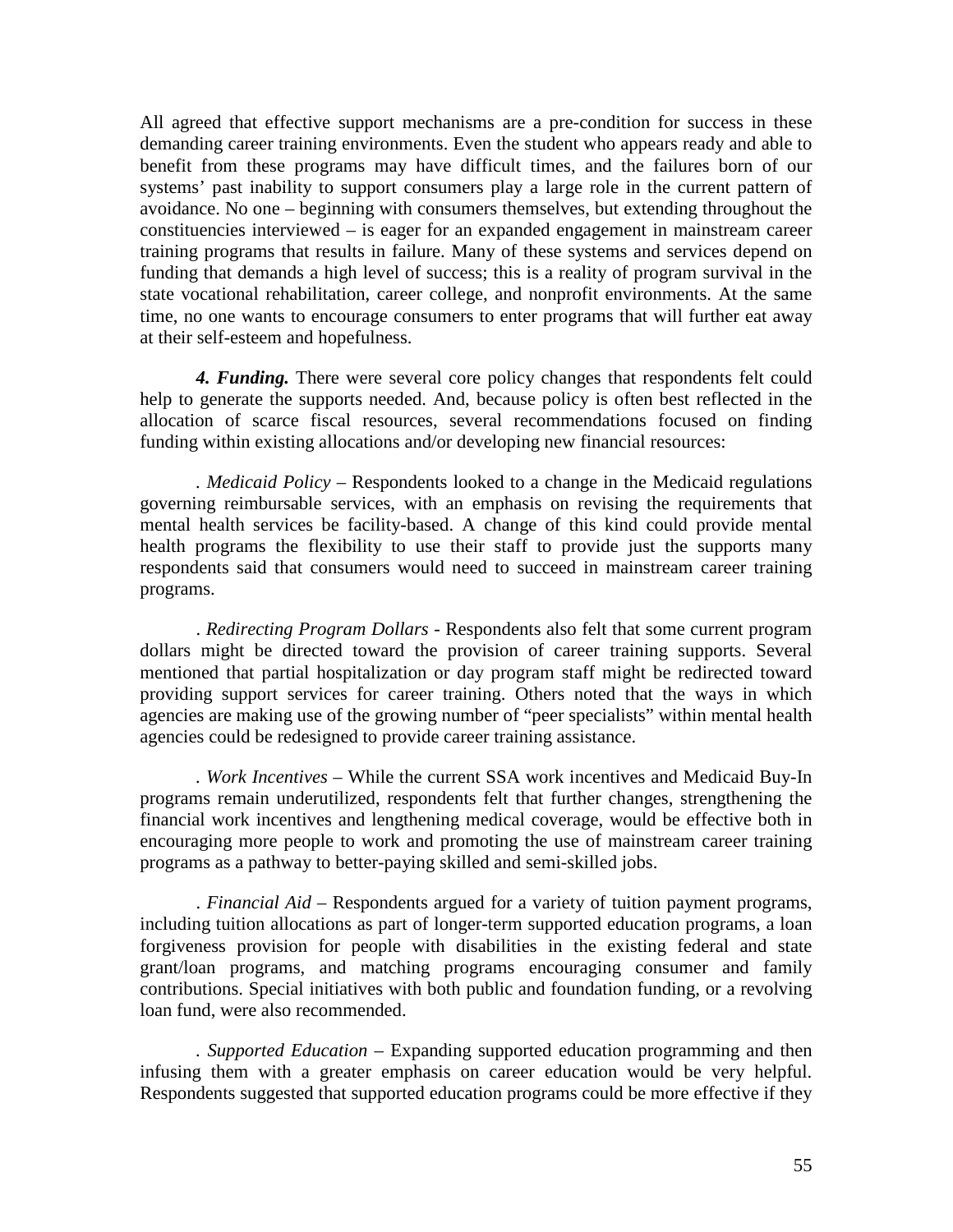placed a stronger emphasis on education as a pathway to employment, with these programs prepared to help those who do succeed in career training to find and hold jobs.

*5. Outcomes.* Respondents in several systems believed that the participation of people with serious mental illnesses could be expanded if the outcome measures applied to their programs could be modified. Vocational rehabilitation personnel and workforce development personnel both felt that federal regulations held them to a high standard of effectiveness – moving eligible clients at a rapid pace toward competitive employment – that discouraged their engagement with those with serious mental illnesses and forced some wariness in supporting consumers in career training prior to job placement. Similarly, the technical schools believed that the standards for course completion and job placement that they had to meet to continue to be eligible for accreditation, Pell Grants, and state loans for students made it more difficult for them to accommodate the needs of students with serious psychiatric disabilities who might require a slower-paced program.

*6. Connections.* Finally, respondents often recommended a concerted effort to build stronger connections among the different systems of care, with both formal and informal agreements of cooperation. Pilot programs that developed more effective assessment instruments and established referral guidelines for potential students, that documented support needs and success rates, that identified the characteristics of successful students, etc., might move the field forward most rapidly. Letters of understanding between mental health providers and workforce development One-Stop Career Centers to collaborate on client needs, joint funding of supported education initiatives, and greater engagement by the human services community with the network of mainstream career training programs (in both the nonprofit and for-profit sectors) could, respondents felt, greatly enhance the opportunities for individual consumers to move into the skilled and semi-skilled labor market.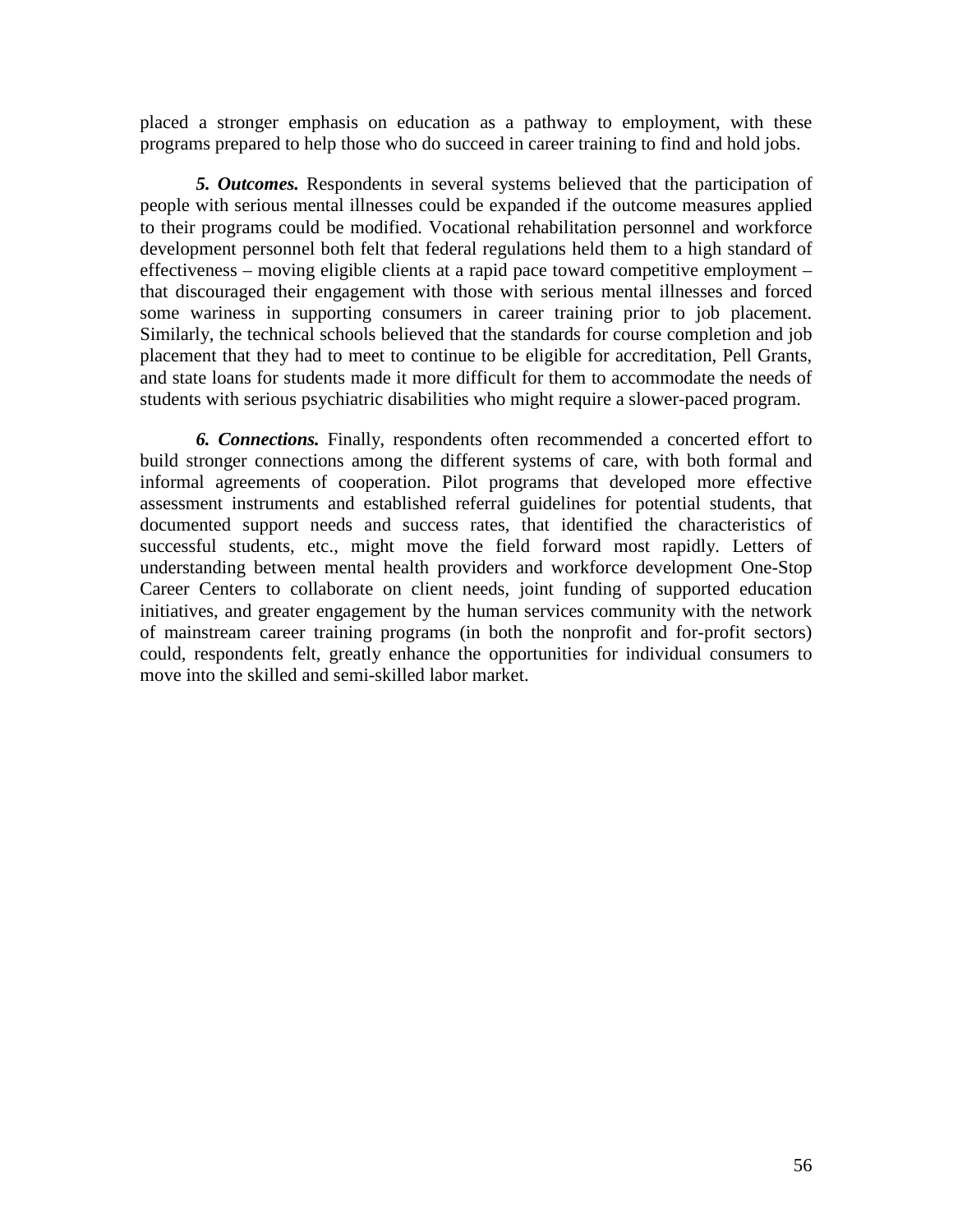### **10. Discussion**

The implications of the research findings presented above weigh most heavily on the systems of care designed to meet the needs of those with serious mental illnesses. Mental health providers, vocational rehabilitation agencies, and workforce development programs can and must do considerably more to help people to prepare for, enter, and succeed in skilled and semi-skilled labor markets in their communities.

Respondents to this survey argued that any initiative to make greater use of mainstream career training resources needed to begin from a 'realistic' framework. First, they argued, there are already many people with serious emotional problems in community colleges, technical schools, and nonprofit training programs, but these individuals have tended to pursue career training on their own, either because they are unconnected to mental health providers or because they choose to hide their participation from psychiatric professionals for fear of discouragement. In either case, these individuals often struggle to succeed and may frequently fail. A system of supports for such people – in which acknowledgement of one's psychiatric disability leads to non-stigmatizing treatment and a range of reasonable accommodations – would very likely improve graduation and employment rates, without appreciably changing referral rates from mental health agencies. This has been the focus of several supported education programs in the past, and provides an enormously valuable service. It does not, however, address the unmet needs of consumers already enmeshed in the public mental health system.

Second, increasing the referral to mainstream career training programs of people who are in treatment or receiving another form of rehabilitation services from public mental health systems may not be appropriate or effective for everyone, or even for most consumers. For many consumers, the right goal may be unemployment, in order to help ensure no exacerbation of symptoms. For other consumers, entry-level part-time or fulltime work is just what is needed. And still others have the talent and desire for professional work. But for some percentage of others, although we have little idea of for how many, career training for skilled or semi-skilled work may provide a way forward.

Respondents to this inquiry were nearly unanimous: mental health, vocational rehabilitation, and workforce development personnel rarely, if ever, refer people with serious mental illnesses to mainstream career training programs; and many remain dubious of the likelihood of success if they do so. The problem is blamed on many complex factors: weak consumer work motivation; educational levels that disqualify consumers for career training; a history of failure; unresponsive treatment in mainstream programs; and the absence of resources to provide the supports consumers will need if mainstream programs cannot or will not provide more than basic accommodations.

Each of these issues can be addressed for those with serious mental illnesses who could – with appropriate supports and services – play productive and valued roles in the skilled and semi-skilled sectors of the national labor market. It will certainly not be easy or inexpensive to address these issues: mental health providers will need to learn a great deal more about these sectors of the economy, the training programs that prepare people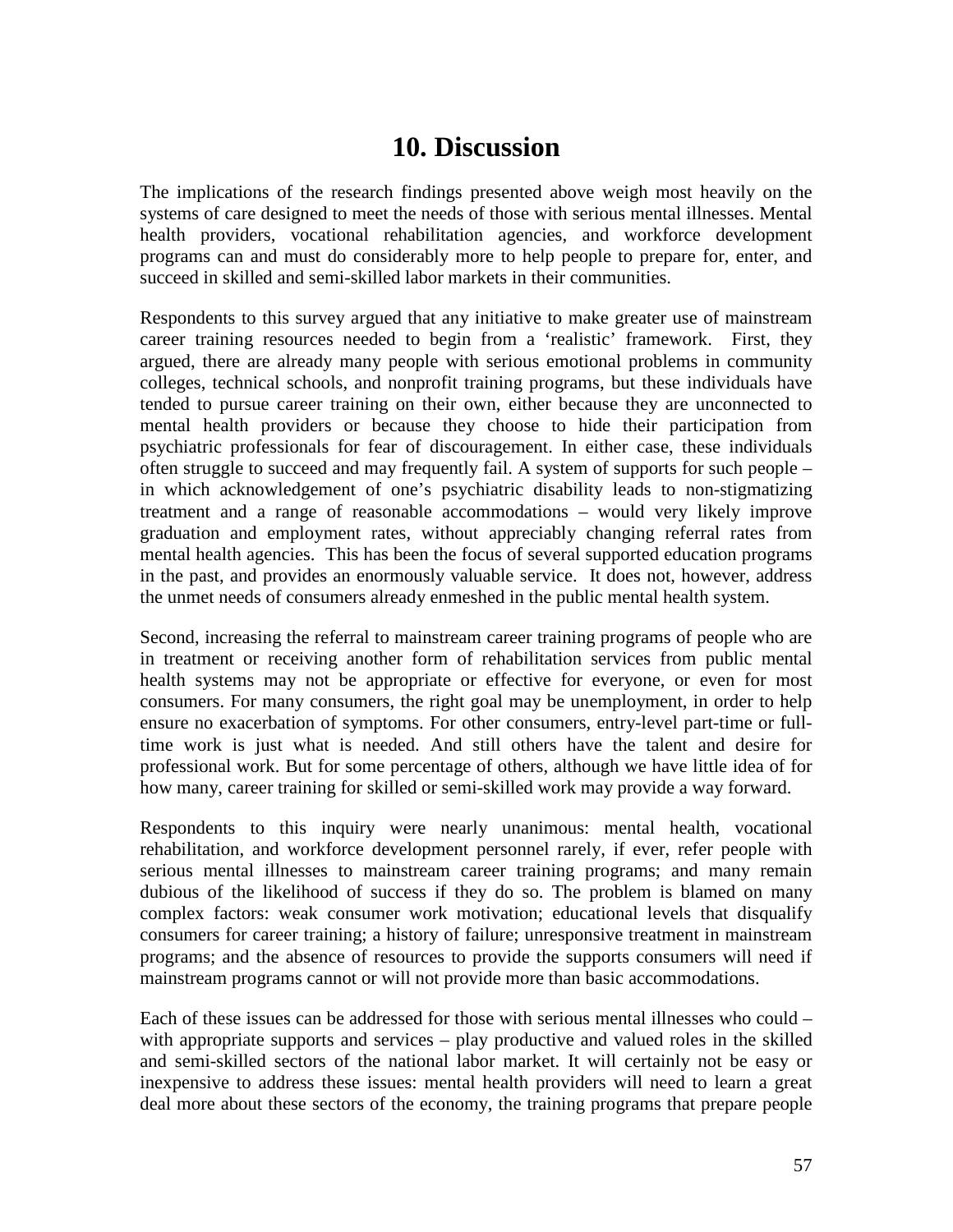for skilled and semi-skilled jobs, and the supports – financial, academic, practical, and psychological – that will be needed for consumers ready for this challenge. And mental health systems will have to change attitudes – not only their own, but also those of vocational rehabilitation and workforce development "brokers," and those of admissions personnel and faculty in community colleges, technical schools and other nonprofit training programs.

However, change most hinges – as it should – on the transformation needed in the way that consumers of mental health services view their own capabilities and prospects. Having been told they cannot work by family and friends, therapists and counselors, the Social Security Administration and their local state vocational rehabilitation programs, they have resigned themselves to an idle and dependent existence, occasionally interrupted by pre-vocational training, supported employment initiatives, and short-term stints in entry-level jobs.

This is no way to live, and for many consumers of mental health services it is an unnecessary entrapment. We can do more to identify those consumers who have both the interest and the ability to be trained for the same kinds of jobs that millions of other Americans are proud to hold and through which they support themselves and their families. Our systems articulate a commitment to both recovery and community integration – to helping people with serious mental illnesses have the same opportunities as everyone else. But they have not done enough to assist consumers to approach work and their careers as do many of their family members and neighbors. If we are serious about the precepts of community integration, we need to reach beyond the current limitations of rehabilitation programming to draw on the resources all around us, or risk condemning another generation of people with serious mental illness to 30 or 40 years – an adult lifetime - of unemployment.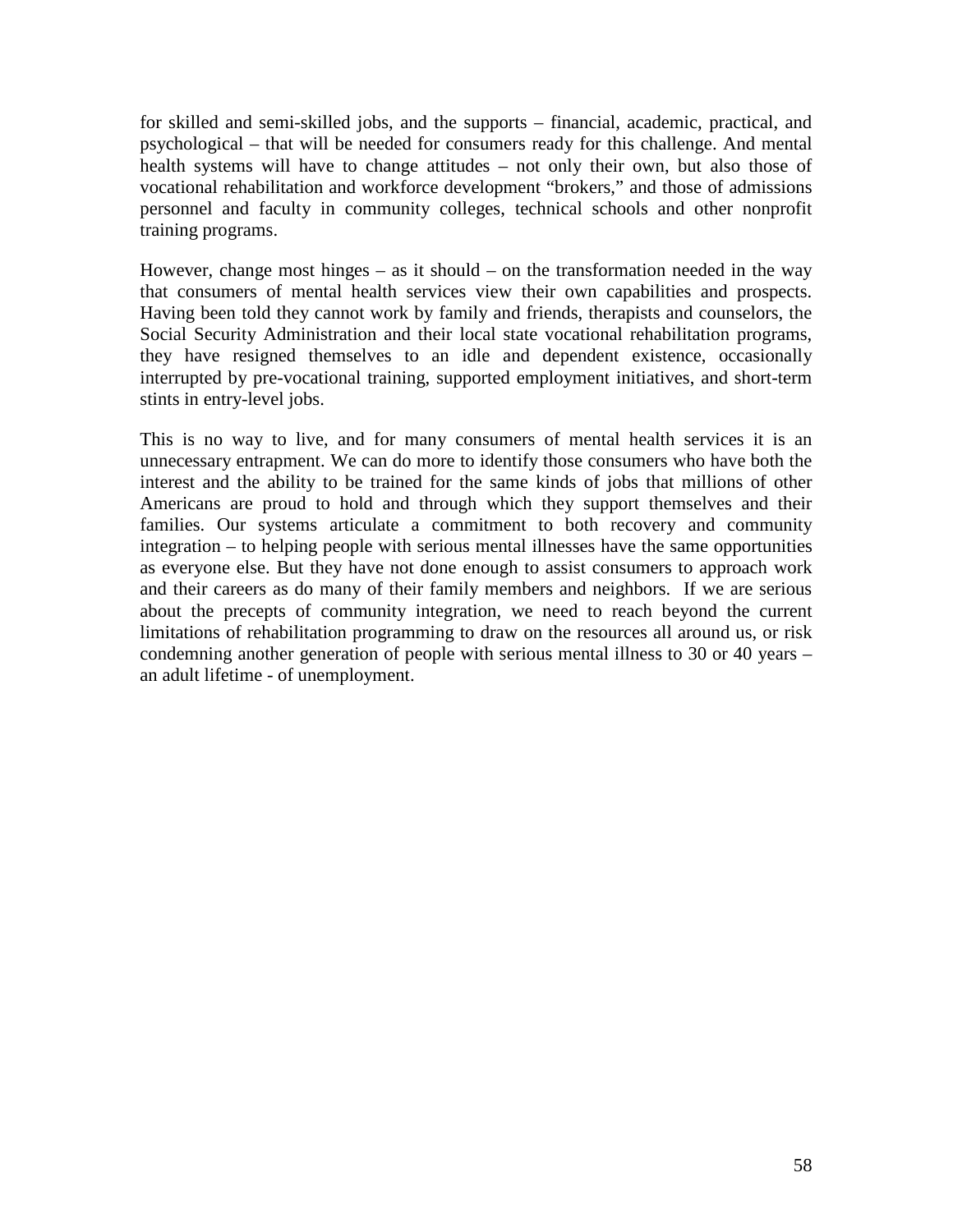### **References**

- 2004-2005 Annual report on schools licensed or registered by the Pennsylvania state board of private licensed schools. (2006). Pennsylvania State Board of Private Licensed Schools.
- ACCSCT. (2006). School Characteristics and Student Achievement Outcomes: Setting the Standard for Quality Education Arlington, VA: Accrediting Commission of Career Schools and Colleges of Technology.
- ACCSCT. (2007). Accrediting Commission of Career Schools and Colleges of Technology. Retrieved 6/11/2007, 2007, from [http://accsct.org](http://accsct.org/)
- American Association of Community College's CC STATS. (2008). Retrieved 3/19/2008, 2008, from<http://www2.aacc.nche.edu/research/index.htm>
- Anthony, W. A., & Blanch, A. (1982). Supported employment for persons with psychiatric disabilities: An historical and conceptual perspective. *Psychosocial Rehabilitation Journal, 2*.
- Baron, R. C. (1997). The potential and promise of employment programs for people with serious mental illnesses. In F. E. Menz, J. Egers, P. Wehmen & V. Brooke (Eds.), *Lessons for improving employment of people with disabilities form vocational rehabilitation research*: Menomonie: University of Wisconsin-Stout, Research and Training Center.
- Baron, R. C. (2002). *People at work: The past and present future career patterns of people with serious mental illness*. Chicago: Recovery Press: University of Chicago Center for Psychiatric Rehabilitation.
- Baron, R. C., & Piasecki, J. R. (1981). The community vs. community care. In R. D. Budson (Ed.), *Issues in Community Residential Care*. San Francisco: Jossey Bass.
- Baron, R. C., & Salzer, M. S. (2002). Accounting for unemployment among people with mental illness. *Behavioral Sciences & the Law, 20*(6), 585-599.
- Beard, J. H. P., Rudyard N.; Malamud, Thomas J. . (1982). The Fountain House model of psychiatric rehabilitation. *Psychosocial Rehabilitation Journal, 5*(1), 47-53.
- Bond, G. R., Becker, D. R., Drake, R. E., Rapp, C. A., Meisler, N., Lehman, A. F., et al. (2001). Implementing supported employment as an evidence-based practice. *Psychiatric Services, 52*(3), 313-322.
- Bond, G. R., Drake, R. E., & Becker, D. R. (2008). An update on randomized controlled trials on evidence-based supported employment. *Psychiatric Rehabilitation Journal, 31*(4), 280-290.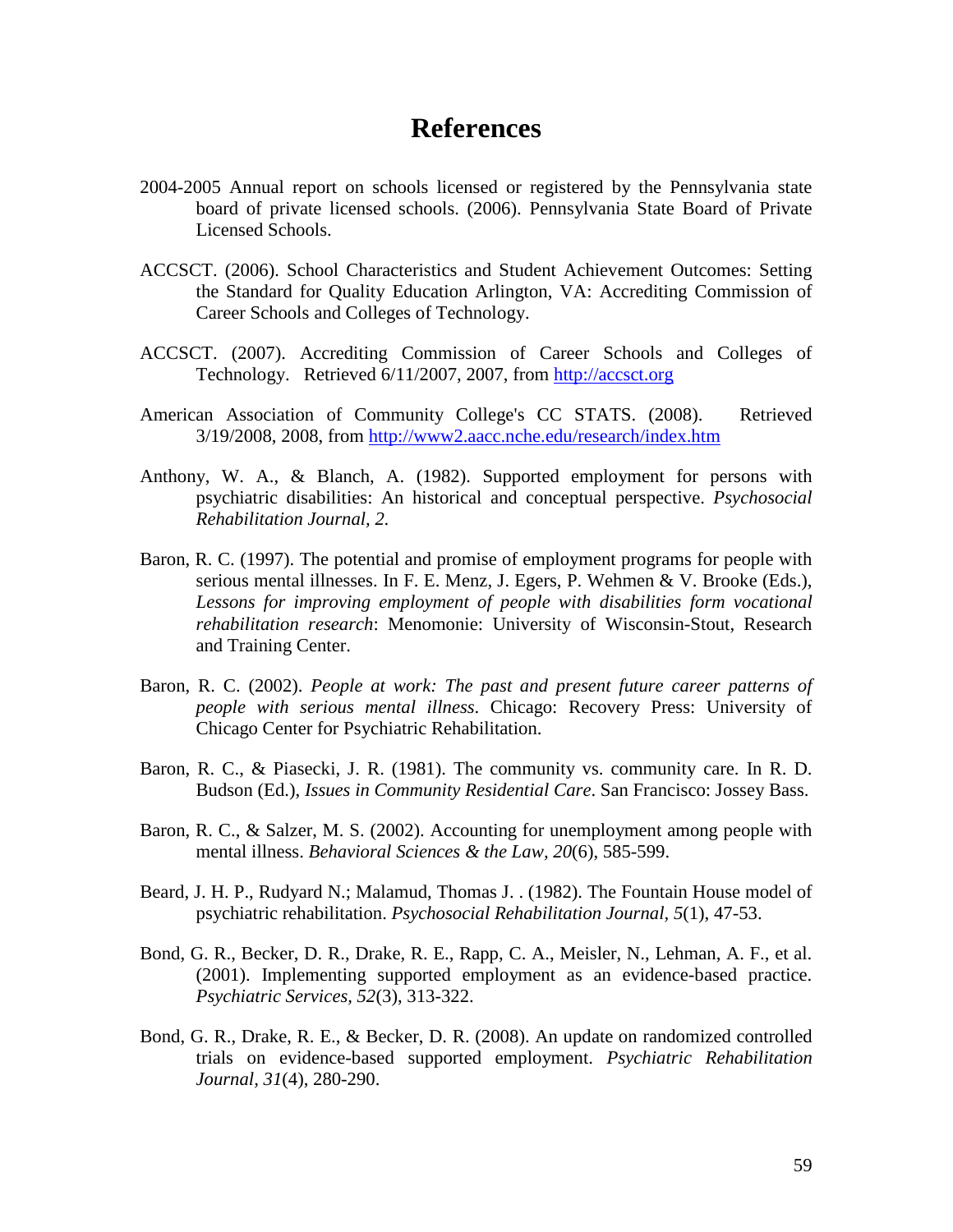- Bond, G. R., Salyers, M. P., Rollins, A. L., Rapp, C. A., & Zipple, A. M. (2004). How evidence-based practices contribute to community integration. *Community Mental Health Journal, 40*(6), 569-588.
- Borjas, G. (2005). *Labor economics, (3rd ed.)*. Boston: McGraw-Hill.
- Clark, R. E., Bush, P. W., Becker, D. R., & Drake, R. E. (1996). A cost-effectiveness comparison of supported employment and rehabilitative day treatment. *Administration and Policy in Mental Health and Mental Health Services Research, 24*(1), 63-77.
- Collins, M. E., & Mowbray, C. T. (2005). Higher education and psychiatric disabilities: National survey of campus disability services. *American Journal of Orthopsychiatry, 75*(2), 304-315.
- Cook, J. A., Leff, H. S., Blyler, C. R., Gold, P. B., Goldberg, R. W., Mueser, K. T., et al. (2005). Results of a multisite randomized trial of supported employment interventions for individuals with severe mental illness. *Archives of General Psychiatry, 62*(5), 505-512.
- Cook, J. A., & Razzano, L. (2000). Vocational rehabilitation for persons with schizophrenia: Recent research and implications for practice. *Schizophrenia Bulletin, 26*(1), 87-103.
- Cook, J. A., & Rosenberg, H. (1994). Predicting community employment among persons with psychiatric disability: A logistic regression analysis. *Journal of Rehabilitation Administration, 18*(1), 6-22.
- Crowther, R. E., Marshall, M., Bond, G. R., & Huxley, P. (2001). Helping people with severe mental illness to obtain work: systematic review. *BMJ, 322*(7280), 204- 208.
- Dewey, J. (1927). *The public and its problems*. New York: H. Holt and Company
- Dixon, L., Goldberg, R., Lehman, A., & McNary, S. (2001). The impact of health status on work, symptoms, and functional outcomes in severe mental illness. *Journal of Nervous & Mental Disease, 189*(1), 17-23.
- DPW. (2008). Medical Assistance for Workers with Disabilities. Retrieved 3/6/2008, 2008, from <http://www.dpw.state.pa.us/ServicesPrograms/MedicalAsisstance/003670301.htm>
- Drake, R. E., Becker, D. R., & Bond, G. R. (2003). Recent research on vocational rehabilitation for persons with severe mental illness. *Current Opinion in Psychiatry, 16*(4), 451-455.
- Drake, R. E., McHugo, G. J., Bebout, R. R., Becker, D. R., Harris, M., Bond, G. R., et al. (1999). A randomized clinical trial of supported employment for inner-city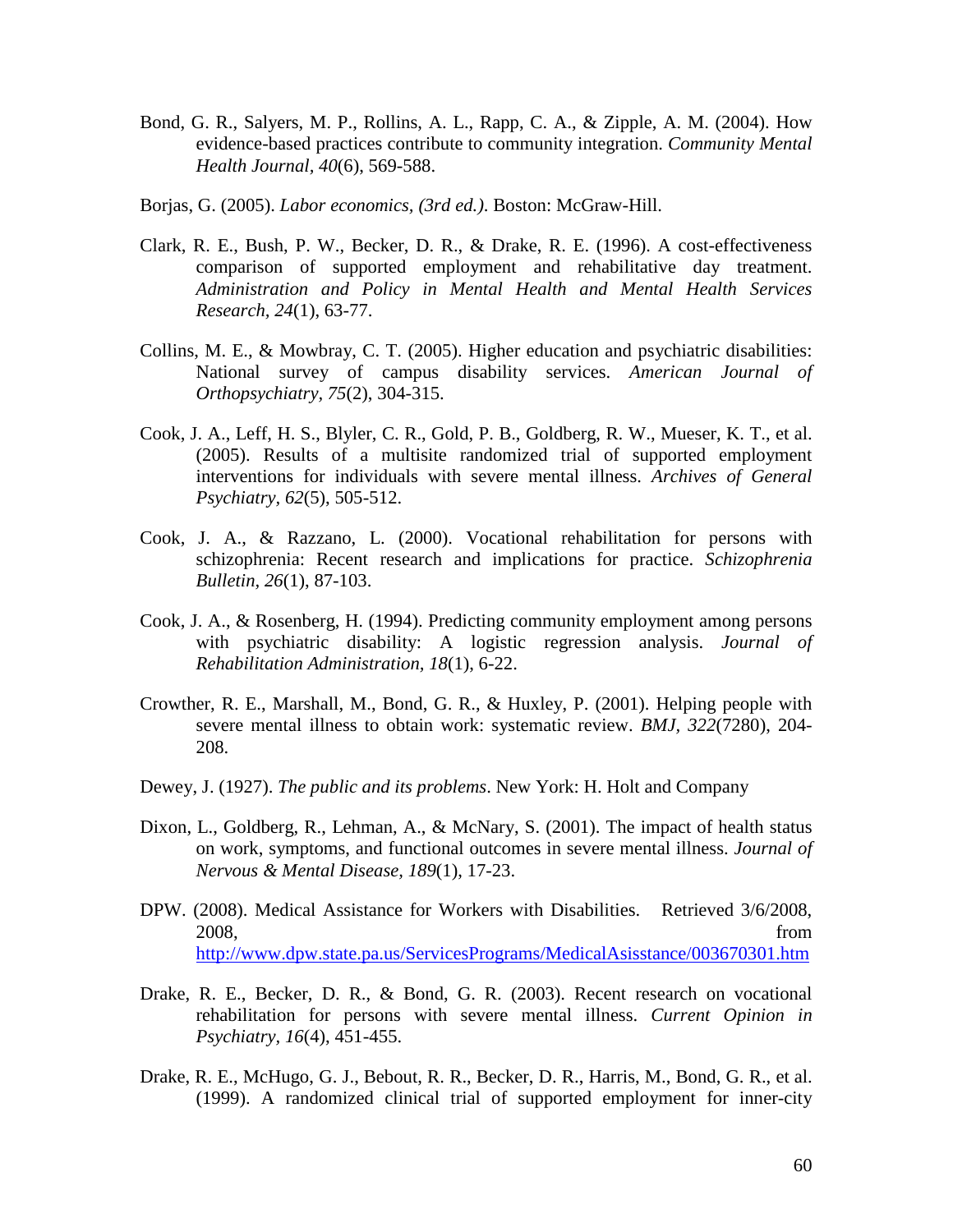patients with severe mental disorders. *Archives of General Psychiatry, 56*(7), 627- 633.

- Erickson-Cornish, J. A., Riva, M. T., Henderson, M. C., Kominars, K. D., & McIntosh, S. (2000). Perceived distress in university counseling center clients across a six-year period. *Journal of College Student Development, 41*, 104-109.
- Estroff, S. E. (1989). Self, identity and subjective experiences of schizophrenia: In search of the subject. *Schizophrenia Bulletin, 15*.
- GAO. (2003). *Medicaid and ticket to work: states' early efforts to cover working individuals with disabilities.* from [http://www.gao.gov/docdblite/summary.php?rptno=GAO-03-](http://www.gao.gov/docdblite/summary.php?rptno=GAO-03-587&accno=A07162) [587&accno=A07162.](http://www.gao.gov/docdblite/summary.php?rptno=GAO-03-587&accno=A07162)
- GAO. (2005a). *Federal disability assistance: Wide array of programs needs to be examined in light of 21st century challenges.* from [http://www.gao.gov/docdblite/summary.php?rptno=GAO-05-](http://www.gao.gov/docdblite/summary.php?rptno=GAO-05-626&accno=A25641) [626&accno=A25641.](http://www.gao.gov/docdblite/summary.php?rptno=GAO-05-626&accno=A25641)
- GAO. (2005b). *Social security administration: Better planning could make the ticket program more effective.* from [http://www.gao.gov/docdblite/summary.php?rptno=GAO-05-](http://www.gao.gov/docdblite/summary.php?rptno=GAO-05-248&accno=A18516) [248&accno=A18516.](http://www.gao.gov/docdblite/summary.php?rptno=GAO-05-248&accno=A18516)
- GAO. (2007). *Vocational rehabilitation: Earnings increased for many SSA beneficiaries after completing VR services, but few earned enough to leave SSA's disability rolls.* from [http://www.gao.gov/docdblite/summary.php?rptno=GAO-07-](http://www.gao.gov/docdblite/summary.php?rptno=GAO-07-332&accno=A67588) [332&accno=A67588.](http://www.gao.gov/docdblite/summary.php?rptno=GAO-07-332&accno=A67588)
- Hennessey, J. C., & Dykacz, J. M. (1989). Projected outcomes and length of time in the disability insurance program. *Social Security Bulletin, 52*(9), 2.
- Holzer, H. J., & Lerman, R. I. (2007). America's forgotten middle-skill jobs: Education and training requirements in the next decade and beyond [Electronic Version], from<http://www.urban.org/publications/411633.html>
- House, T. W. (2001). *President Bush's New Freedom Initiative (NFI).* from http[:www.whitehouse.gov/infocus/newfreedom/.](http://www.whitehouse.gov/infocus/newfreedom/)
- Lehman, A. F., Goldberg, R., Dixon, L. B., McNary, S., Postrado, L., Hackman, A., et al. (2002). Improving employment outcomes for persons with severe mental illnesses. *Archives of General Psychiatry, 59*(2), 165-172.
- McQuilken, M., Zahniser, J. H., Novak, J., Starks, R. D., Olmos, A., & Bond, G. R. (2003). The work project survey: consumer perspectives on work. *Journal of Vocational Rehabilitation., 18*, 59-68.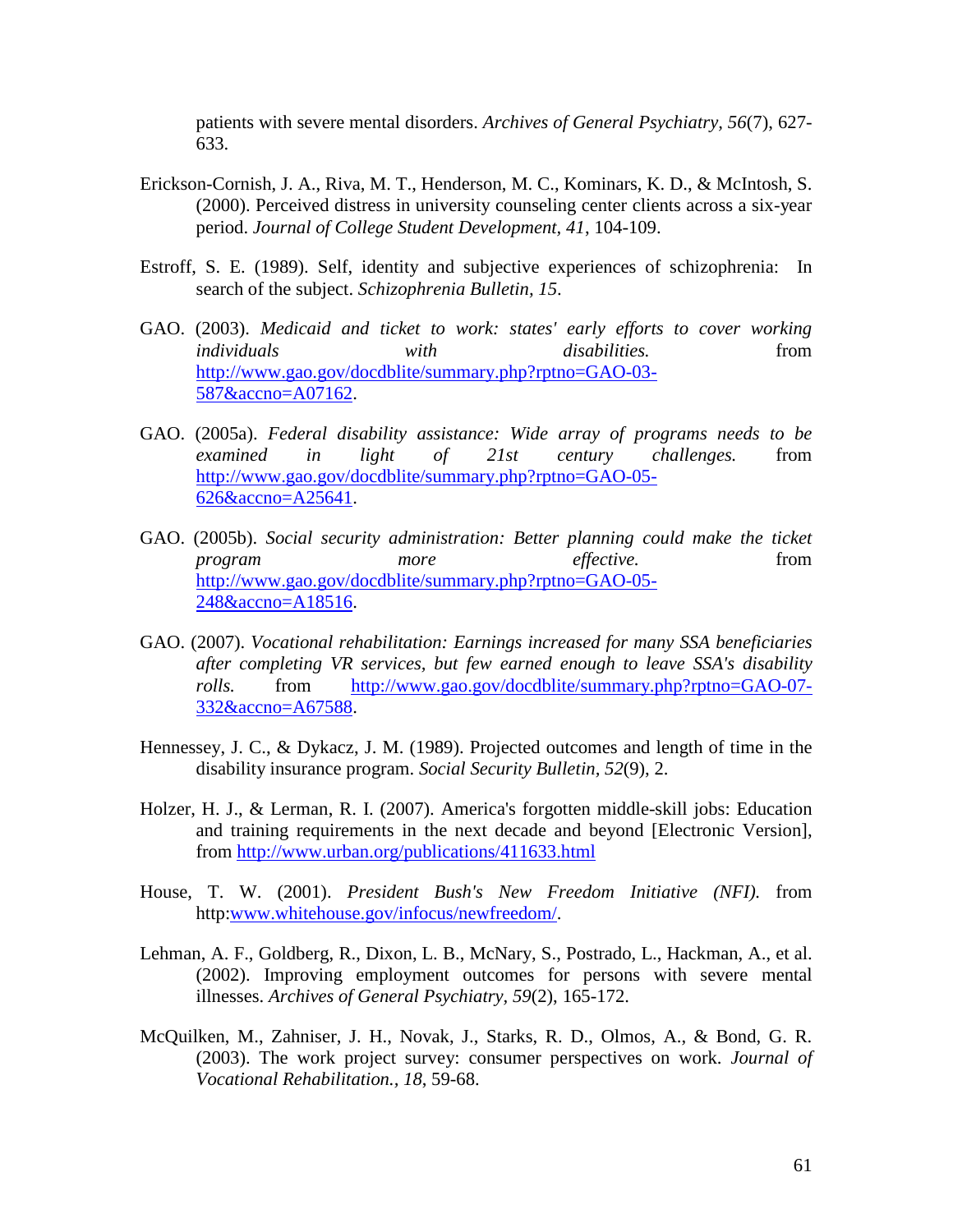- Mowbray, C. T., Brown, K. S., Furlong-Norman, K., & Soylan, A. S. (Eds.). (2002). *Supported education and psychiatric rehabilitation: Models and methods*. Linthicum, MD: International Association of Psychosocial Rehabilitation Services.
- Mueser, K. T., Clark, R. E., Haines, M., Drake, R. E., McHugo, G. J., Bond, G. R., et al. (2004). The Hartford study of supported employment for persons with severe mental illness. *Journal of Consulting and Clinical Psychology. , 72*(3), 479-490.
- Newman, K. S. (1999). *No shame in my Game: The working poor in the inner city*. New York: Alfred A. Knopf.
- NIDRR. (1992). Strategies to secure and maintain employment for people with long-term mental illnesses. Washington D. C.: National Institute on Disability and Rehabilitation Research.
- NJ Workability Frequently Asked Questions (FAQs). In D. o. D. S. Department of Human Services (Ed.).
- *Pennsylvania workforce development: Keeping Pennsylvania competitive creating opportunity*. from [http://www.paworkforce.state.pa.us/paworkforce/site/default.asp.](http://www.paworkforce.state.pa.us/paworkforce/site/default.asp)
- Pindus, N. M., O'Brian, C. T., Conway, M., Haskins, C., & Rademacher, I. (2004). Evaluation of sectoral employment demonstration program: Urban Institute.
- Pledge, D. S., Lapan, R. T., Heppner, P. P., Kivilighan, D., & Roehlk, H. J. (1998). Stability and severity of presenting problems at a university counseling center: A 6-year analysis. *Professional Psychology: Research and Practice., 29*(4), 386- 389.
- Rogers, E. S., Walsh, D., Masotta, L., & Danley, K. (1991). Massachusetts survey of client preferences for community support services (final report). Boston: Center for Psychiatric Rehabilitation.
- Rutman, I. D. (1994). How psychiatric disability expresses itself as a barrier to employment. *Psychosocial Rehabilitation Journal, 17*(3), 15.
- Salzer, M. (2005). Community integration as the roadmap to recovery. Philadelphia, PA: UPENN Collaborative on Community Integration.
- Salzer, M., Wick, L., & Rogers, J. (In Press). Familiarity and use of accommodations and supports among postsecondary students with mental illness: Results from a national survey. *Psychiatric Services*.
- Sharpe, M. N., Bruininks, B. D., Blacklock, B. A., Benson, B., & Johnson, D. M. (2004). The emergence of psychiatric disabilities in postsecondary education *NCSET*